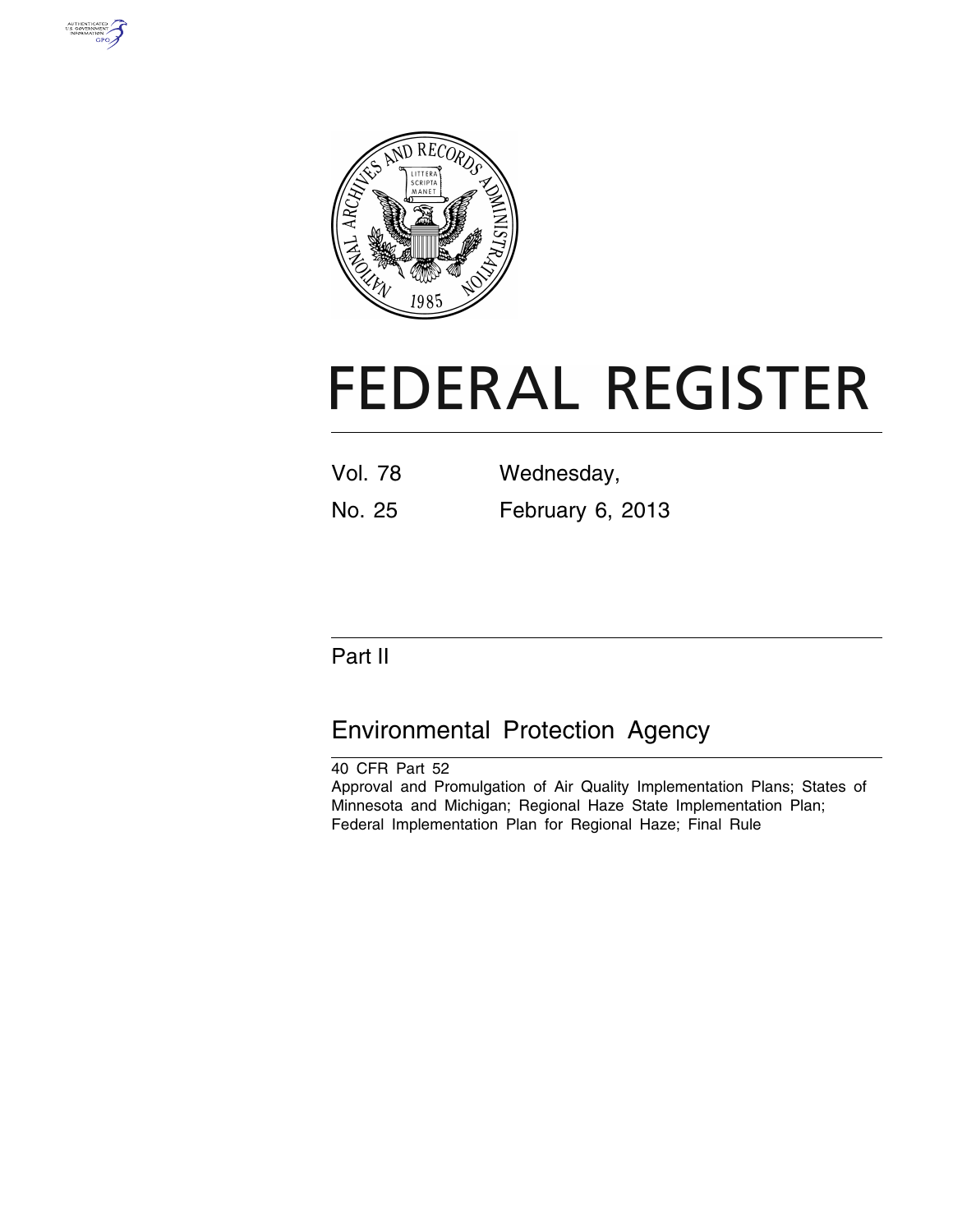# **ENVIRONMENTAL PROTECTION AGENCY**

# **40 CFR Part 52**

**[EPA–R05–OAR–2010–0954; EPA–R05– OAR–2010–0037; FRL–9773–1]** 

# **Approval and Promulgation of Air Quality Implementation Plans; States of Minnesota and Michigan; Regional Haze State Implementation Plan; Federal Implementation Plan for Regional Haze**

**AGENCY:** Environmental Protection Agency (EPA).

# **ACTION:** Final rule.

**SUMMARY:** EPA is finalizing a Federal Implementation Plan (FIP) to implement emission limits that represent Best Available Retrofit Technology (BART) for certain taconite ore processing facilities in Minnesota and Michigan. The Clean Air Act (CAA or the ''Act'') and the regional haze rule require implementation plans to contain BART emission limits for sources subject to BART in order to meet the national goal of preventing any future and remedying any existing impairment of visibility in mandatory class I Federal areas arising from manmade air pollution.

**DATES:** This final rule is effective on March 8, 2013.

**ADDRESSES:** EPA has established a docket for this action under Docket ID Nos. EPA–R05–OAR–2010–0954 and EPA–RO5–OAR–2010–0037. All documents are listed on the *[www.regulations.gov](http://www.regulations.gov)* Web site. Although listed in the index, some information is not publicly available, i.e., Confidential Business Information (CBI) or other information whose disclosure is restricted by statute. Certain other material, such as copyrighted material, is not placed on the Internet and will be publicly available only in hard copy form. Publicly available docket materials are available either electronically through *[www.regulations.gov](http://www.regulations.gov)* or in hard copy at the Environmental Protection Agency, Region 5, Air and Radiation Division, 77 West Jackson Boulevard, Chicago, Illinois 60604. This facility is open from 8:30 a.m. to 4:30 p.m., Monday through Friday, excluding Federal holidays. We recommend that you telephone Steven Rosenthal, Environmental Engineer, at (312) 886–6052 before visiting the Region 5 office.

**FOR FURTHER INFORMATION CONTACT:**  Steven Rosenthal, Environmental Engineer, Attainment Planning & Maintenance Section, Air Programs Branch (AR–18J), U.S. Environmental Protection Agency, Region 5, 77 West Jackson Boulevard, Chicago, Illinois 60604, (312) 886–6052, *[rosenthal.steven@epa.gov.](mailto:rosenthal.steven@epa.gov)* 

#### **SUPPLEMENTARY INFORMATION:**

Throughout this document, wherever "we," "us," or "our," is used, we mean the United States Environmental Protection Agency (EPA).

#### **Table of Contents**

- I. Background Information
- A. EPA's Regional Haze Rule and Best Available Retrofit Technology
- B. EPA's Legal Authority To Promulgate a FIP
- C. Minnesota and Michigan's Regional Haze SIP Submittals
- D. EPA's Regional Haze FIP and Related Actions
- II. Comments and Responses
- III. What action is EPA taking?
	- A. NO<sub>X</sub> Limits
	- B. SO2 Limits
	- C. CEMS
	- D. Visibility Benefits and Cost Effectiveness
- E. Proposed Disapproval of the States' BART Determinations for Taconite Facilities
- IV. Statutory and Executive Order Reviews

# **I. Background Information**

*A. EPA's Regional Haze Rule and Best Available Retrofit Technology* 

The regional haze rule required states to submit State Implementation Plans (SIPs) to implement the rule's requirements by no later than December 17, 2007. Neither Minnesota nor Michigan submitted regional haze SIPs by the required date. The Act requires EPA to promulgate a FIP within two years after EPA finds that a state has failed to make a required SIP submission unless the state corrects the deficiency and EPA subsequently approves the SIP. On January 15, 2009, EPA formally found that both Minnesota and Michigan had failed to timely submit SIPs addressing the regional haze requirements. This finding triggered EPA's duty to either promulgate a regional haze FIP for Minnesota and Michigan or approve subsequently submitted regional haze SIPs.

Minnesota subsequently submitted to EPA a regional haze SIP on December 30, 2009, a draft supplement to the SIP on January 5, 2012, and a final supplement to the SIP on May 8, 2012. Michigan submitted to EPA a regional haze SIP on November 5, 2010. In previous rulemakings, EPA approved in part the states' regional haze SIPs for addressing most regional haze requirements. However, EPA deferred action on the states' BART determinations for taconite facilities in

order to further evaluate the sufficiency of those determinations. On August 15, 2012, EPA proposed to disapprove in part the states' regional haze SIPs with regards to their BART determinations for taconite facilities, while simultaneously proposing to promulgate a FIP. In response to comments received related to the sufficiency of EPA's reasoning for proposing disapproval of the Michigan and Minnesota BART determinations, EPA is issuing a separate supplemental notice of proposed rulemaking to solicit additional comments on that issue. Nonetheless, despite the fact that EPA has not finalized its disapproval of the states' BART determinations, EPA has the continuing authority and obligation to promulgate a FIP based on its earlier finding that Minnesota and Michigan had failed to timely submit regional haze SIPs. EPA's duty to promulgate a FIP ends only when it has fully approved a state submission. EPA has determined that the FIP satisfies the requirements of the Act and the regional haze rule.

As described in greater detail in the proposal to this rulemaking (77 FR 49308, August 15, 2012), section 169A of the 1977 Amendments to the CAA created a program for protecting visibility in the nation's national parks and wilderness areas. On December 2, 1980, EPA promulgated regulations to address visibility impairment in Class I areas that is ''reasonably attributable'' to a single source or small group of sources (45 FR 80084, December 2, 1980). In 1990, Congress added section 169B to the Act to address regional haze issues. Accordingly, EPA promulgated a rule to address regional haze on July 1, 1999 (64 FR 35714), which is codified at 40 CFR part 51, subpart P (''the regional haze rule''). On July 6, 2005, EPA published guidelines to assist states, or EPA when implementing a FIP, in determining which of their sources should be subject to the BART requirements and in determining appropriate emission limits for each applicable source (70 FR 39104), codified at 40 CFR part 51, appendix Y (''BART Guidelines'').

Among other things, section 169A of the Act and 40 CFR 51.308 of the regional haze rule require that states, or EPA when implementing a FIP, assure reasonable progress toward the national goal of achieving natural visibility conditions in Class I areas by submitting an implementation plan that contains emission limits representing BART for certain BART-eligible sources. 40 CFR 51.308(d) and (e). Pursuant to 40 CFR 51.308(e), BART must be determined based upon an analysis of the best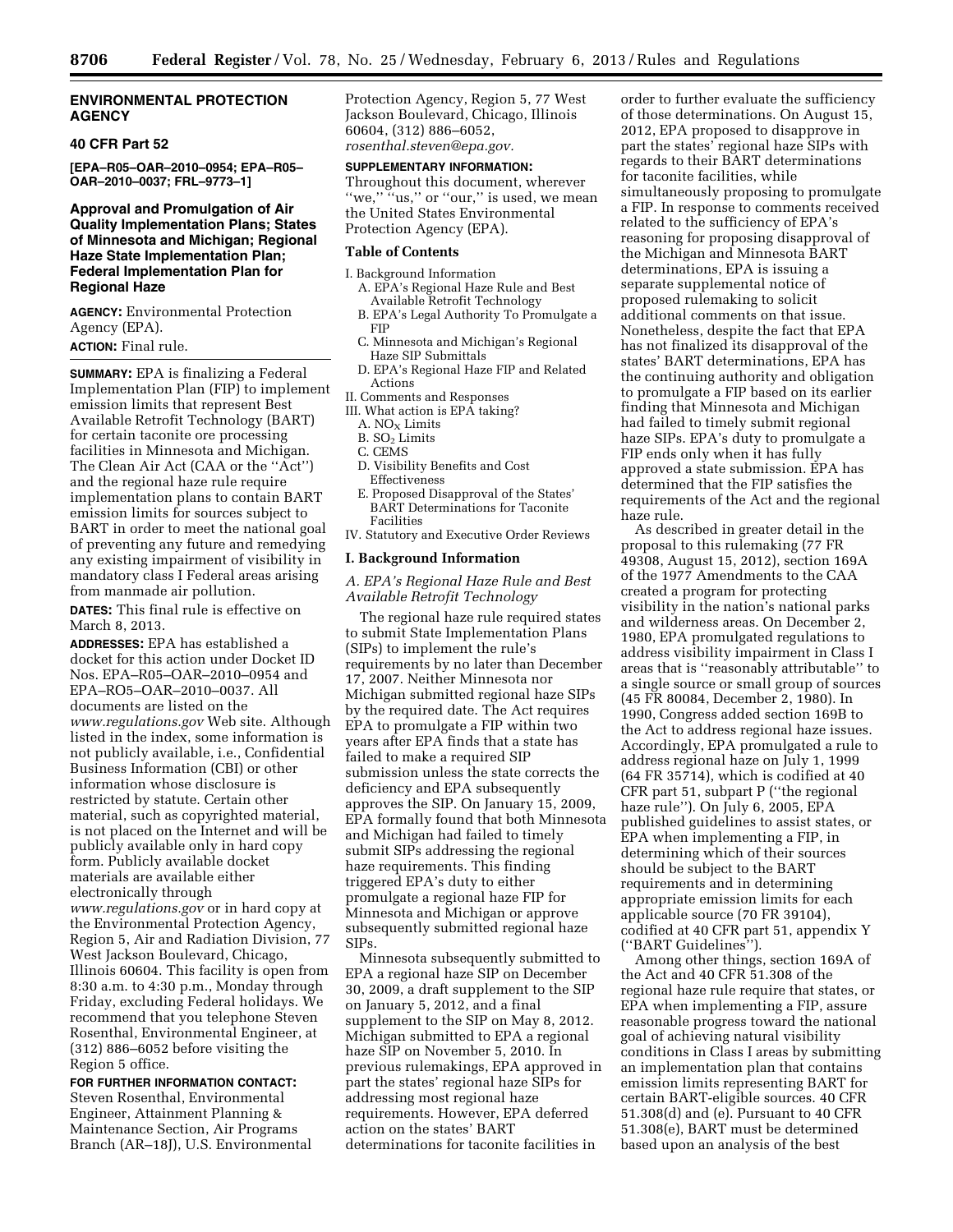system of continuous emission control technology available and associated emission reductions achievable for each BART-eligible source that is subject to BART. In this analysis, the state, or EPA when implementing a FIP, must take into consideration the technology available, the costs of compliance, the energy and air quality environmental impacts of compliance, any pollution control equipment in use at the source, the remaining useful life of the source, and the degree of visibility improvement reasonably anticipated to result from the use of such technology. CAA section  $169A(g)(2)$ ; 40 CFR 51.308(e)(1)(ii)(A).

The process of establishing BART emission limits consists of three steps. First, states or EPA identify those sources that meet the definition of ''BART-eligible source'' set forth at 40 CFR 51.301. Second, states or EPA determine whether such sources ''emit any air pollutant which may reasonably be anticipated to cause or contribute to any impairment of visibility in any such area,'' and is therefore ''subject to BART.'' Third, for each source subject to BART, states or EPA then identify the appropriate type and level of control for reducing emissions by conducting a five-step analysis: step 1: identify all available retrofit control technologies; step 2: eliminate technically infeasible options; step 3: evaluate control effectiveness of remaining control technologies; step 4: evaluate impacts and document the results; step 5: evaluate visibility impacts. See BART Guidelines.

The regional haze rule required all states to submit an implementation plan for regional haze meeting the requirements of 40 CFR 51.308(d) and (e) by no later than December 17, 2007. 40 CFR 51.308(b). Neither Minnesota nor Michigan submitted regional haze SIPs to EPA by the required date.

# *B. EPA's Legal Authority To Promulgate a FIP*

Section 110 of the Act requires states to develop implementation plans with enforceable emission limitations and other control measures to meet the applicable requirements of the Act. A state submits its SIPs and SIP revisions to EPA for approval. Congress crafted the Act to provide for states to take the lead in developing SIPs, but balanced that decision by requiring EPA to review the plans to determine whether a SIP meets the requirements of the Act. EPA is required to determine whether the state's submittal meets the requirements of the Act based on information and data available at the time of EPA's

review. See *Sierra Club* v. *EPA,* 671 F.3d *C. Minnesota and Michigan's Regional*  955 (9th Cir. 2012).

Pursuant to section  $110(c)(1)(A)$  of the Act, if EPA finds that a state has failed to make a required SIP submittal or if EPA finds that a state's required submittal is incomplete, then EPA is required to promulgate a FIP to fill this regulatory gap. Section  $110(c)(1)(A)$  of the Act requires EPA to promulgate a FIP within two years of its finding that a state failed to make a required SIP submission. Further, EPA has a continuing duty to promulgate a FIP even where EPA fails to promulgate a FIP within the required two-year period. EPA's duty to promulgate a FIP continues unless the state corrects the deficiency, and EPA approves the plan or revision before EPA promulgates the  $FIP.<sub>1</sub>$ 

In this rulemaking action, EPA has the authority to promulgate a FIP addressing the BART determinations of certain taconite facilities in Minnesota and Michigan based upon the failure of both Minnesota and Michigan to timely submit regional haze SIPs. As discussed above, the regional haze rule required all states to submit a regional haze implementation plan by December 17, 2007. 40 CFR 51.308(b). Neither Minnesota nor Michigan submitted regional haze SIPs to EPA by the required date. Therefore, on January 15, 2009, EPA found that Michigan and Minnesota, as well as certain other states, had failed to submit SIPs addressing the regional haze requirements (74 FR 2392). Based upon that finding, pursuant to section  $110(c)(1)(A)$  of the Act, EPA was under a continuing duty to promulgate FIPs for Minnesota and Michigan to address the regional haze requirements of the Act and the regional haze rule. This FIP is promulgated pursuant to the requirements of section  $110(c)(1)(A)$  of the Act.

# *Haze SIP Submittals*

Minnesota subsequently submitted to EPA a regional haze SIP on December 30, 2009, a draft supplement to the SIP on January 5, 2012, and a final supplement to the SIP on May 8, 2012. Michigan submitted to EPA a regional haze SIP on November 5, 2010. In general, with regard to the subject-to-BART taconite facilities identified in the respective plans, each State identified Good Combustion Practices (GCP) as the primary control method representing  $\overline{B}$ ART for NO<sub>X</sub>.

On January 25, 2012, EPA proposed approval of the Minnesota regional haze plan in which EPA, among other things, proposed to approve BART for the subject-to-BART taconite facilities (77 FR 3681). However, prior to EPA's final action on Minnesota's regional haze plan on June 12, 2012, EPA learned through public comment that Minnesota and Michigan had each failed to thoroughly analyze all feasible BART control technologies for the taconite facilities, and that the  $SO_2$  and  $NO_X$ emission limits set forth in each State's SIP might not reflect BART. Therefore, in light of the uncertainty pertaining to the States' BART determinations for taconite facilities, EPA deferred action on emission limits that Minnesota intended to represent BART for taconite facilities in the final rule approving the Minnesota regional haze SIP (77 FR 34801, June 12, 2012). Correspondingly, EPA proposed approval of certain provisions of the Michigan regional haze SIP, while deferring any action on those provisions of the SIP that addressed the requirement for BART for the one taconite plant in Michigan to which BART applies (77 FR 46912, August 6, 2012). Pursuant to section 110(k)(3) of the Act, EPA may approve a SIP revision in part when only a portion of a SIP revision meets all applicable requirements of the Act.

# *D. EPA's Regional Haze FIP and Related Actions*

EPA proposed a FIP on August 15, 2012 (77 FR 49308) pursuant to section 110(c)(1)(A) of the Act, based on EPA's finding that Minnesota and Michigan failed to timely submit a regional haze SIP, and EPA's continuing duty to promulgate a FIP to address such failure. At the same time, EPA proposed disapproval of the BART determinations for the subject-to-BART taconite facilities made by Minnesota and Michigan for failing to meet the requirements of the Act and the regional haze rule. However, in regards to the proposed disapproval, several

<sup>1</sup> It should be noted that in addition to the requirements of section 110(c)(1)(A) of the Act, section 110(c)(1)(B) of the Act requires EPA to promulgate a FIP where EPA has specifically disapproved a state's SIP submittal. Correspondingly, EPA has a continuing duty to promulgate the FIP unless a state corrects the deficiency and EPA approves the plan or revision before EPA promulgates the FIP. Many of the commenters to the proposed FIP assumed that the statutory basis for EPA's authority in promulgating this FIP is section  $110(c)(1)(B)$  of the Act. We acknowledge that the proposed FIP, in identifying potential inadequacies in the Minnesota and Michigan regional haze SIPs, may have given the impression that the authority for promulgating the FIP was a specific determination by EPA that the States' SIPs failed to meet the requirements of the Act and the regional haze rule. However, as clarified in this section, the authority for the promulgation of the FIP arises from section  $110(c)(1)(A)$  of the Act.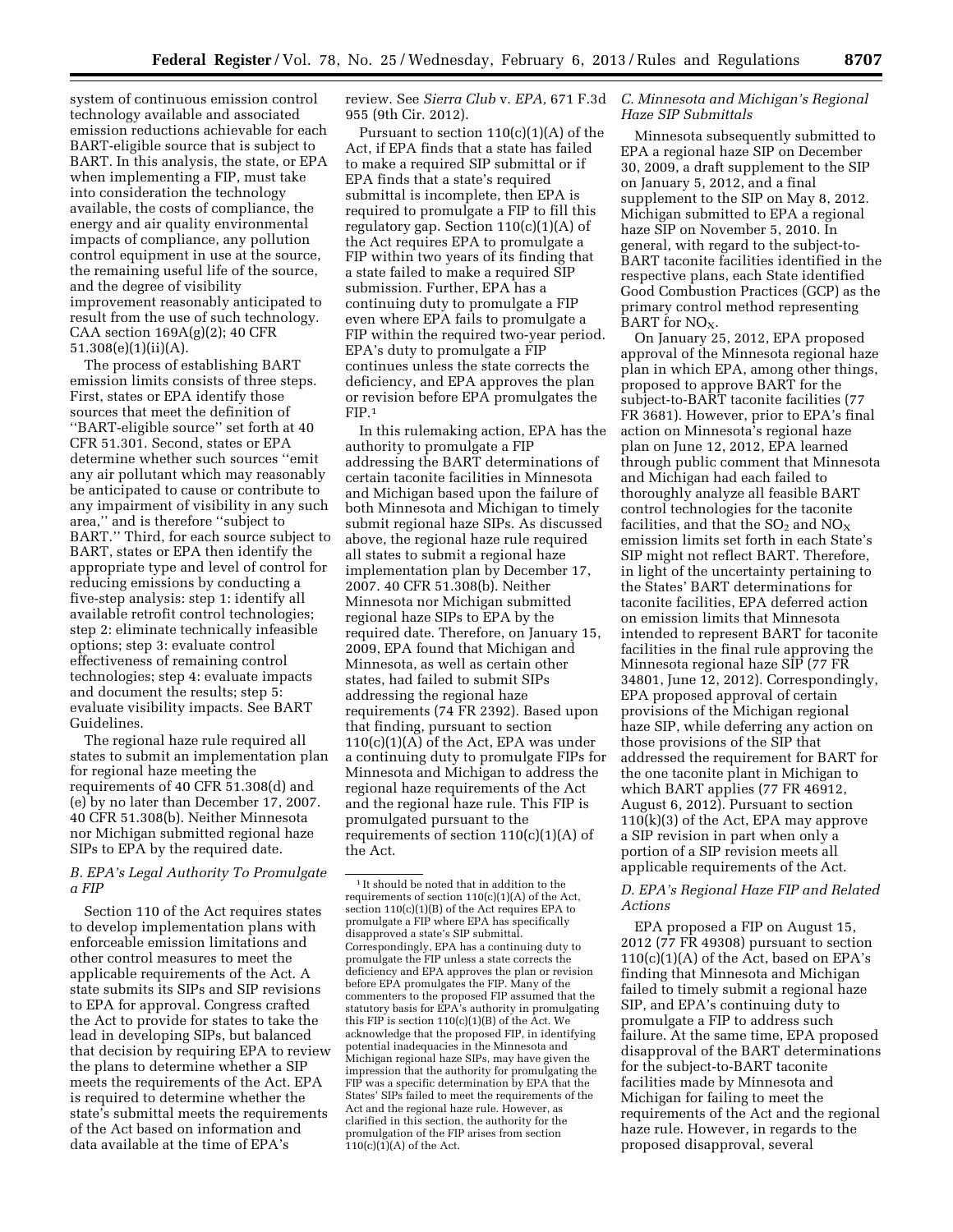commenters raised concerns that EPA did not provide adequate notice of its rationale for disapproving the States' BART determinations.

Therefore, EPA is taking two separate but related actions. In this rulemaking action, EPA is finalizing the FIP for BART for the subject taconite plants in Michigan and Minnesota. Secondly, in a separate action, EPA is issuing and seeks comment on a supplemental notice of proposed rulemaking elaborating upon the Agency's rationale for proposing partial disapproval of the Minnesota and Michigan SIPs as they pertain to the requirement for BART for taconite plants. The full basis for the partial disapproval is set forth in the separate action.

# **II. Comments and Responses**

On August 15, 2012, EPA published a **Federal Register** Notice entitled ''Approval and Promulgation of Implementation Plans; States of Minnesota and Michigan; Regional Haze Federal Implementation Plan'' (77 FR 49308). In this notice, the EPA requested comment on EPA's proposed BART determinations and FIP for taconite ore processing facilities located in Minnesota and Michigan. Public comments were accepted at both a public hearing held in St. Paul, Minnesota, on August 29, 2012, and in writing until September 28, 2012.

EPA received comments from Cliffs Natural Resources Inc., ArcelorMittal Minorca Mine Inc., the United States National Park Service (NPS), the Michigan Department of Environmental Quality (MDEQ), the United States Forest Service, the National Parks Conservation Association (NPCA), the Fond du Lac Band of Lake Superior Chippewa, the Leech Lake Band of Ojibwe, the National Tribal Air Association, the Red Cliff Band of Lake Superior Chippewas, U.S. Steel Corporation, and more than 1,000 private citizens.

# *A. General Comments in Support of the Proposed Rule*

*Commenter:* National Parks Conservation Association.

*Comment:* NPCA supports finalization and implementation of the proposed controls, which will significantly benefit the air quality in the parks, wilderness areas, and communities surrounding these plants.

*Commenter:* 1,244 private citizens provided similar comments.

*Comment:* As a resident of the upper Midwest and a national parks supporter, I want to see natural air quality restored to Voyageurs and Isle Royale National Parks and Boundary Waters Canoe Area

Wilderness just as Congress intended. That's why I support EPA's proposal to reduce haze-causing pollution from taconite plants. These large industrial polluters should clean up their air pollution under the Regional Haze Rule.

Reducing haze pollution in our parks will bring healthier air to surrounding communities as well as more visitors who support our local economies. That's why I want EPA to require the most effective methods for reducing air pollution from taconite plants in Michigan and Minnesota. In addition to the emission reductions outlined in EPA's proposed plan, I encourage EPA to evaluate pollution controls that would lead to cleaner air.

*Commenter:* Fond du Lac Band of Lake Superior Chippewa.

*Comment:* The Band strongly supports the FIP proposed by Region 5, particularly with regard to Region 5's determination that low  $NO<sub>X</sub>$  burners are BART for taconite facilities. This option is technically feasible as these burners have already been installed on Minntac's grate-kiln furnaces and are being installed on Essar's straight-grate kiln furnaces. Low  $NO<sub>X</sub>$  burners have been shown to be affordable with control costs at roughly \$500 per ton, which is well within the range of costs deemed affordable for BART by states and EPA. Low  $NO<sub>X</sub>$  burners are a wise choice because they prevent  $NO<sub>x</sub>$  from ever being formed. This is a key concept in pollution prevention. Collection and disposal of pollutants can lead to secondary environmental problems, as well as increased energy consumption. The Band contends that installation of these burners is an equity issue. It would be unfair to allow other facilities to operate indefinitely without having to install low  $NO<sub>x</sub>$  burners.

*Commenter:* Red Cliff Band of Lake Superior Chippewa.

*Comment:* Red Cliff supports EPA's proposed requirement for low  $NO<sub>x</sub>$ burners for all subject taconite furnaces in Michigan and Minnesota.

*Commenter:* Leech Lake Band of Ojibwe.

*Comment:* Low NO<sub>X</sub> burners have been installed voluntarily, previous to this action, by two taconite facilities with different furnace systems commonly utilized in the taconite industry. These system installs have shown substantial reductions, up to 60 to 70 percent, can be achieved with a minimal cost of \$500 per ton or less. The Band also agrees that taking a preemptive approach by preventing the formation of  $NO<sub>x</sub>$  makes sense versus an after-production control technology that is less effective and more costly, both economically and environmentally.

*Commenter:* National Tribal Air Association.

*Comment:* The Association agrees that using low  $NO<sub>X</sub>$  burners as BART for both straight and grate-kilns is a good approach. Not only is the cost to remove  $NO<sub>x</sub>$  inexpensive, but these burners can reduce  $N\overline{O}_X$  by up to 70 percent. Therefore, placing a limit on  $NO<sub>x</sub>$  of 1.20 pounds per million British Thermal Units on a 30-day rolling average for facility lines is very reasonable.

*Commenter:* National Park Service. *Comment:* NPS agrees with EPA's conclusions that control of emissions from taconite plants in Minnesota and Michigan can be expected to yield significant benefits in reducing visibility impairment in the Class I area in the two states; and that technically feasible controls are available at a reasonable cost for taconite plants that can be expected to provide a visibility benefit that makes those controls warranted.

*Commenter:* U.S. Forest Service. *Comment:* The Forest Service

supports the proposed FIP to require BART for the taconite plants in Minnesota and Michigan. According to technical analyses by the State of Minnesota and others, the highest contributors to haze in the Boundary Waters from all sources in the U.S. are the taconite industry and power plants. We support the emission controls that the taconite plants would be required to install under the proposed FIP. The FIP demonstrates that these controls are technically feasible and available for the taconite industry to reduce emissions and are already being used by some within the industry. The implementation of the Minnesota regional haze plan is nearly five years past due. Considerable effort and resources have been spent over the past ten years developing the technical information necessary to complete implementation. Much of the technical work was done by states, Tribes, and FLMs working together through multistate regional planning organizations. The Forest Service has monitored visibility in the Boundary Waters since 1985. The results of this technical work and monitoring support the requirement for BART to reduce impacts to the Boundary Waters.

*Response:* EPA acknowledges these commenters' support of the Agency's efforts in developing a FIP for the taconite industry and agrees.

# *B. Comments Concerning the Adequacy of the Public Comment Period*

*Commenter:* Cliffs Natural Resources and ArcelorMittal Minorca Mine.

*Comment:* Cliffs stated that EPA provided inadequate opportunity to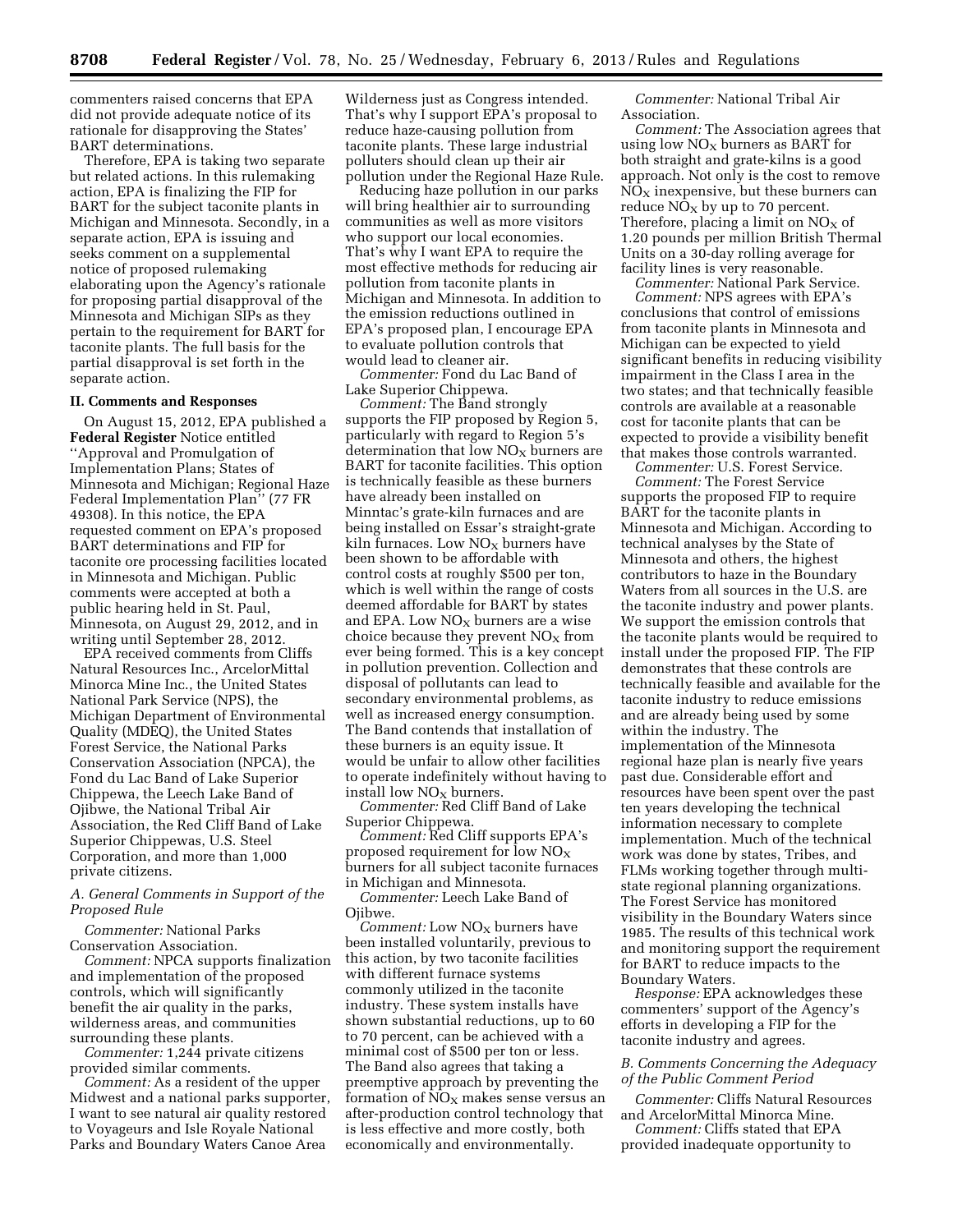comment on the proposed FIP. Cliffs alleged that 45 days was not a reasonable time period to complete the task of preparing an appropriate response to the proposed FIP given the highly technical concerns surrounding EPA's BART determinations for the taconite industry.

*Response:* EPA disagrees that the Agency did not provide an adequate opportunity for public comment. Section 307(h) of the CAA requires EPA to provide ''a reasonable period for public participation of at least 30 days'' when promulgating a FIP. Here, EPA chose to provide a significantly longer 45-day public comment period in light of the many technical issues surrounding EPA's proposed BART determinations for the taconite industry. EPA believes that 45 days was a reasonable amount of time for Cliffs and others to comment on EPA's proposed FIP.2 Cliffs' assertion that it should have been granted an extension to conduct a new BART analysis is without merit. Cliffs had several years to conduct a thorough BART analysis, and its failure to timely do so does not bear upon the reasonableness of the length of EPA's comment period. Indeed, the fact that Cliffs was able to prepare an extensive 61-page comment document within the allotted time supports EPA's contention that 45 days was a reasonable period for third parties to comment on the proposed FIP.

# *C. Comments Questioning EPA's Authority To Issue a Federal Implementation Plan*

*Commenter:* Cliffs Natural Resources and ArcelorMittal Minorca Mine.

*Comment:* Cliffs stated that EPA has not met the threshold requirements for issuing a FIP. EPA's proposed FIP did not provide a critique of Minnesota and Michigan's BART determinations for the taconite industry or explain why those determinations were inadequate. As a result, Cliffs argued that EPA does not have the legal authority to issue a FIP.

*Response:* EPA believes that it has a strong basis for proposing disapproval of Minnesota and Michigan's BART determinations for the taconite industry. Nonetheless, EPA agrees that the proposed rule did not provide a sufficiently detailed critique of the state determinations' inadequacies. As a result, EPA has chosen to issue a supplemental notice of proposed rulemaking providing additional rationale for the Agency's proposed

disapproval. Contrary to Cliffs' assertion, however, EPA was not required to make a finding that Minnesota and Michigan's BART determinations were deficient before issuing a FIP. Section  $110(c)(1)(A)$  of the CAA provides that EPA ''shall promulgate a [FIP] within 2 years after the Administrator finds that a State has failed to make a required submission \* \* \* unless the State corrects the deficiency, and the Administrator approves the plan or plan revision, before the Administrator promulgates such Federal Implementation plan.''

Pursuant to the regional haze rule, states were required to submit regional haze SIPs no later than December 17, 2007 (64 FR 35714, July 1, 1999). Neither Minnesota nor Michigan made the required submission by this date. Consequently, EPA issued a finding on January 15, 2009 that Minnesota and Michigan, as well as certain other states, had failed to submit SIPs addressing the regional haze requirement (74 FR 2392). This finding triggered EPA's statutory duty to either approve a subsequent state SIP submission or issue a FIP. While it is true that Minnesota and Michigan subsequently submitted regional haze SIPs to EPA, the Agency has not approved either of these plans with respect to the states' BART determinations for the taconite industry. On the contrary, EPA has proposed to disapprove the states' BART determinations for failure to meet the minimum requirements of the CAA. Thus, EPA had both the authority and the continuing obligation to issue a FIP for the taconite industry in Minnesota and Michigan based on the Agency's January 15, 2009 finding of the states' failure to submit.

*Commenter:* Michigan Department of Environmental Quality (MDEQ).

*Comment:* MDEQ commented that Section 110(c)(1) of the Act authorizes EPA to promulgate a FIP within two years after making a finding that a state's SIP submittal does not satisfy the CAA. However, the CAA does not allow EPA to propose a FIP and simultaneously propose disapproval of the state's SIP.

*Response:* MDEQ's interpretation of section  $110(c)(1)$  is incorrect. Once EPA has made a finding of a state's failure to submit, EPA's authority and continuing obligation to issue a FIP does not end until the state has corrected the deficiency and EPA has approved a subsequently submitted SIP. Nowhere in the CAA is there language that limits EPA's authority to simultaneously propose a FIP and propose disapproval of a state's SIP where there has been a prior finding of a failure to submit.

*Commenter:* Cliffs Natural Resources, ArcelorMittal Minorca Mine, and Michigan Department of Environmental Quality (MDEQ).

*Comment:* Cliffs and MDEQ stated that EPA failed to afford the Minnesota and Michigan SIP proposals the requisite deference. Under the visibility program, states have the primary responsibility for establishing standards, including BART. Thus, Cliffs and MDEQ argued that EPA can disapprove a SIP only where it fails to meet minimum CAA requirements.

*Response:* While Congress intended states to take the lead in developing regional haze SIPs, it balanced that decision by requiring EPA to review state plans to determine whether they meet the requirements of the CAA. EPA's review is not limited to a ministerial type of automatic approval of a state's decisions. Rather, EPA must consider not only whether the state considered the appropriate factors, but whether the state acted reasonably in doing so. In undertaking such a review, EPA does not ''usurp'' the state's authority, but ensures that such authority is reasonably exercised.

Here, EPA firmly maintains that neither state's regional haze SIP met the minimum requirements of the CAA. Among other things, EPA takes issue with the states' assertions that low  $NO<sub>x</sub>$ burners are not technically feasible control options for indurating furnaces and that good combustion practices represent BART. Nonetheless, EPA acknowledges that its August 15, 2012 proposed action (77 FR 49308) did not provide a sufficiently detailed analysis of the deficiencies of the states' BART determinations for the taconite industry. Therefore, EPA is publishing a supplemental notice of proposed rulemaking that further addresses the Agency's rational for proposing disapproval of the states' choices regarding taconite BART.

*Commenter:* Cliffs Natural Resources and ArcelorMittal Minorca Mine.

*Comment:* Cliffs commented that Minnesota and Michigan engaged in extensive and proper rulemaking efforts. Cliffs then proceeded to provide a detailed history of each state's SIPdevelopment process.

*Response:* EPA agrees that Minnesota and Michigan spent considerable time and effort preparing their regional haze SIPs. As stated previously, EPA intends to publish a supplemental notice of proposed rulemaking that further addresses the Agency's rationale for proposing disapproval of Minnesota and Michigan's BART determinations for taconite facilities. EPA reiterates, however, that the Agency had the

<sup>2</sup> In fact, Cliffs received a signed copy of the proposed FIP on July 17, 2012, nearly a full month before the formal start of the comment period. Thus, Cliffs had effectively 75 days to prepare its comments.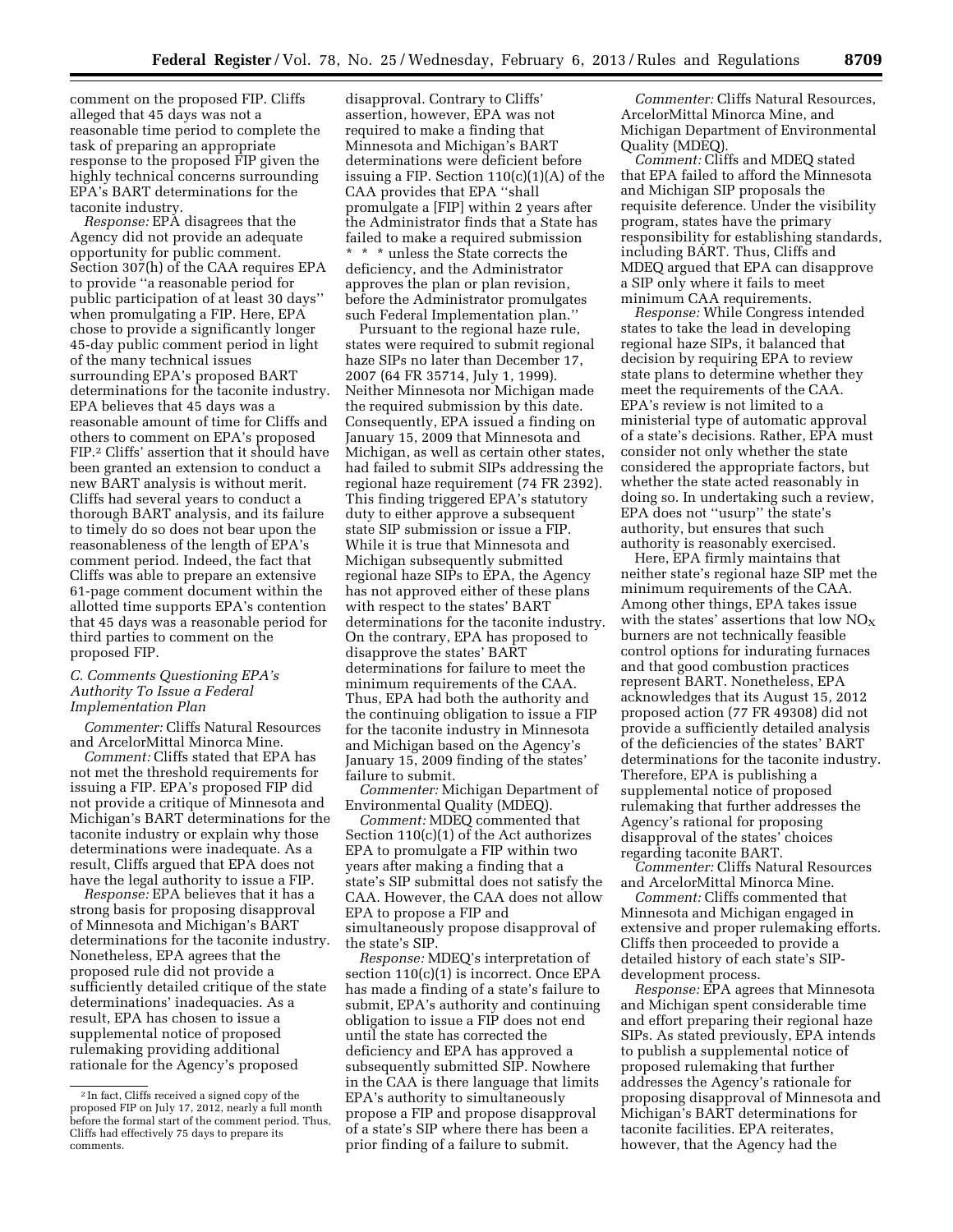authority and continuing obligation to promulgate a FIP for the taconite industry based on the Agency's earlier finding that Minnesota and Michigan had failed to submit regional haze SIPs in a timely manner (74 FR 2392, January 15, 2009).

# *D. Comments Supporting EPA's Authority To Issue a Federal Implementation Plan*

*Commenter:* National Parks Conservation Association.

*Comment:* At a public hearing on the proposed FIP, representatives for one taconite owner asserted that EPA lacked authority to issue the proposed FIP. The company's assertion has no merit. In fact, EPA has an obligation to develop a FIP under the CAA. The CAA provides states with initial responsibility for identifying sources and determining BART for purposes of regional haze. It is equally clear, however, that EPA retains authority to approve or disapprove the states' determinations and issue a FIP if necessary to correct state plan deficiencies.

EPA is not only well within its authority to promulgate the proposed FIP; it is required to do so because the state plans do not meet the requirements of the CAA. While commenters disagree with some of EPA's proposed BART determinations in the taconite FIP, the record plainly supports EPA's finding that neither the Minnesota nor the Michigan proposal met minimum CAA requirements. The National Park Service, the National Forest Service, and other commenters all submitted detailed technical reviews establishing the many deficiencies in the BART analysis and conclusions of Minnesota and Michigan's plans.

*Response:* EPA agrees with the commenter that EPA has the authority and obligation to issue a FIP.

# *E. Comments Concerning the Use of New Information To Evaluate Minnesota and Michigan's BART Determinations*

*Commenter:* Cliffs Natural Resources and ArcelorMittal Minorca Mine.

*Comment:* Cliffs commented that EPA cannot use new information regarding the technical feasibility of low  $NO<sub>x</sub>$ burners as a control option for indurating furnaces to undermine the states' BART determinations. Cliffs argued that EPA is seeking to reject Minnesota and Michigan's BART determinations based on information that was not available to either state at the time of their SIP submissions to EPA for approval. To support its position, Cliffs pointed to EPA's BART Guidelines, which state that new technologies need only be considered by

a state if they become available before the close of a state's public comment period. Cliffs alleged that low  $NO_X$ burners were not an ''available'' technology because testing at Minntac and Essar had either not yet commenced or was still ongoing at the time Minnesota and Michigan's periods for public comment had ended.

*Commenter:* Michigan Department of Environmental Quality (MDEQ).

*Comment:* MDEQ commented that there was not enough information available prior to the close of Michigan's public comment period on June 23, 2010 to indicate that low  $NO<sub>X</sub>$  burners had been successfully utilized on indurating furnaces. MDEQ also argued that EPA's proposal to find that low  $NO<sub>x</sub>$  burners represent BART for  $NO<sub>x</sub>$  at Tilden was impermissibly based on information generated after the close of Michigan's public comment period.

*Response:* EPA disagrees with Cliffs and MDEQ's comments for several reasons. First, EPA again reiterates that the Agency had the authority and responsibility to promulgate a FIP for the taconite industry based on the Agency's earlier finding that Minnesota and Michigan had failed to submit regional haze SIPs in a timely manner (74 FR 2392, January 15, 2009). Thus, EPA was entitled to rely on whatever information was available regarding the technical feasibility of low  $NO<sub>X</sub>$  burners at the time the Agency performed its BART analysis, including results from the testing at Minntac and Essar.

Nonetheless, even if EPA's authority to promulgate a FIP had been based solely on final disapproval of the states' BART determinations, the information regarding the technical feasibility of low  $NO<sub>X</sub>$  burners was not "new" as Cliffs suggests. As the BART Guidelines make clear, technical feasibility encompasses two distinct concepts, ''availability'' and ''applicability.'' 40 CFR part 51, appendix Y. A technology is considered ''available'' if the source owner may obtain it through commercial channels, while it is considered ''applicable'' if it can reasonably be installed and operated on the source type under consideration. As Cliffs pointed out, only technologies that are ''available'' at the close of a state's public comment period need be considered as control options by the state.

However, Cliffs' argument that low  $NO<sub>x</sub>$  burners were not an "available" technology at the time Minnesota and Michigan's periods for public comment had ended is incorrect. Testing at Minntac and Essar had nothing to do with the "availability" of low  $\overline{NO_X}$ burners. Rather, the testing at those facilities concerned the ''applicability''

of low  $NO<sub>X</sub>$  burners to the source type in question—indurating furnaces. There can be no dispute that low  $NO<sub>x</sub>$  burners were ''available'' at the time that Minnesota and Michigan developed their regional haze SIPs because this technology has been obtainable through commercial channels as an option for the control of nitrogen oxide emissions for many years. Therefore, Minnesota and Michigan were required to consider low  $NO<sub>x</sub>$  burners in their BART analyses, which both states did, albeit dismissively.

Consequently, the sole question presented to the states was one of 'applicability''—whether low  $NO<sub>X</sub>$ burners could be successfully installed on indurating furnaces. In regards to this question, the BART Guidelines make clear that ''a commercially available control option will be presumed applicable if it has been used on the same or a similar source type.'' 40 CFR part 51, appendix Y. However, in contrast to the question of ''availability,'' the Guidelines make no mention of a cut-off date after which states may reject information regarding a technology's ''applicability.'' Even so, contrary to Cliffs' assertions, both states were aware that low  $NO<sub>x</sub>$  burners had been successfully installed on two lines at U.S. Steel's Minntac facility prior to the end of their respective periods for public comment.3 In a June 23, 2010 letter to the Michigan Department of Natural Resources and Environment regarding the state's draft regional haze SIP, EPA commented that "a low- $NO<sub>X</sub>$ main burner firing solid fuels'' had been installed at Minntac and that ''work done by other companies had demonstrated that burner designs that lower flame temperature can reduce  $NO<sub>x</sub>$  formation in taconite furnaces."<sup>4</sup> Similarly, in a February 10, 2012 letter to the Minnesota Pollution Control Agency responding to the state's draft regional haze SIP supplement for taconite facilities, EPA explained in detail that ''U.S. Steel has demonstrated the development and use of low  $NO<sub>x</sub>$ main burners that achieve 70 percent  $NO<sub>x</sub>$  reduction on its indurating

<sup>&</sup>lt;sup>3</sup>The comment period for Michigan's regional haze SIP closed on June 23, 2010. The comment period for the Minnesota's regional haze SIP supplement regarding BART at taconite facilities closed on February 3, 2010, but EPA was granted an extension to submit comments. EPA's comments were submitted on February 10, 2010, and were received and considered by MPCA.

<sup>4</sup>See Michigan Regional Haze plan: EPA Letter to Michigan Department of Environmental Quality Regarding BART, May 24, 2012 (Docket # EPA– R05–OAR–2010–0954–0008).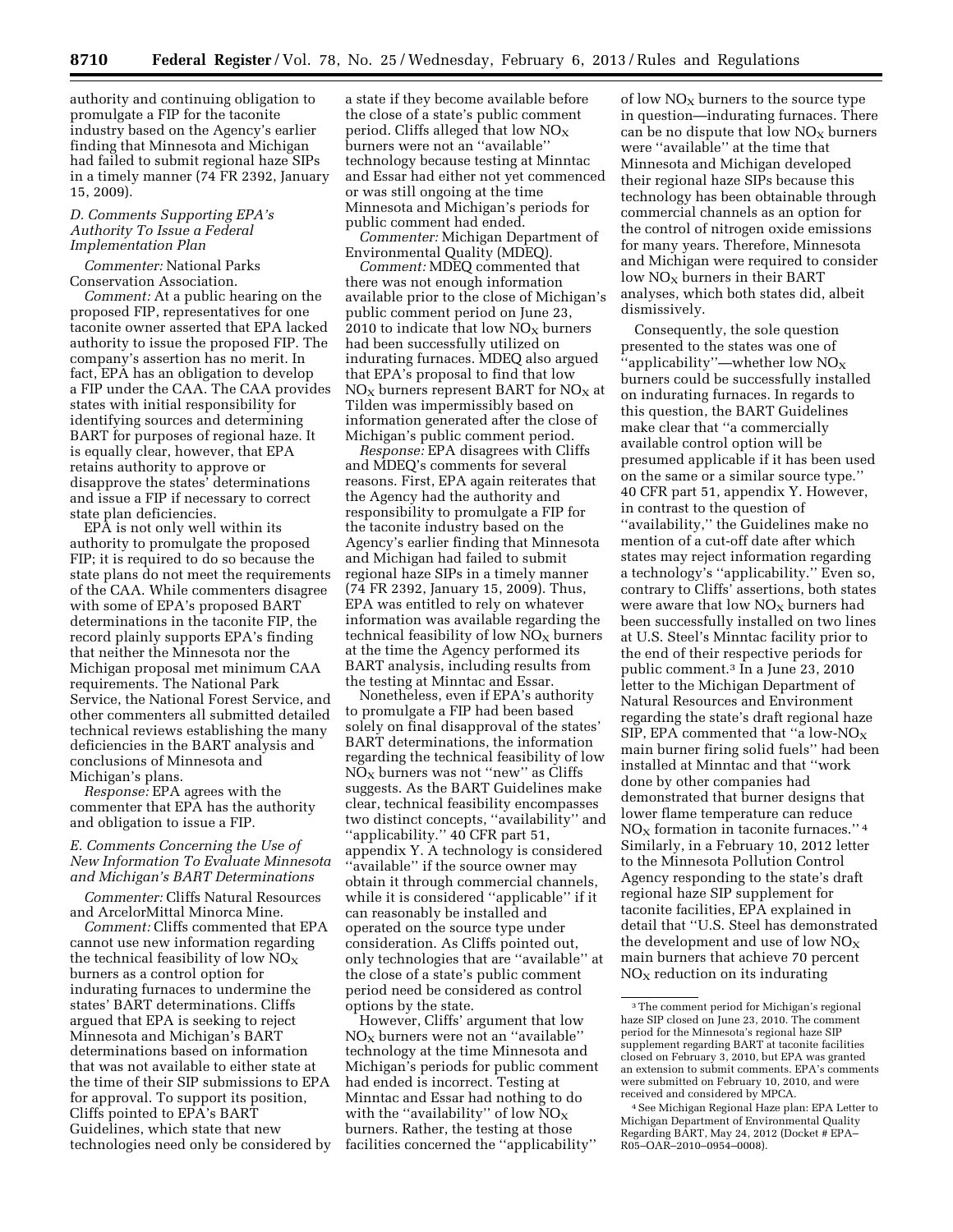lines.'' 5 In addition to these comments, both states received comments regarding the technical feasibility of low  $NO_X$ burners from the Forest Service as well. Therefore, both Michigan and Minnesota were aware that low  $NO<sub>x</sub>$ burners had been successfully applied to indurating furnaces, and Cliffs' arguments that the results of these studies somehow constitute ''new'' information are without merit.

Finally, even if information regarding the technical feasibility of installing low  $NO<sub>x</sub>$  burners to indurating furnaces was not available to Minnesota or Michigan, EPA nonetheless had a duty to consider any new information that subsequently arose when reviewing the states' SIPs. The Ninth Circuit recently held that ''if new information indicates to EPA that an existing SIP or SIP awaiting approval is inaccurate or not current, then, viewing air quality and scope of emissions with public interest in mind, EPA should properly evaluate the new information and may not simply ignore it without reasoned explanation of its choice.'' *Sierra Club* v. *EPA,* 671 F.3d 955, 967 (9th Cir. 2012). Thus, EPA is required, at a minimum, to take new information into account during the SIP approval process and, if necessary, alter its final decision accordingly.

*Commenter:* Fond du Lac Band of Lake Superior Chippewa.

*Comment:* At the public hearing held in Saint Paul, Minnesota, on August 29, 2012, some commenters voiced the opinion that low  $NO<sub>X</sub>$  burners should not be considered as BART because the technology was brought forward after the comment period on the Minnesota regional haze SIP supplement had closed. This is incorrect. Low  $NO<sub>x</sub>$ burners were in use and under consideration both before and during the comment period of December 19, 2011 to February 3, 2012. Discussions concerning the installation of low  $NO<sub>X</sub>$ burners at Minntac began in 2008, and the burners themselves were installed in 2010, several months before the regional haze SIP supplement was proposed. U.S. Steel's report to MPCA on the performance to-date of their low  $NO_X$ burners at Minntac was submitted in December of 2011, around the time that Minnesota's SIP supplement went on public notice. Additionally, Essar Steel committed to the use of low  $NO<sub>x</sub>$ burners in its new plant near Nashwauk in 2010. The record indicates that discussions took place between MPCA and the taconite facilities around the time that the SIP supplement public

comment period was open. Because of the timing of U.S. Steel's reports and the fact that no other economically-feasible technology offered more than 15 percent control of  $NO<sub>X</sub>$ , those discussions almost certainly included the possibility of requiring low  $NO<sub>X</sub>$  burners on taconite furnaces.

In light of the emerging use of low NO<sub>x</sub> burners, the U.S. Steel report, and the discussions indicated in the record, there is no basis for the claim that low  $NO<sub>X</sub>$  burners were only brought forward after the comment period. Low  $NO<sub>x</sub>$ burner technology was not a surprise and there is no procedural unfairness in the EPA considering it. Furthermore, to the extent that low  $NO<sub>X</sub>$  burners can somehow be construed as new information, there is precedent for considering new information while promulgating regulations. For example, on July 20, 2012, EPA informed petitioners that it would reconsider its Mercury and Toxics Standards based on the availability of new technical information.

*Commenter:* National Parks Conservation Association.

*Comment:* During the public hearing on this matter, a taconite company asserted that EPA's FIP was based on ''new information'' that is ''outside the record'' and that the company's ''due process'' rights were somehow jeopardized by EPA's proposal. As a legal matter, the company's argument has no merit. Likewise, as a practical matter, the company's complaints are unavailing.

*Response:* EPA agrees with these commenters that it was appropriate for EPA to rely on whatever information was available regarding the technical feasibility of low  $NO<sub>x</sub>$  burners at the time the Agency performed its BART analysis. For a more detailed discussion of this issue, see EPA's previous response to comments from Cliffs, ArcelorMittal, and MDEQ.

# *F. Comments Concerning EPA's Best Available Retrofit Technology Analysis*

*Commenter:* National Parks Service. *Comment:* NPS agrees with EPA and with Michigan and Minnesota on the BART-eligibility determinations with respect to the taconite facilities and the states' determination that BART for direct PM is satisfied by the taconite MACT rule.

*Response:* EPA acknowledges NPS's support.

*Commenter:* Cliffs Natural Resources and ArcelorMittal Minorca Mine.

*Comment:* Cliffs objected to EPA's reference to conversations with industry competitors and their vendors in determining the feasibility of controls

for Cliffs' indurating furnaces. Cliffs asserted that EPA ignored information provided by Cliffs and its process engineering firms.

*Response:* EPA spent significant time with all affected sources and thoroughly considered all information. EPA acknowledges that it relied heavily upon documented information from Cliffs' competitors in the taconite industry because these companies have experience with low  $NO<sub>x</sub>$  burner technology and provided data from actual experience with such technology. It would have been inappropriate for EPA to have ignored substantive information based upon actual experience.

1. Comments Asserting That EPA's BART Analysis Did Not Assess all Available Technologies

*Commenter:* Cliffs Natural Resources and ArcelorMittal Minorca Mine.

*Comment:* Cliffs claimed that EPA's BART determinations were arbitrary because they ignored good combustion practices (GCP) as a BART alternative. Cliffs stated at the MPCA March Citizens Board meeting that ''GCP is already required under other federal regulations, including the taconite MACT rule.''

*Response:* Cliffs' support of GCP as BART lacks merit because GCP is neither defined by the Minnesota Pollution Control Agency, nor is it typically considered a  $NO<sub>X</sub>$  reduction technique. For example, the January 30,  $2009$  "NO<sub>X</sub> Reduction Analysis" done by Hatch for U.S. Steel's Minntac Iron Ore Pelletizing Operation did not list GCP as a potential  $NO<sub>X</sub>$  reduction technology for an indurating furnace.6 Similarly, the 2008 BACT analysis for JEA—Greenland Energy Center Units 1 and 2 did not list GCP as a potential  $NO<sub>X</sub>$  control.<sup>7</sup> In fact, these analyses state that GCP tends to increase  $NO<sub>X</sub>$ emissions. This is because measures taken to minimize the formation of  $NO<sub>x</sub>$ during combustion inhibit complete combustion, which increases emissions of carbon monoxide. Conversely, GCP aims to reduce carbon monoxide emissions. According to the September 2010 ''We Energies Biomass Energy Project Revised Control Technology Review for Carbon Monoxide Emissions for the Biomass-Fired Boiler,'' there is an inverse relationship between  $NO<sub>x</sub>$ emissions and carbon monoxide emissions, which means that improving

<sup>5</sup>See MI Haze FIP, EPA 6–23–10 comments to MDEQ on MI Haze submittal (Docket # EPA–R05– OAR–2010–0954–0037).

<sup>6</sup> Docket # EPA–R05–OAR–2010–0037–0039.

<sup>7</sup> Docket # EPA–R05–OAR–2010–0037–0070.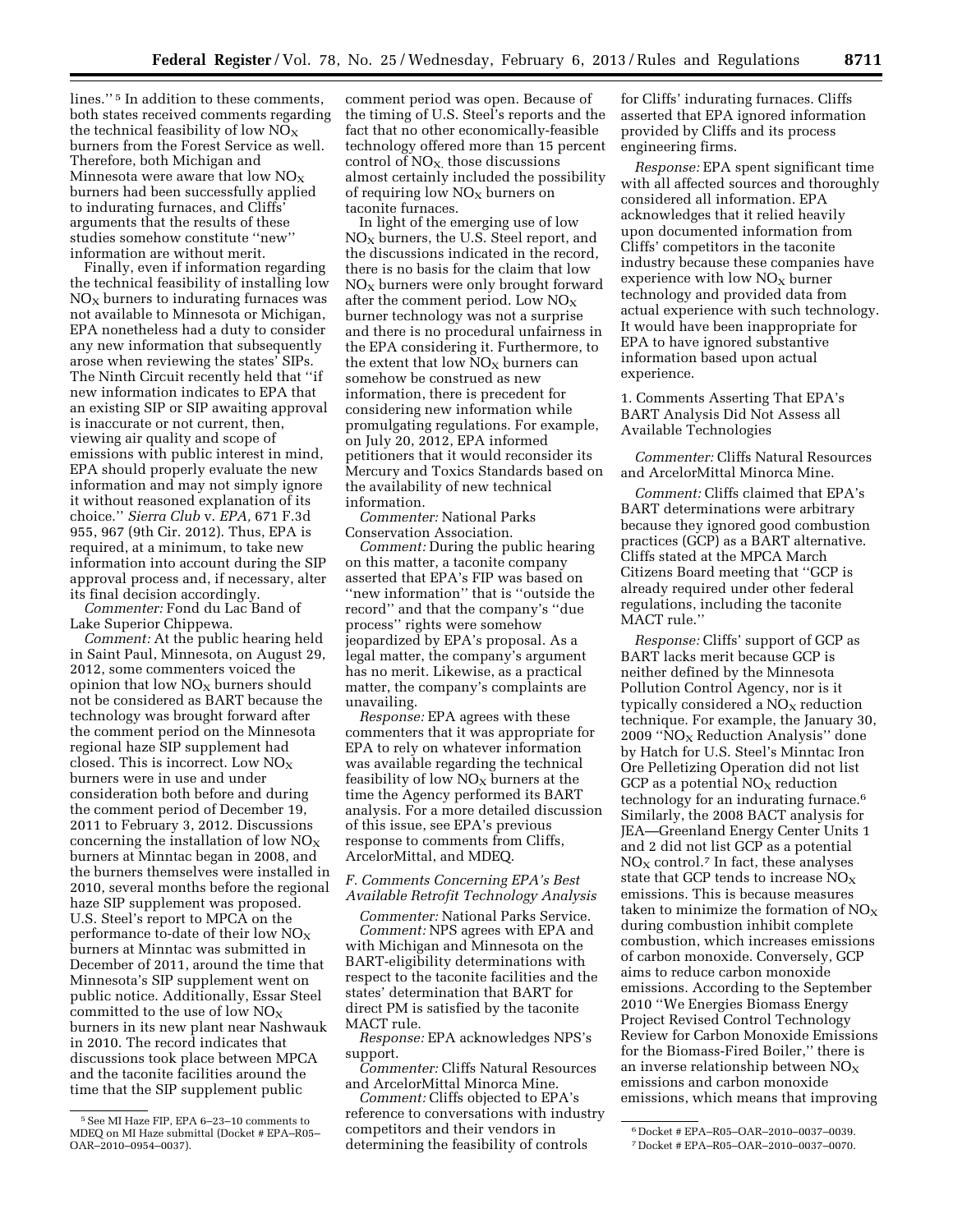combustion efficiency can increase  $NO<sub>x</sub>$ emissions.<sup>8</sup>

Concerning the GCP requirement in the taconite MACT rule, GCP for the MACT is not the same as GCP for  $NO<sub>x</sub>$ . GCP for MACT is aimed at reducing emissions of products of incomplete combustion (PIC). To minimize PICs, the operating conditions targeted are generally the opposite from those targeted for reducing  $NO<sub>X</sub>$ . As explained in the taconite MACT rule (68 FR 61883, October 30, 2003), ''The basic method used in reducing  $NO<sub>X</sub>$  emissions is a reduction in combustion temperature, which is the opposite strategy needed for minimizing PIC (i.e., increasing combustion temperature).'' In conclusion, GCP would be expected to increase  $NO<sub>x</sub>$  emissions, not decrease them.

*Commenter:* Cliffs Natural Resources and ArcelorMittal Minorca Mine.

*Comment:* Cliffs commented that EPA is required to consider ''any existing pollution control technology at the source.'' Cliffs argued that EPA failed to adequately consider or consistently apply this threshold factor to the BART determinations in its proposed rule.

*Response:* To the extent that Cliffs is referring to its use of GCP as an existing pollution control technology, neither the operational practices that comprise GCP nor their impact on reducing emissions has been documented by Cliffs. As described in detail in the response to the previous comment, EPA does not consider Cliffs' use of GCP to constitute ''existing control technology'' on these furnaces.

*Commenter:* National Parks Conservation Association.

*Comment:* NPCA commented that EPA failed to consider fuel-blend alternatives, including greater or exclusive use of natural gas at grate-kiln furnaces, as part of the Agency's BART analysis for  $SO_2$  and  $NO<sub>x</sub>$ . Fuel-blend alternatives are a technically feasible control option because indurating furnaces can successfully be operated on alternative fuels, namely fuel blends that consist primarily of natural gas. Contrary to the taconite plant owners' assertions, consideration of alternative fuels is required for BART where changing to cleaner fuel would not necessitate significant changes at any existing facility. There is no legal rationale for excluding this viable pollution control. Additionally, the assertion that alternative fuel costs are uncertain has no merit. There is simply no factual support for price uncertainty being a basis to reject consideration of natural gas as an alternative to coal.

Even if significant uncertainty existed, it can be dealt with appropriately in the BART analysis. Finally, the assertion that moving towards a more natural gasbased fuel blend would mean higher  $NO<sub>x</sub>$  emissions in exchange for lower  $SO<sub>2</sub>$  emissions is a red herring. The existence of such potential secondary impacts is not a reason to discard a BART option prior to analysis. It is a reason to perform the analysis itself.

*Response:* Alternative fuels were not considered for the following reasons. The straight-grate furnaces at ArcelorMittal, Hibbing Taconite, and Northshore Mining already burn natural gas. Similarly, U.S. Steel's Keetac and Minntac facilities already burn a fuel mix of natural gas and low-sulfur coal. While fuel-blend alternatives could have been considered for the grate-kiln furnaces at United Taconite and Tilden, EPA proposed to require the most stringent control technology, flue-gas desulfurization (FGD), at these facilities. As the BART Guidelines make clear, where EPA or the states choose the most stringent control option as BART, other control options need not be considered. Therefore, EPA was not required to consider fuel-blend alternatives as part of the Agency's BART analysis. However, EPA notes that subsequent to the proposal, Tilden agreed to convert to natural gas, while United Taconite will be substantially reducing its emissions through the use of natural gas and lowsulfur coal.

*Commenter:* National Parks Conservation Association.

*Comment: EPA's NO<sub>X</sub> BART* determinations conclude that significant reductions could be achieved costeffectively by the installation of low  $NO<sub>X</sub>$  burners at all taconite kilns. While NPCA concurred with this conclusion, it commented that EPA failed to fully consider the use of regenerative selective catalytic reduction (RSCR). For instance, although RSCR was noted as an available technology in Keetac's BART analysis, EPA's FIP made no note of it. For Tilden, on the other hand, EPA noted this option, but only to point out that the company found it to be infeasible. In fact, this technology appears to be feasible for indurating furnaces. At a minimum, a more thorough evaluation by EPA is necessary. In this case, EPA has not shown that circumstances preclude the application of RSCR to the units in question via evaluation of gas characteristics or demonstration of technical challenges. It has offered no evidence that RSCR is technically infeasible. A fuller evaluation of this technology is warranted as part of a BART determination.

*Response:* EPA did evaluate postcombustion  $NO<sub>X</sub>$ -control options when it reviewed Minnesota's regional haze plan and agreed with the state's determination that post-combustion control of  $NO<sub>x</sub>$  emissions from taconite facilities are not BART. For the proposed and now final rule, EPA evaluated new data on the use of low  $NO<sub>x</sub>$  burners at taconite facilities and, after a five-factor BART analysis, determined that low  $NO<sub>X</sub>$  burners are BART for these facilities. The BART analyses are fully described in section V of the proposed rule (77 FR 49308). EPA also considered RSCR and related selective catalytic reduction technologies at some of the subject taconite units. EPA concluded in its BART analyses that RSCR and other post-combustion controls do not represent BART for the subject taconite units because, after the installation of low  $NO<sub>x</sub>$  burners, the incremental costs of installing further post-combustion controls are unreasonably high. Therefore, this final rule requires that taconite indurating furnaces meet  $NO<sub>x</sub>$ emission limits consistent with low  $NO<sub>x</sub>$  burner technology.

*Commenter:* National Parks Conservation Association.

*Comment:* EPA's analysis for SO<sub>2</sub> provides evidence that dry FGD is feasible for taconite facilities, and the Agency requires the use of this technology at the three highest emitting lines (at United Taconite and Tilden). We support these determinations. However, EPA fails to fully analyze the use of dry FGD on the lower-emitting units, instead concluding, without support, that it would not be ''economically reasonable.'' NPCA asks that EPA analyze whether dry FGD, clearly a feasible technology, could provide cost effective reductions at additional units.

*Response:* EPA's BART analysis demonstrated that dry FGD is feasible for the highest emitting lines when those lines are uncontrolled, but determined that the same technology has unreasonably high incremental costs for units with lower uncontrolled emissions. EPA notes, however, that while FGD was originally proposed as BART for the units at United Taconite and Tilden, those facilities have since agreed to operational limits on the types of fuels that may be burned As a result, FGD is no longer being required as BART. Additional discussion of this issue can be found in section III of the preamble.

*Commenter:* National Parks Service. *Comment:* It appears that low temperature oxidation is technically and economically feasible for the entire

<sup>8</sup> Docket # EPA–R05–OAR–2010–0037–0069.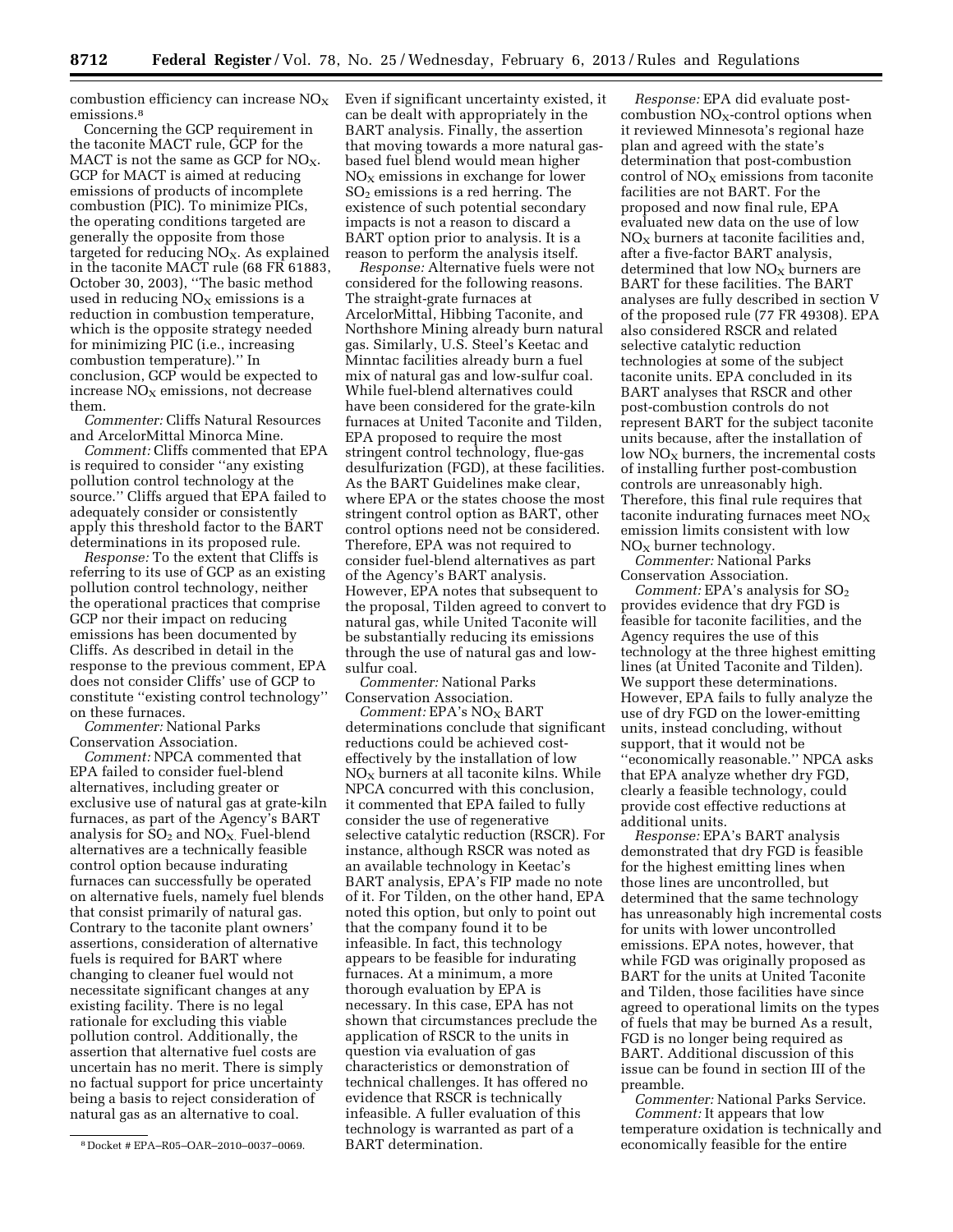industry. In addition, tail-end SCR with natural gas reheat has been found technically feasible and borderline economically feasible based on a BACT analysis from several years ago when natural gas prices were much higher. Another form of SCR, RSCR looks promising, but as a new technology, would require trials.

While we would normally prefer to see all of the technically feasible control options evaluated, given the time constraints and the success of the low  $NO<sub>x</sub>$  burner technology, it is likely that low  $NO<sub>X</sub>$  burners will reduce  $NO<sub>X</sub>$  so much that addition of the other technologies would become too expensive for this phase of the regional haze program. We therefore agree that low  $\overline{NO_X}$  burners at 1.2 lbs  $\overline{NO_X}$ / MMBTU represent BART for the taconite industry. By setting such a uniform limit, EPA is establishing a "level playing field" that is achievable by all of the taconite plants and will provide substantial (almost 16,000 TPY)  $NO<sub>X</sub>$  reductions.

*Response:* EPA agrees with the commenter that post-combustion control technologies would likely be expensive for additional pollution reduction. EPA maintains that low  $NO<sub>X</sub>$ burners are the appropriate control technology for the indurating furnaces at the taconite facilities. Thus, EPA is finalizing its determination that low  $NO<sub>x</sub>$  burners represent BART.

*Commenter:* National Parks Service. *Comment:* EPA proposes to determine that BART for  $SO<sub>2</sub>$  for straight-grate kilns is existing controls because these furnaces do not burn coal. While true, they burn fuel oil, which can have a high potential for emitting  $SO<sub>2</sub>$ depending on the fuel's sulfur content. Although the BART Guidelines do not mandate fuel switching, they encourage evaluation of lower sulfur content fuels. For example, limiting fuel sulfur was an option considered by EPA for oil-fired EGUs in a separate BART rule. We suggest that Minnesota consider use of lower sulfur fuels in future reasonable progress analyses.

*Response:* EPA's data indicate that the taconite facilities with straight-grate furnaces use natural gas as the primary fuel with fuel oil as a back-up fuel only. Given the limited use of fuel oil, emission reductions from using lower sulfur fuel would be limited. Nonetheless, EPA agrees with the commenter that the state should consider the impacts of using a lower sulfur fuel in its future reasonable progress analyses and is requiring that the taconite facilities keep records of any future use of fuel oil.

*Commenter:* National Parks Service.

*Comment:* NPS concurred with EPA's statement that ''[the Agency does] not agree that the MPCA and Minntac have adequately documented the infeasibility of all SO<sub>2</sub> controls described." This observation is especially pertinent with respect to the technical feasibility of spray drying absorption (SDA). According to the taconite industry consultant, SDA is not technically feasible because ''the high moisture content of the exhaust would lead to saturation of the baghouse filter cake and plugging of the filters and dust collection system.'' On the contrary, SDA requires moisture because a slurry of lime and water is injected into the spray dryer where the slurry reacts with  $SO<sub>2</sub>$  to form a dry sulfate power that is then collected in the baghouse. As long as the moisture content of the gas stream is not excessive and the temperature is not too low, SDA becomes a preferred and highly effective  $SO<sub>2</sub>$  control option. It is expected that retrofitting the facilities with SDA would eliminate the need for the existing Venturi rod scrubbers used to control PM on most of the taconite furnaces, thus reducing water consumption, gas stream moisture content, and PM emissions due to the higher efficiency of the baghouse.

*Response:* In the proposed rule, EPA stated that while the state's documentation for determining the technical feasibility of all  $SO<sub>2</sub>$  controls was inadequate, EPA did agree with Michigan's conclusion that additional SO2 controls, including SDA, were not cost effective and therefore not BART. EPA has not changed its position on this issue in the final rule.

2. Comments Asserting That EPA's Baseline  $NO<sub>x</sub>$  Emissions Are Arbitrary

*Commenter:* Cliffs Natural Resources and ArcelorMittal Minorca Mine.

*Comment:* Cliffs commented that EPA's baseline  $NO<sub>x</sub>$  assumptions are arbitrary. EPA failed to even consider the actual emissions from each taconite furnace, let alone use them as the starting point for calculating furnacespecific baseline emissions.

*Response:* EPA disagrees. In the caseby-case BART analysis for each subject taconite facility, EPA clearly listed the baseline actual annual emissions for each taconite furnace (see, e.g., Table V–B.24 for Hibbing Taconite (77 FR 49321)). In the initial stages of the BART development process, there was a significant lack of emissions data for the taconite facilities, as acknowledged by MPCA. However, additional monitoring and emission reporting from the taconite facilities enabled EPA to determine baseline  $NO<sub>x</sub>$  emissions for each facility.

# *G. Comments Concerning EPA's*  Analysis of Low NO<sub>X</sub> Burner *Technology as NO*X *BART*

1. Comments Supporting EPA's Determination That Low  $NO<sub>X</sub>$  Burners Are Technically Feasible

*Commenter:* National Parks Conservation Association.

*Comment:* NPCA commented that EPA's documentation of low  $NO_X$ burners demonstrated that significant, cost-effective emission reductions are afforded by their use on both straightgrate and grate-kiln furnaces. Despite this record, a taconite company raised several concerns about EPA's determination during the public hearing. The concerns were that a given control technology will not transfer between indurating furnaces of the same type, low  $NO<sub>x</sub>$  burners will impact processing (product quality, fuel use, etc.), and there has been insufficient time to study various aspects or impacts of this technology.

These concerns are either misplaced or incorrect. As to the first point, low  $NO<sub>x</sub>$  burners have been successfully applied to a wide variety of units, including power plants, refineries, chemical companies, and other industrial settings, which burn a wide variety of fuels, including gas and coal. There may be individual differences between the burners at different taconite units. As is always the case, customization to the particular unit will be required. However, the differences among taconite furnaces of the same type are not significant enough to conclude that this clearly robust technology could not be applied to one as well as the others. Indeed, technology transfer would be impossible without such basic assumptions.

As to the impact of low  $NO<sub>X</sub>$  burners on operational parameters, EPA's FIP includes information addressing the points of product quality and fuel use. Minntac's experience demonstrates no impact to pellet quality, and after some adjustment, no increase in fuel use.

Finally, far from having had insufficient time to analyze these controls, the taconite facilities have had years in which to contact vendors, do engineering studies and modeling, and perform testing. The regional haze process has been delayed by many years at this point.

*Response:* EPA agrees with the commenter that low  $NO<sub>x</sub>$  burners can be used to control  $NO<sub>x</sub>$  emissions from both straight-grate and grate-kiln indurating furnaces used in the taconite processing industry. EPA also agrees with the commenter that based on data from taconite facilities where low  $NO<sub>x</sub>$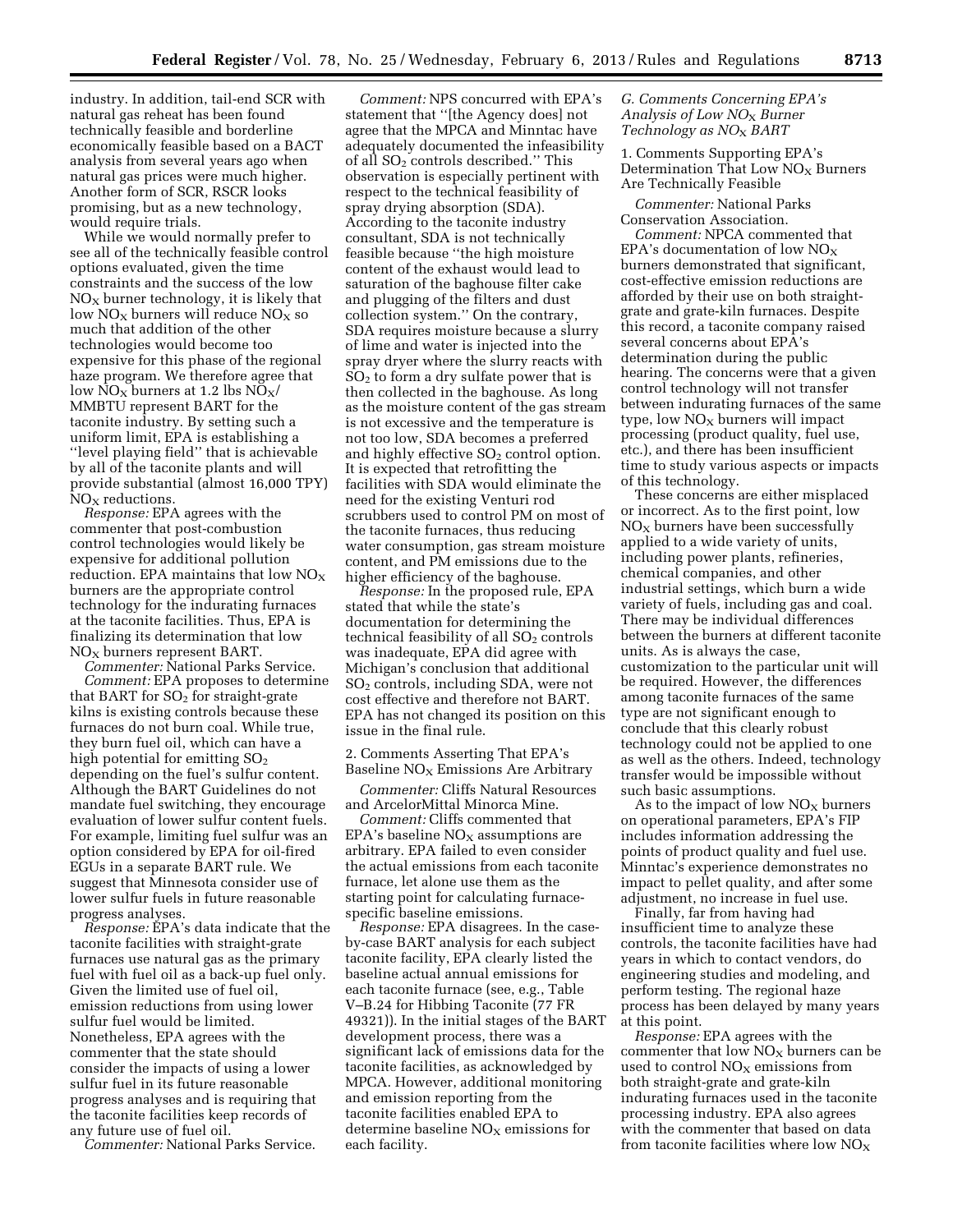burners are either in use or planned product, quality should not be compromised.

*Commenter:* National Park Service. *Comment:* NPS commented that it agreed with EPA's proposal that BART for  $NO<sub>X</sub>$  for the taconite industry is low  $NO<sub>x</sub>$  burners achieving a 70 percent reduction from both straight-grate and grate-kiln furnaces. The proposal for grate-kiln lines is supported by research sponsored by U.S. Steel. The proposal for straight-grate kilns is supported by Essar's testing, which demonstrated a 95 percent reduction in  $NO<sub>x</sub>$  emissions for its new kiln.

*Response:* As the commenter points out, EPA has determined that low  $NO_X$ burners represent BART. However, EPA is setting an emission limit for each indurating furnace, not a 70 percent control requirement.

2. Comments Asserting That Low  $NO<sub>X</sub>$ Burners Are Not Technically Feasibility on Straight-Grate Kilns

*Commenter:* Cliffs Natural Resources and ArcelorMittal Minorca Mine.

*Comment:* Cliffs commented that EPA made an unsupported presumption that the low  $NO<sub>X</sub>$  burner technology tested in a 1⁄4-scale pilot test by Essar for a new source could be translated to all straight-grate furnaces.

*Response:* As indicated in test reports,  $NO<sub>x</sub>$  emissions from taconite facilities are generated primarily by the burner. As burner design is the main factor contributing to  $NO<sub>x</sub>$  emissions, EPA carefully reviewed results of emission tests of low  $NO<sub>X</sub>$  burners for the different taconite furnace types and concluded that low  $NO<sub>X</sub>$  burners are technically feasible for straight-grate and grate-kiln furnaces.

Supporting the feasibility of low  $NO<sub>x</sub>$ burners on straight-grate kilns is a September 19, 2011 summary of findings presented to the Minnesota Pollution Control Board entitled ''Results of Testing at 1⁄4-Scale of LE Low NO<sub>X</sub> Burner Prototype for Straight-Grate Pelletizing Furnaces'' by Fives North American Combustion, Inc. (Fives) for Essar.9 After successful bench-scale testing of Fives' low  $NO_X$ LE burners that achieved  $\rm{NO_{X}}$ reductions greater than 70 percent in a straight-grate pelletizing furnace, Essar and Fives proceeded with a joint \$2 million investment in a test rig to simulate a straight-grate pelletizing furnace. In the 1⁄4-scale test rig, the cross-sectional area scaling was very representative of actual furnace geometry, as were the energy inputs and flows. This testing demonstrated an

emission rate of  $0.25$  lbs  $NO<sub>X</sub>/MMETU$ , which is well below the proposed limit of 1.2 lbs  $NO<sub>X</sub>/MMETU$ . Fives concluded that  $NO<sub>X</sub>$  emissions in the actual straight-grate furnace should be consistent with those measured in the  $\frac{1}{4}$ -scale test conditions. The feasibility of low  $NO_X$  burners on straight-grate kilns was also confirmed during a June 20, 2012 call between EPA and a national low  $NO<sub>x</sub>$  burner manufacturer, Fives North America. Representatives from the manufacturing company were highly confident of the technical feasibility and application of their technology in straight-grate taconite furnaces. EPA agrees with this assessment.

*Commenter:* Cliffs Natural Resources and ArcelorMittal Minorca Mine.

*Comment:* Cliffs commented that EPA failed to conduct an independent, caseby-case feasibility analysis as required by the Step 2 of the BART Guidelines. Minnesota and Michigan previously conducted an extensive case-by-case BART analysis, eliminating low  $NO<sub>X</sub>$ burners as technically infeasible for every taconite indurating furnace. Cliffs asserted that EPA has adopted a ''onesize-fits-all'' approach that is arbitrary and capricious. According to Cliffs, a proper feasibility analysis demonstrates that the technologies selected by EPA are infeasible for Cliffs' indurating furnaces because low  $NO<sub>x</sub>$  burners are not technically feasible for straight-grate furnaces and grate-kiln furnaces. Cliffs asserted that the Fives burner designed for Essar cannot be used without sourcespecific engineering and retrofit design. Cliffs claimed that U.S. Steel spent two years modifying the prototype low  $NO<sub>x</sub>$ burners installed on Lines 6 and 7 at its Minntac facility in an attempt to reach desired emission rates while combusting solid fuel, such as coal and biomass, but were ultimately unsuccessful. ArcelorMittal asserted that a proper feasibility analysis demonstrated that the technologies selected by EPA are infeasible for Minorca's indurating furnace. The commenters submitted information describing indurating furnaces, including the different types of furnaces, and explained what they believe are the differences between furnace types.

*Response:* EPA believes that its finding that low  $NO<sub>x</sub>$  burners are technically feasible for both straightgrate and grate-kiln furnaces is supported by test results on various kiln configurations. Taconite furnaces are all based on one of two technologies. Straight-grate kilns are based on a Dravo-Lurgi design system, while gratekiln furnaces are based on an AllisChalmers design system. EPA understands that each specific taconite furnace has unique operating requirements and specialized equipment. However, all furnaces share the same fundamental design style, either grate-kiln or straight-grate.

In assessing control technologies for a source category, EPA's BART Guidelines state that ''control alternatives can include not only existing controls for the source category in question but also take into account technology transfer of controls that have been applied to similar source categories and gas streams.'' 40 CFR part 51, appendix Y. The Guidelines go on to explain that ''[c]ontrol technologies are technically feasible if either (1) they have been installed and operated successfully for the type of source under review under similar conditions, or (2) the technology could be applied to the source under review.'' *Id.* 

EPA has concluded that there is a clear case for technology transfer of low  $NO<sub>x</sub>$  burner technology from grate-kiln furnaces to straight-grate furnaces. First,  $low NO<sub>X</sub>$  burner technology has been clearly and successfully demonstrated and applied across various industries for decades. Second, EPA does not consider taconite furnaces to be particularly unique given their similar fundamental designs. In the case of taconite applications, the Fives' testing of a low  $NO<sub>X</sub>$  burner prototype on a straight-grate furnace test rig provides reasonable assurance that full-scale applications, given the appropriate time for engineering and shakedown, will be both feasible and effective. In addition, U.S. Steel has already installed and is successfully operating multi-fuel low  $NO<sub>x</sub>$  burners on two unique grate-kiln indurating furnaces at their Minntac facility. Prior to the proposed rule, U.S. Steel had already submitted permit applications to install low  $NO<sub>X</sub>$  burner technologies on two additional furnaces at Minntac as well. U.S Steel has not indicated any issues with technical feasibility that will prevent the company from applying low  $NO<sub>x</sub>$ burners at either its Keetac facility or the remaining furnaces at Minntac. In response to questions from EPA concerning the installation at Minntac, U.S. Steel described the modifications it made allowing for the successful use of low  $NO<sub>x</sub>$  burners when burning either coal or natural gas.10 In EPA's view, this information obtained directly from U.S. Steel rebuts Cliffs' claim that the

<sup>9</sup> Docket # EPA–R05–OAR–2010–0037–0039.

<sup>10</sup>Email from U.S. Steel to EPA dated September 19, 2012 (Docket # EPA–R05–OAR–2010–0037– 0071).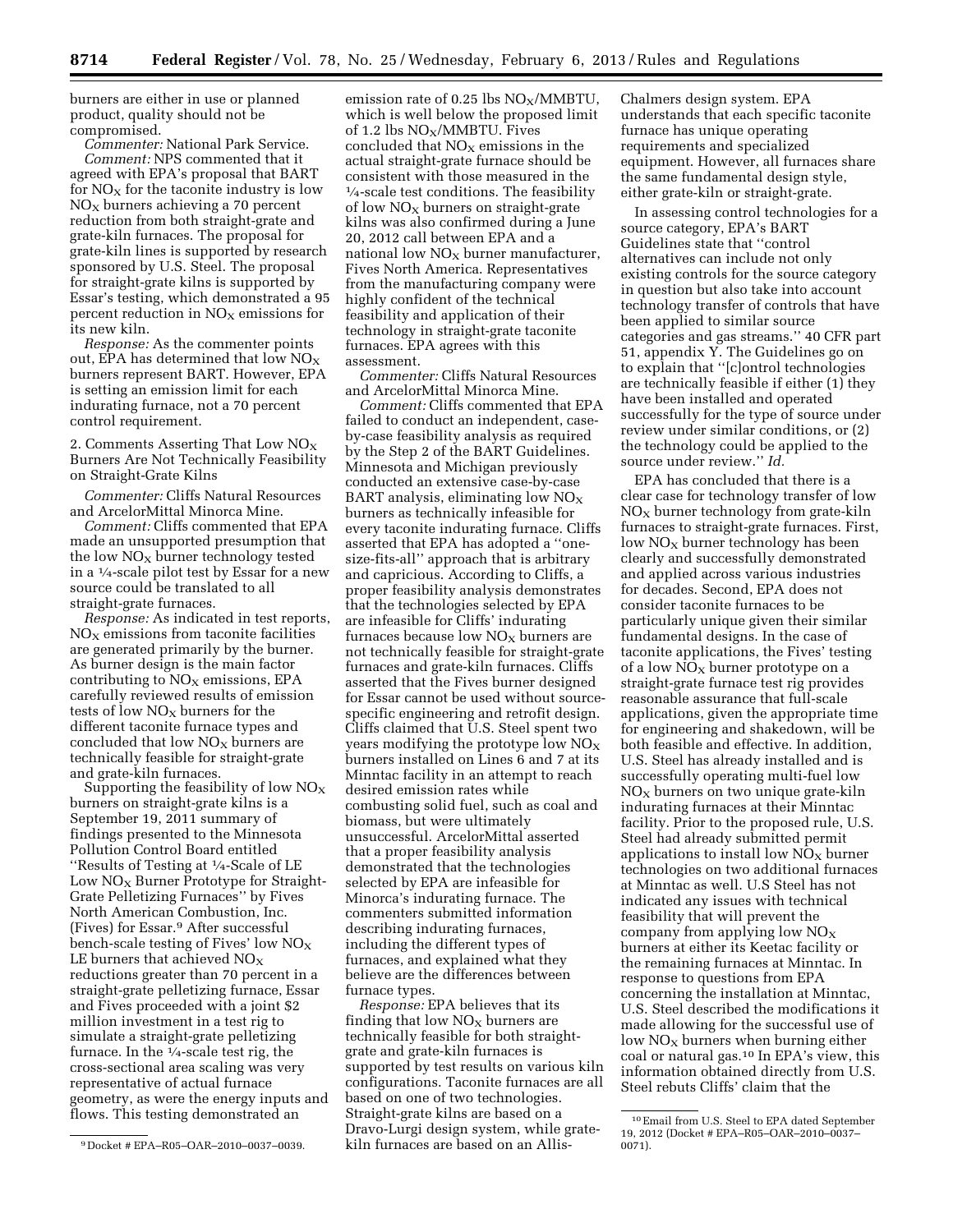prototype low  $NO<sub>x</sub>$  burner tests were unsuccessful.

Nor is EPA persuaded by Cliffs and ArcelorMittal's arguments that the taconite furnaces at their facilities are unique to the extent that low  $NO<sub>x</sub>$ burner technology cannot be applied. While EPA understands that a complete engineering analysis will be required to design furnace-specific low  $NO<sub>x</sub>$ burners and that a shakedown period will be required to understand and optimize operations, EPA does not believe that the uniqueness of each individual taconite furnace proves technical infeasibility. The compliance times being finalized for each facility in this action account for engineering and shakedown time.

Over the years, the taconite industry has demonstrated that it can re-engineer furnaces to adapt to market changes (such as fuel prices), process changes (to accommodate variation in the type of ore being mined), and new technologies (such as heat recuperation systems).11 It is clear that depending on the needs and priorities of each company, changes to the furnaces have and can be made.

With respect to ArcelorMittal's comment that a proper feasibility analysis would demonstrate that the technologies selected by EPA are infeasible for Minorca's indurating furnace, EPA relies on a September 27, 2012 report submitted by the commenter and authored by Fives North American titled "Retrofitting Low  $NO<sub>x</sub>$ Burners on the ArcelorMittal Minorca Straight-Grate Pelletizing Furnaces.'' 12 After review, EPA concludes that this report supports the Agency's conclusion that low  $NO<sub>X</sub>$  burners are feasible at the Minorca facility. EPA therefore disagrees with ArcelorMittal's assertion that such technology is infeasible. Fives North American was engaged to perform an engineering study and recommend best options for retrofitting low  $NO<sub>x</sub>$ burners at the pelletizing furnace at the Minorca plant in order to achieve  $NO<sub>x</sub>$ emission rates below 1.2 lbs  $NO<sub>X</sub>/$ MMBtu under expected operating conditions. Fives expressed confidence that the company's experience in manufacturing low  $N\overline{O}_X$  burners, coupled with the successful results of

the 1⁄4-scale test at Essar, provided sufficient assurance that the technology could be applied at Minorca while preserving pellet quality and energy efficiency.

3. Comments Concerning EPA's Cost Analysis for Low  $NO<sub>x</sub>$  Burners

*Commenter:* Cliffs Natural Resources and ArcelorMittal Minorca Mine.

*Comment:* Cliffs commented that EPA presumed that low  $NO<sub>x</sub>$  burners will cost \$500/ton at every Cliffs facility despite the fact that none of these facilities identified low  $NO<sub>x</sub>$  burners as technically feasible. EPA's \$500/ton across-the-board cost estimate for NOX control was neither explained in the proposed rule nor supported by the record.

*Response:* EPA did not presume that low  $NO<sub>X</sub>$  burners will cost \$500/ton at every Cliffs facility. EPA's proposed rule stated that ''[b]ased on the range of costeffectiveness values provided, a conservative value of \$500/ton will be used as the cost-effectiveness value for low  $NO<sub>X</sub>$  burners" (77 FR 49308, 49312). Data made available by U.S. Steel indicate the cost-effectiveness of low  $NO<sub>X</sub>$  burners on Minntac's Line 6 indurating furnace was  $$441/t$ on of  $NO<sub>x</sub>$ reduced with burning a 60 percent coal/ 40 percent natural gas fuel mix and \$221/ton of  $NO<sub>x</sub>$  reduced when burning 100 percent natural gas. Barr Engineering and Essar Steel Minnesota have estimated a cost-effectiveness of \$370/ton of  $NO<sub>x</sub>$  reduced for low  $NO<sub>x</sub>$ burner technology on a planned straight-grate natural gas-fired furnace.13 This furnace is being designed to meet a much more stringent emission limit of 0.25 lbs  $NO<sub>X</sub>/MMB$ tu, compared to EPA's proposed limit of 1.2 lbs  $NO_X/$ MMBtu. Thus, EPA's value of \$500/ton represents a high-end estimate of expected cost-effectiveness of the selected  $NO<sub>X</sub>$  BART controls and is based on itemized costs and annual  $NO<sub>x</sub>$  emissions reductions.

# 4. Comments Concerning the Effectiveness of Low  $NO<sub>x</sub>$  Burners

*Commenter:* U.S. Steel.

*Comment:* U.S. Steel commented that, based upon its experience, the appropriate emission factor when burning solid fuels is 1.5 lbs  $NO_X/$ MMBtu, as opposed to the proposed  $NO<sub>X</sub>$  limit of 1.2 lbs  $NO<sub>X</sub>/MMB$ tu. U.S. Steel supplemented its comment on October 15, 2012 with data that support a limit of 1.2 lbs  $NO_X/MM$ Btu while burning natural gas and 1.5 lbs  $NO<sub>X</sub>/$ 

MMBtu while burning solid fuels. U.S. Steel proposed that it be subject to the solid fuel limit, unless it utilizes 100 percent natural gas as a fuel for 30 consecutive days. The natural gas limit would then apply and it would remain subject to that limit until such time that solid fuels were utilized.

*Response:* Based on a review of the data submitted by U.S. Steel, EPA agrees to revise the  $NO_X$  limits in the final rule to 1.2 lbs  $NO<sub>X</sub>/MMB$ tu while an indurating furnace is burning 100 percent natural gas and 1.5 lbs  $NO_X/$ MMBtu when fuels other than natural gas are being used. This revision primarily affects U.S. Steel Keetac, U.S. Steel Minntac, and United Taconite.

*Commenter:* Cliffs Natural Resources and ArcelorMittal Minorca Mine.

*Comment:* Cliffs commented that EPA made an unsupported presumption that an emission limit of 1.2 lbs  $NO_X/$ MMBtu is equivalent to a 70 percent  $NO<sub>X</sub>$  reduction at every Cliffs facility and that all taconite furnaces emit  $\overline{NO_X}$ at an uncontrolled baseline rate of 4.0 lbs  $NO<sub>X</sub>/mmBTU$  in disregard of furnace variability.

*Response:* The NO<sub>X</sub> emission limit that EPA proposed was 1.2 lbs  $NO_X/$ MMBtu on a 30-day rolling average. This emission limit was not based on a percent reduction requirement, but rather was based on a demonstration by U.S. Steel that low  $NO<sub>x</sub>$  burners installed at the Minntac facility could achieve this emission limit. This limit is further supported for straight-grate kilns by successful testing of a low  $NO_X$ burner prototype at a 1/4-scale test rig at Essar. It is standard industry practice to perform pilot tests, in which the results of a smaller unit are scaled up to a full production unit. Furthermore, in this case the company was extremely confident that, based upon the results with the 1/4-scale test rig, a limit much lower than 1.2 lbs  $NO_X/MMBt$ u could be achieved on the full production unit. However, based on additional test data of operational low  $NO<sub>x</sub>$  burners submitted by U.S. Steel for Lines 6 and 7 at Minntac, EPA is revising its proposed limit of 1.2 lbs  $NO<sub>X</sub>/M$ Mon a 30-day rolling average. In the final rule, taconite indurating furnaces are subject to a limit of 1.2 lbs  $NO_X/MM$ Btu when only natural gas is burned and 1.5 lbs  $\rm{NO_{X}/MMB}$  when fuels other than natural gas are used. Both of these limits are based on a 30-day rolling average.

# *H. Comments Concerning Non-Air Quality Impacts of Low NO*X *Burners*

# 1. Effect on Pellet Quality

*Commenter:* Cliffs Natural Resources and ArcelorMittal Minorca Mine.

<sup>11</sup>For example, during the Society of Mining Engineers' Annual Meeting in New Orleans, Louisiana from March 2–6, 1986, a presentation was given titled ''Design and Performance of the National Steel Pellet Plant High Temperature Heat Recuperation System'' (Docket # EPA–R05–OAR– 2010–0037–0077). The presentation discussed a high temperature heat recuperation system that was installed at the National Steel Pellet Company facility in Keewatin, Minnesota. The system was similar to those installed at Cliffs' Empire facility and U.S. Steel's Minntac facility.

<sup>12</sup> Docket # EPA–R05–OAR–2010–0037–0037.

<sup>13</sup>Essar and Barr Presentation for Society for Mining, Metallurgy and Exploration, Duluth, Minnesota, April 2012 (Docket # EPA–R05–OAR– 2010–0037–0039).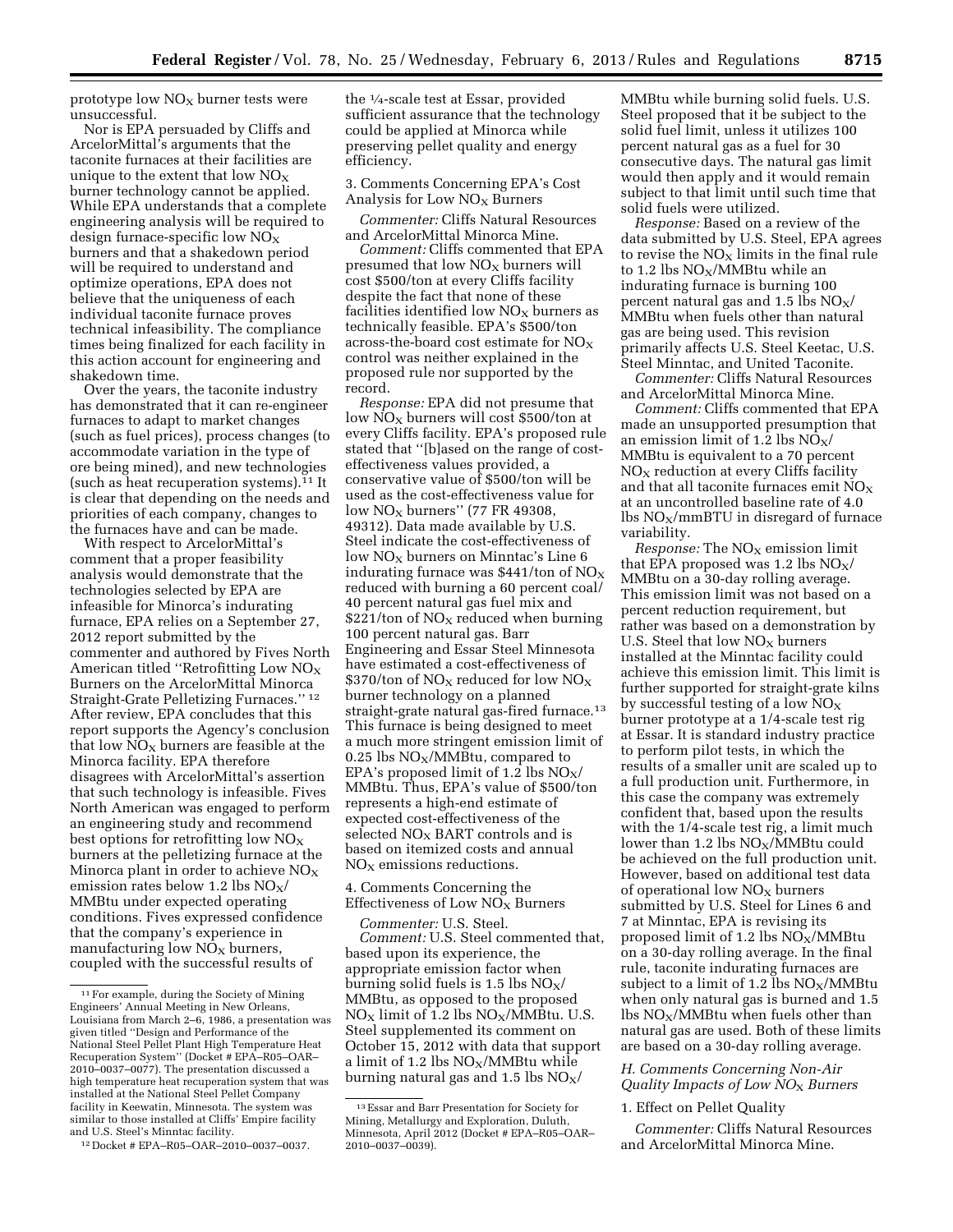*Comment:* Cliffs commented that pellet quality cannot be maintained after the installation of low  $NO<sub>x</sub>$  burner technology.

*Response:* EPA disagrees. Based on data supplied by U.S. Steel, EPA has concluded that there will be no pellet quality challenges resulting from the installation and operation of low  $NO<sub>x</sub>$ burner technology. In an email sent by U.S. Steel to EPA on September 19, 2012, U.S. Steel indicated that pellet quality specifications have not changed since the installation of low  $NO<sub>x</sub>$ 

burners, with zero off-spec shipments to date.14 There have been no adverse pellet quality issues related to the installation and operation of the low  $NO<sub>X</sub>$  burners.

U.S. Steel is required to maintain four pellet quality parameters, after tumble, compressions, reducibility, and low temperature disintegration (LTD), to meet customer specifications. U.S. Steel supplied EPA with data confirming that pellet quality parameters were acceptable after the installation of the Line 6 low  $NO<sub>X</sub>$  burner (Table 1). U.S.

Steel also included more recent quality parameter data to show that quality continues to remain acceptable. U.S. Steel noted that while compressions have decreased, this has been observed on all process lines, including those without low  $NO<sub>x</sub>$  burners, thus indicating an issue with the feed material and not the burners. As also shown, U.S. Steel saw an improvement in reducibility for their pellets after the installation, which U.S. Steel attributes to improved heat distribution in the kiln from the low  $NO<sub>X</sub>$  burner.

# TABLE 1-LINE 6 PELLET QUALITY BEFORE AND AFTER THE LOW NO<sub>X</sub> BURNER INSTALLATION

<sup>(</sup>Higher values represent better quality)

|                                                                          | After tumble         | Compression       | Reducibility  | LTD                     |
|--------------------------------------------------------------------------|----------------------|-------------------|---------------|-------------------------|
| Before (11/1/10-4/3/11)<br>After (4/20/11-10/31/11)<br>$1/1/12 - 9/1/12$ | 96.0<br>96.0<br>96.2 | 416<br>417<br>410 | ററ<br>.<br>ററ | 87.30<br>85.58<br>86.11 |

# 2. Fuel Penalty and Energy Penalty

*Commenter:* Cliffs Natural Resources and ArcelorMittal Minorca Mine.

*Comment:* Cliffs commented that a fuel penalty and an energy penalty will result from the operation of low  $NO<sub>x</sub>$ burner technology at its facilities. Additional fans will be required to increase primary air flow through the furnaces because the cooler air that is injected into the burner to control peak flame temperature must be heated. EPA made an unsupported presumption that low  $NO<sub>X</sub>$  burners will cause no fuel or energy penalties or other emissions increases at any of the facilities.

*Response:* EPA disagrees. The installation and use of low  $NO<sub>x</sub>$  burners is not generally considered to result in an energy penalty because one burner is merely being replaced by another. EPA recognizes that there is an increase in electricity needed for the operation of low  $NO<sub>X</sub>$  burner fans to assist in movement of air through the system or to heat cooler air that is injected into the burner. These costs can in most cases simply be factored into the cost impacts analysis as they were in this case for both  $NO<sub>x</sub>$  and  $SO<sub>2</sub>$  controls.

EPA believes that a low  $NO<sub>x</sub>$  burner installation that is properly engineered and optimized for a given process will not result in a fuel or energy penalty. EPA's conclusion is based on the U.S. Steel Minntac Line  $6$  Low  $NO<sub>x</sub>$  Main Burner & Facility  $NO<sub>x</sub>$  Management Final Report (December 1, 2011),15 which documented that low  $NO<sub>X</sub>$ burners did not cause fuel penalties or

other emission impacts. In addition, EPA consulted with a burner manufacturer and reviewed information provided by U.S. Steel regarding potential fuel impacts potentially associated with the operation of low  $NO<sub>x</sub>$  burners at a taconite facility.<sup>16</sup> In this correspondence, U.S. Steel Minntac stated that there was a temporary 10.5 percent fuel increase after initial installation of the low  $NO<sub>x</sub>$  burner on Line 7. However, during the shakedown period, the fuel increase was alleviated by process optimization (there was a learning curve due to the fact that this was the first low  $NO<sub>x</sub>$  burner installed on an iron ore processing line) and balancing the process airflow. The waste gas fan on Line 7 was running at maximum before the burner installation and with the addition of combustion air, the process efficiency decreased and safety issues were created. To alleviate this condition, the waste gas fan airflow capacity was increased in February 2011 on Line 7 to balance the airflow out of the process. In April 2011, the Line 6 low  $NO<sub>x</sub>$  burner was installed at U.S. Steel's Minntac facility. After applying what was learned during the shakedown period on Line 7, no increase in process fuel occurred after the installation. U.S. Steel clearly states in its September 19, 2012 email to EPA, ''The end result is there is no increase in process fuel due to the installation of the Line 7 low  $NO_X$ burner.'' 17

In summary, based on available data, EPA believes that with process optimization, proper balancing of process air flows, and proper

engineering, Cliffs and ArcelorMittal will be able to achieve similar fuel usage to U.S. Steel and will not incur either a fuel or energy penalty. EPA understands that each company will require a shakedown period similar to that experienced at U.S. Steel and has set the compliance schedules each facility accordingly.

3. Increases in the Emission of Other Pollutants

*Commenter:* Cliffs Natural Resources and ArcelorMittal Minorca Mine.

*Comment:* Cliffs commented that emissions of other pollutants will increase due to the installation of low  $NO<sub>x</sub>$  burner technology.

*Response:* EPA has determined that there will be no increases in collateral pollutants due to the installation of low  $NO<sub>X</sub>$  burner technology. In making this determination, EPA relied on the information supplied by MPCA, U.S. Steel, Coen Company, Inc., and Hatch, as described below.

In a letter dated November 3, 2009 from Coen Company, Inc., Coen stated:

As we have indicated, the kiln burner that we proposed to supply for the above referenced project will not produce more CO as compared with what is being produced by the existing burner. The reason is: carbon monoxide (CO) is formed from lack of fast mixing of NO and oxidant  $(O_2)$  and chemical kinetics of the reaction that is highly dependent on temperature and  $\overline{O}_2$ concentration. The Coen multi-fuel burner is being designed for higher stoichiometric air (1.00) as compared with the existing burner which has a stoichiometric air of about 0.3 only. Hence, the Coen burner design

<sup>14</sup> Docket # EPA–R05–OAR–2010–0037–0071. 15 Docket # EPA–R05–OAR–2010–0037–0039.

<sup>16</sup>U.S. Steel email to EPA dated September 19, 2012 (Docket # EPA–R05–OAR–2010–0037–0071).

<sup>17</sup> Docket # EPA–R05–OAR–2010–0037–0071.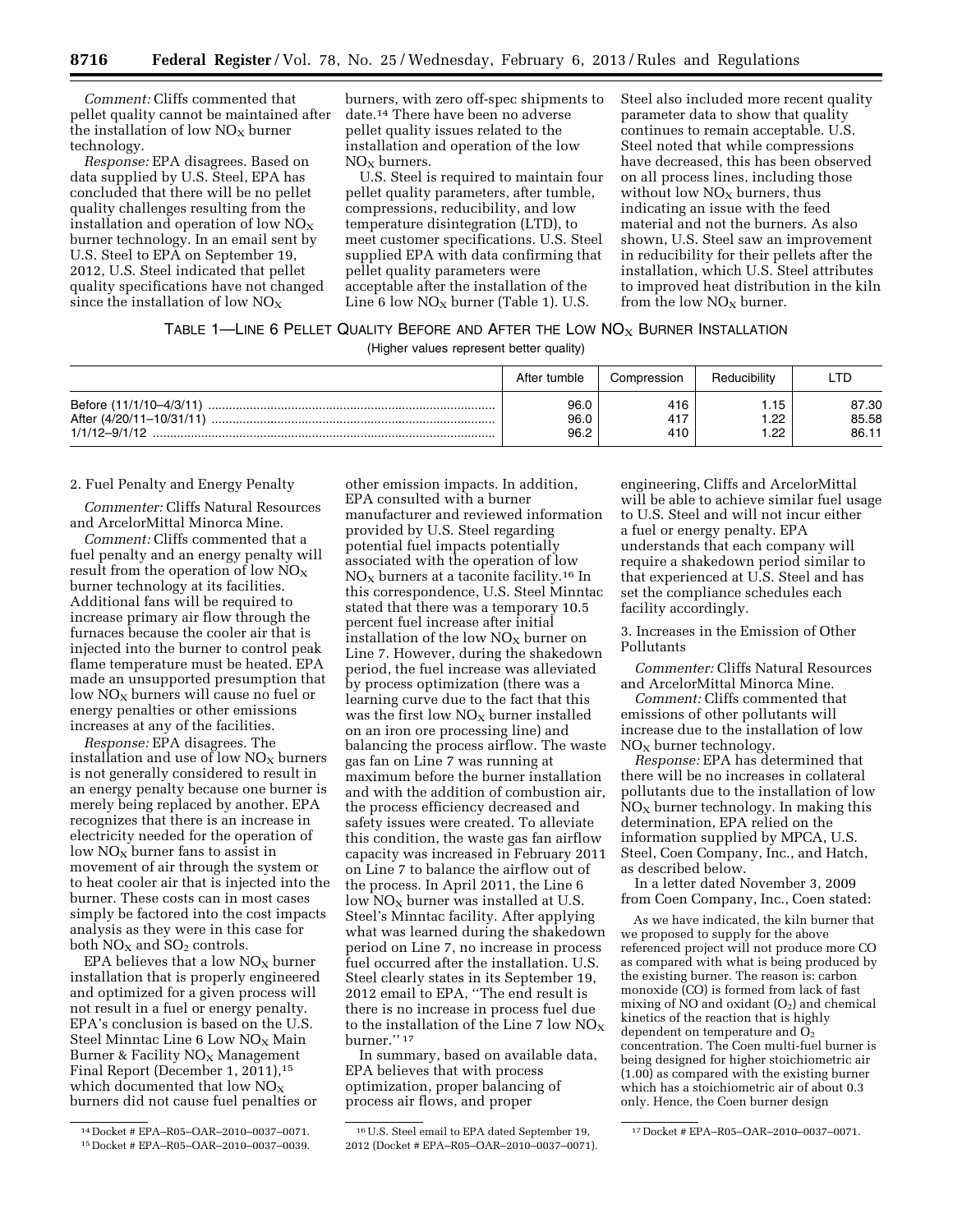promotes a higher amount of premixing of  $O<sub>2</sub>$ (oxidant) with fuel to reduce CO production. The flame temperature in both cases is high enough so the oxidation of CO is not kinetically limited. So the new burner design is not kinetically-limited for CO oxidation and the increased premixing in the primary zone will reduce CO emissions.18

Similarly, in a letter dated November 6, 2009 from Hatch to U.S. Steel, Hatch stated: ''Since USS Minntac plans to continue using their current fuels, fuel mixes, and fuel firing rates in conjunction with the low  $NO<sub>x</sub>$  burners, with the exception of  $NO<sub>X</sub>$ , Hatch does not anticipate any change in the emissions of applicable pollutants. Substantial reduction of  $NO<sub>x</sub>$  emissions is also anticipated.''19

Finally, in a letter to U.S. Steel dated November 20, 2009, Owen Seltz, Engineer, Metallic Mining Section, Industrial Division, MPCA, stated:

Generally, when a reduction in  $NO<sub>x</sub>$ emissions from fuel combustion is proposed, the pollutant of concern for potential increase is carbon monoxide (CO). However, due to the design of the proposed low  $NO<sub>x</sub>$ main burner, CO emissions are not anticipated to increase. Furthermore, as explained in the manufacturers' letters dated November 3, 2009, and November 6, 2009 and submitted to the MPCA in Minntac's November 12, 2009 letter, due to the design and operation of the proposed burner, CO emissions are expected to decrease.<sup>20</sup>

Based on these assurances, EPA is confident that there will be no increases in other pollutants as a result of the installation of low  $NO<sub>x</sub>$  burner technology as Cliffs claims.

# *I. Comments Concerning Sulfur Dioxide (SO*2*) BART Emission Limits*

*Commenter:* National Parks Conservation Association.

*Comment:* NPCA commented that the proposed limits for six of the units (at Northshore, ArcelorMittal, and Hibbing) specifically do not apply when burning fuel oil. This loophole undermines the purpose of a BART analysis and contradicts the CAA requirement for BART to be met on a continuous basis. The final determination must include a limit that encompasses the burning of fuel oil at these facilities.

Where:

*Response:* Northshore, ArcelorMittal, and Hibbing are straight-grate indurating furnaces and do not burn coal. The primary fuel at these facilities is natural gas. As a result, these facilities have inherently low  $SO<sub>2</sub>$  emissions. Fuel oil is used only as a backup fuel. Due to its limited use, there was insufficient test data to set a corresponding  $SO<sub>2</sub>$  emission limit for periods when fuel oil is being burned. EPA set the  $SO<sub>2</sub>$  emission limits based on available data. For the straight-grate facilities, data was only available for periods in which the furnaces were combusting natural gas. In order to address this issue, EPA has added a regulatory requirement for affected sources to track their use of fuel oil and the resulting  $SO<sub>2</sub>$  emissions. This information will be used as the basis for any restrictions that will need to be added, e.g. sulfur content, on the use of fuel oil. These requirements are contained in §§ 52.1183(k)(4) and 52.1235(b)(2)(7).

*Commenter:* Michigan Department of Environmental Quality (MDEQ).

*Comment:* MDEQ commented that it had based its acceptance of Tilden's BART submittal for  $SO<sub>2</sub>$  on the lack of visibility impairment due to  $SO<sub>2</sub>$ emissions.

*Response:* In the final rule, EPA is no longer requiring add-on controls at the Tilden facility because Tilden has agreed to switch fuels to natural gas within one year of the effective date of this rule.

*Commenter:* Cliffs Natural Resources and ArcelorMittal Minorca Mine.

*Comment:* Cliffs commented that EPA should use the methods proposed by Minnesota to set emission limits, citing the limits the state set for the Hibbing Taconite and ArcelorMittal facilities. Cliffs contended that EPA's proposed SO2 emission limits are unsupported and arbitrary. Cliffs objected to the limits set by EPA because they appear to be based on results from a single stack test, which represents a snapshot in time. Further, the limits ignore a significant amount of available data and bypass the statistical analysis conducted by MPCA.

*Response:* In the Agency's review of Minnesota's regional haze SIP supplement, EPA concluded that the limits for taconite facilities proposed by Minnesota do not accurately represent the current level of controls at the facilities. For ArcelorMittal and Hibbing Taconite, Minnesota appears to have set the limit in pounds of  $SO<sub>2</sub>$  per long ton (LT) of pellets produced based on a 30 day rolling average, using the Upper Predictive Limit (UPL) approach for normally distributed data. Minnesota did not demonstrate an accurate method to track or record LT of pellets produced. Therefore, the limits proposed by Minnesota are unenforceable. EPA also concluded that the annual testing requirement proposed by the state is insufficient to determine compliance with a limit based on a 30 day rolling average. In this action, EPA is finalizing  $SO<sub>2</sub>$  limits for taconite facilities in terms of lbs  $SO_2/hr$  based on a 30-day rolling average, which can be easily and accurately measured using the continuous emissions monitoring system (CEMS) required by this rule.

EPA does agree that the UPL approach is an appropriate method for setting the  $SO<sub>2</sub>$  limits. However, the available  $SO<sub>2</sub>$ emissions data for the taconite sources generally do not follow a normal, logarithmic, or gamma distribution. For this reason, the UPL should be determined using a nonparametric method, as set forth below. EPA used available stack test and CEMS data from 1990 to the present to recalculate the SO<sub>2</sub> limits for ArcelorMittal and Hibbing, based on the appropriate UPL equation for nonparametric data, in terms of lbs  $SO_2$ / $\hbox{hr}$  on a 30-day rolling average as follows:

# $UPL = x_m$  and  $m = (n + 1) * (1 - a)$

Where:

- $x_m$  = value of the mth data point, when the data is sorted smallest to largest
- *m* = the rank of the ordered data point, when data is sorted smallest to largest
- *n* = number of data points
- $a = 95$ th percentile or 0.95

If *m* is not a whole number, a linear interpolation is calculated from the following equation:

$$
UPL = x_m = x_{m_i, m_d} = x_{m_i} + \mathbf{0}.m_d \left( x_{m_i + 1} - x_{m_i} \right)
$$

 $\lambda$ 

In this final rule, EPA is setting a limit of 38.16 lbs  $SO_2$ /hr for indurating furnace EU026 at ArcelorMittal. This limit must be measured on a 30-day rolling average and does not apply when

the subject unit is burning fuel oil. For Hibbing, EPA is finalizing an aggregate limit of 247.8 lbs  $SO_2$ /hr based on a limit of 82.60 lbs  $SO_2$ /hr for each of the three affected lines: EU020, EU021, and

 $m_i$  = the integer portion of  $m$ , *i.e.*,  $m$ truncated at zero decimal places, and  $m_d$  = the decimal portion of *m* 

<sup>18</sup> Docket # EPA–R05–OAR–2010–0037–0071. 19 Docket # EPA–R05–OAR–2010–0037–0071. 20 Docket # EPA–R05–OAR–2010–0037–0071.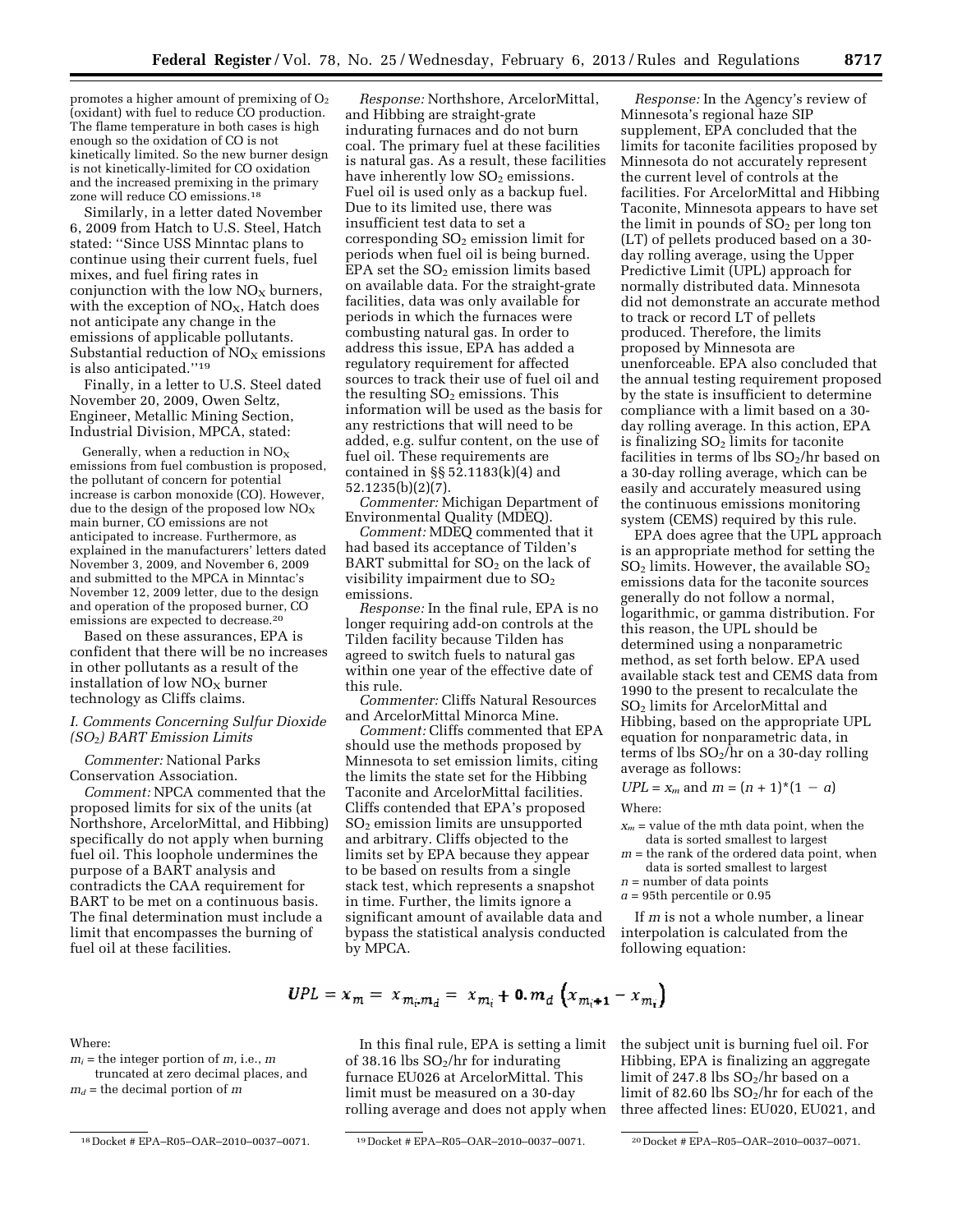EU022. This limit is also measured on a 30-day rolling average and does not apply when the subject unit is burning fuel oil.

Because of limited stack test data for Hibbing and ArcelorMittal, these sources may, within 20 months of the effective date of this rule, calculate a revised  $SO<sub>2</sub>$  limit based on one year of hourly CEMS data, reported in  $\text{lbs }SO_2/$ hr, and submit such limit, calculations, and CEMS data to EPA. This limit shall be set in terms of lbs  $SO_2/hr$ , based on the non-parametric UPL equations set forth above, with compliance to be determined on a 30-day rolling average.

*Commenter:* Cliffs Natural Resources. *Comment:* Cliffs submitted alternate SO2 limits for Hibbing based on the UPL equation for normally distributed data.

*Response:* While EPA agrees that the UPL approach is the appropriate method for setting the  $SO<sub>2</sub>$  limits, EPA disagrees with the alternate  $SO<sub>2</sub>$  limits submitted by the Cliffs for the Hibbing facility. Cliffs did not specify whether its suggested limit was daily, instantaneous, or on a 30-day rolling average. But in any case, the limit submitted by Cliffs for Hibbing appears to be calculated using the UPL equation for normally distributed data, a p-value of 0.01 (which would represent a 99.5 percent confidence interval) and m = 1. This is incorrect. According to the UPL method, m represents the number of future runs (i.e., the number of future data points). As the data sets being used in the analyses are one-hour CEMS averages, the value of m should be 720 (30 days times 24 hours) if the limit being set is a 30-day rolling average. Even if compliance is based on the average value of an annual performance test rather than a 30-day rolling average, Minnesota's annual performance testing requires 30 hourly data points, which would result in a value of 30 for *m.*  Cliffs also appears to have combined all stacks for each line and averaged all test runs for each set of test data to arrive at one data point for each set of test data, resulting in only 10 data points rather than 720 to calculate the UPL.

In addition, although the raw test data provided  $SO<sub>2</sub>$  emissions levels in terms of lbs  $SO_2$ /hr, Cliffs calculated the UPL in terms of lbs  $SO<sub>2</sub>/LT$  pellets and then converted the  $SO<sub>2</sub>$  limit back into lbs  $SO<sub>2</sub>/hr$  by using the maximum design capacity of each line rather than the actual production data collected during testing.

Thus, EPA disagrees with this methodology. The alternate emission limit proposed by Cliffs is significantly higher than the limit that would result from the correct application of the UPL equation for normally distributed data.

Further, some of the available data for the Hibbing facility are normally distributed, while other data are not. As noted previously, the available  $SO<sub>2</sub>$ emissions data for the taconite industry in general do not follow a normal, logarithmic, or gamma distribution. For this reason, EPA is using the nonparametric UPL equation to calculate the  $SO<sub>2</sub>$  emission limits.

*Commenter:* Cliffs Natural Resources. *Comment:* Cliffs objected to the proposed 80 percent  $SO<sub>2</sub>$  reduction requirement for Northshore, noting that an SO2 emission limit was also set for the facility. Cliffs contended that EPA failed to cite any justification for the requirement and failed to explain why an 80 percent reduction in  $SO<sub>2</sub>$ emissions should be required for Northshore when a similar reduction was not required for any other facility. Cliffs asserted that Northshore's SO<sub>2</sub> emissions have a de minimis impact on visibility, so imposing multiple layers of control requirements would be arbitrary and unnecessary.

*Response:* Northshore is subject to BART based on the visibility impacts that were described in the proposal rule. The document entitled ''Northshore Mining Company Analysis of Best Available Retrofit Technology (BART)'' submitted to MPCA on behalf of Northshore Mining states that ''WWESPs are currently in place on the furnace exhausts and are believed to remove 80 to 95 percent of the  $SO<sub>2</sub>$  in the exhaust.'' 21 Thus, 80 percent is on the low end of the removal efficiency range estimated by Northshore, not an arbitrary number selected by EPA. Further, in a CAA section 114 request to Cliffs and Northshore Mining, EPA requested copies of all stack tests conducted on any emissions unit for any reason, including all test runs, even if a full test series was not completed. In its response to EPA, Cliffs did not provide any  $SO<sub>2</sub>$  test data for the subject-to-BART furnaces at Northshore. Without this emissions data, EPA believes using Northshore Mining's prior estimate of 80 to 95 percent control efficiency on its furnace exhausts EPA to impose an 80 percent emissions reduction requirement on stacks SV101, SV102, SV103, SV104, SV105, SV111, SV112, SV113, SV114, and SV115 was appropriate.

Subsequent to the public comment period, Cliffs provided EPA with limited  $SO<sub>2</sub>$  emissions data for Northshore and proposed an aggregate limit of 39.0 lbs  $SO_2$ /hr based on a limit of 19.5 lbs  $SO_2$ /hr per line. Cliffs'

proposed limit is slightly higher than the limit EPA calculated using the new data and the UPL equation for nonparametric data. However, EPA believes it is reasonable to set an aggregate limit of 39.0 lbs  $SO_2/hr$ , measured on a 30-day rolling average, and to require the source to recalculate this limit when CEMS data are available.

As stated previously, this limit does not apply when the facility is burning fuel oil. In order to address this issue, EPA has added a regulatory requirement for affected sources to track their use of fuel oil and the resulting  $SO<sub>2</sub>$  emissions. This information will be used as the basis for any restrictions that will need to be added, e.g. sulfur content, on the use of fuel oil. These requirements are contained in sections 52.1183(k)(4) and 52.1235(b)(2)(7).

In summary, this final rule establishes an aggregate  $SO<sub>2</sub>$  emission limit of 39.0 lbs SO2/hour, measured on a 30-day rolling average, for Furnace 11 and Furnace 12 at Northshore. Within 20 months of the effective date of this rule, the owner or operator must calculate a revised SO2 limit based on one year of hourly CEMS emissions data reported in  $\frac{1}{10}$  SO<sub>2</sub>/hr and submit such limit, calculations, and data to EPA. This limit shall be set in terms of lbs  $SO_2/hr$ , based on the non-parametric UPL equations previously set forth by EPA, with compliance to be determined on a 30 day rolling average. EPA agrees with the commenter that an 80 percent reduction requirement is no longer needed because it is redundant in light of the final lbs  $SO_2$ /hr emission limit. Consequently, this final rule does not require an additional 80 percent emissions reduction requirement at Northshore.

*Commenter:* National Park Service and Cliffs Natural Resources.

*Comment:* NPS supported EPA's proposal to require FGD as BART for SO2 at the United Taconite and Tilden facilities, agreeing with EPA's costeffectiveness calculations.

Cliffs, on the other hand, disagreed with EPA's cost-effectiveness calculations for the United Taconite and Tilden facilities. Subsequent to the public comment period, Cliffs proposed switching fuels as an alternative to installing FGD scrubbers. Cliffs proposed a combined limit of 529 lbs SO2/hr for Lines 1 and 2 at the United Taconite facility, with compliance to be determined on a 30-day rolling average, beginning in 54 months. To meet this limit, the United Taconite furnaces will burn low-sulfur fuels, including increased use of natural gas. For Tilden, Cliffs proposed switching operation to

<sup>21</sup> Docket # EPA–R05–OAR–2010–0037–0034 (p. 24).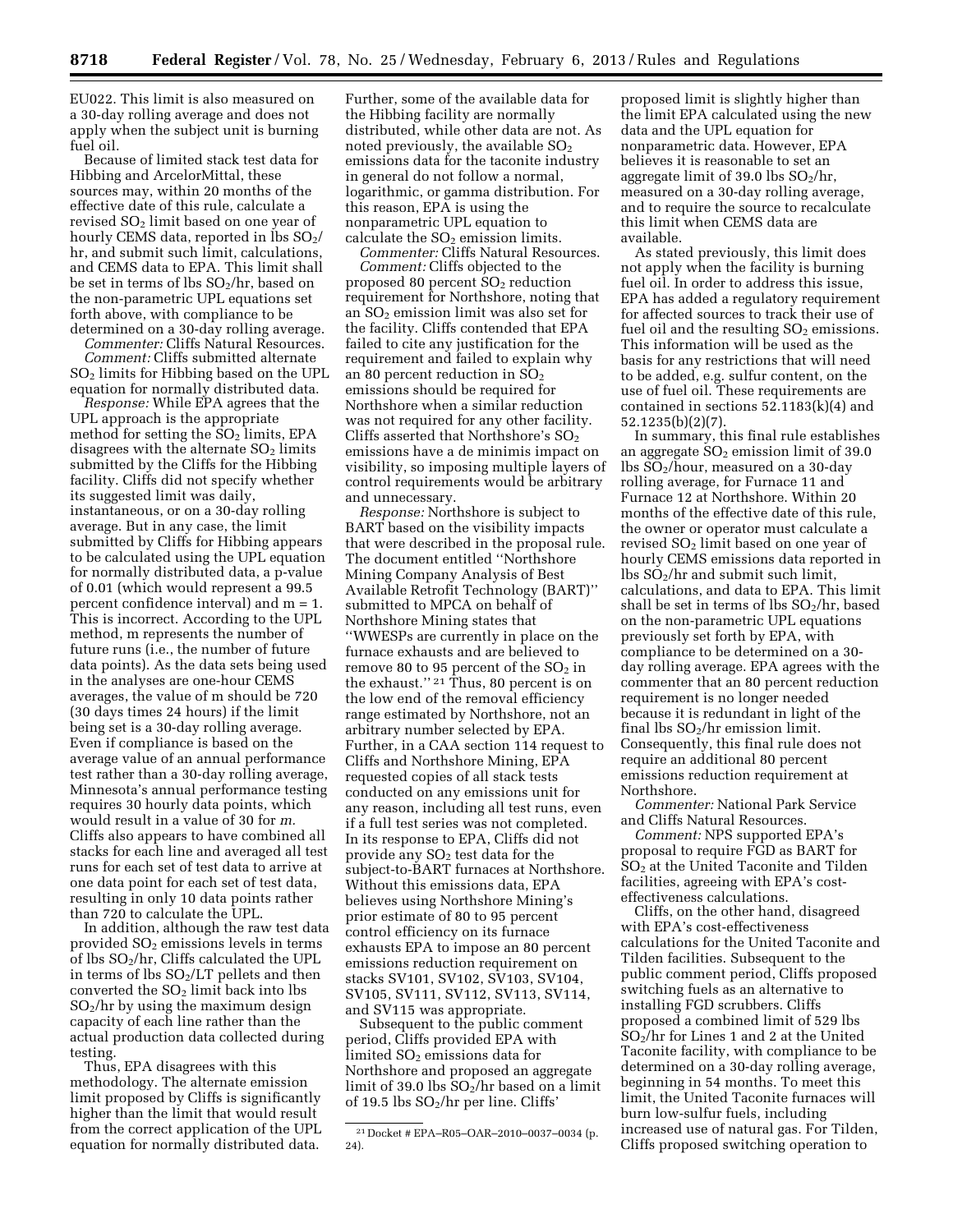100 percent natural gas within 12 months with an emissions limit to be set after a year of CEMS data become available.

*Response:* Subsequent to the proposed rule, Cliffs has agreed to a federally enforceable aggregate emission limit of 529 lbs  $SO_2/hr$ , based on a 30-day rolling average, at United Taconite, based on the use of low-sulfur fuels. Cliffs has also agreed to convert to the use of 100 percent natural gas at Tilden. Because Tilden will now be restricted to the use of 100 percent natural gas, requiring the installation of  $SO<sub>2</sub>$  controls is no longer economically feasible or necessary. Similarly, in light of the reduction in  $SO<sub>2</sub>$  emissions that will result from the use of low-sulfur fuels at United Taconite, the cost effectiveness of additional controls has increased to \$12,021 per ton for Line 1 and \$7,680 per ton for Line 2. Thus, EPA believes that the installation of such controls is no longer economically feasible. In addition to the emission limit proposed by Cliffs, to ensure the use of low-sulfur fuels and SO2 reductions resulting from the use of low-sulfur fuels at United Taconite, EPA is also requiring that the facility burn either natural gas or a blend of natural gas and coal. EPA is also establishing a limitation on the coal to be used by requiring the coal have a sulfur content no greater than 0.60 percent sulfur by weight based on a monthly block average. The requirement for a sampling and calculation methodology for determining this value is contained within the monitoring plan as required in section  $52.1235(e)(8)(x)$ . In summary, EPA is no longer requiring FGD at United Taconite and Tilden as BART for  $SO<sub>2</sub>$  in this final rule.

*Commenter:* U.S. Steel.

*Comment:* U.S. Steel proposed several alternate lbs  $SO_2$ /hr limits for its Minntac facility. These limits were calculated by applying a 99 percent confidence interval utilizing three years of CEMS data. U.S. Steel also proposed alternate limits for producing flux versus acid pellets due to scrubber inefficiencies during acid pellet production.

U.S. Steel proposed, as its first choice, an aggregate limit of 498 lbs  $SO<sub>2</sub>/hr$ , on a 30-day rolling average, when all five lines are producing flux pellets; an aggregate limit of 630 lbs  $SO<sub>2</sub>/hr$ , on a 30-day rolling average, when Lines 3–5 are producing acid pellets and Lines 6 and 7 are producing flux pellets; and an aggregate limit of 800 lbs  $SO_2/hr$ , on a 30-day rolling average, when all five lines are producing acid pellets. U.S. steel also proposed partially aggregated limits and line-by-line limits for acid pellets and flux pellets. Finally, U.S.

Steel proposed that the limit for acid pellets be in effect during acid production and for 30 days thereafter due to the 30-day rolling average.

*Response:* EPA compared the limits proposed by U.S. Steel to the limit EPA calculated with the non-parametric UPL method and found them to be comparable. EPA also agrees with the need for a higher limit for acid pellet production.

Therefore, in this final rule, the  $SO<sub>2</sub>$ emission limits for U.S. Steel's Minntac facility are 498 lbs  $SO_2$ /hr on Lines 3– 7 when all lines are producing flux pellets; 630 lbs  $SO_2$ /hr when Lines 3–5 are producing acid pellets and Lines 6 and 7 are producing flux pellets; and 800 lbs SO2/hr on Lines 3–7 when all lines are producing acid pellets. All limits are calculated on a 30-day rolling average.

However, EPA does not agree that the limit for acid pellets should apply during acid production and for 30 days thereafter and thus has not made this change in the final rule. The emission limit for a given 30-day rolling average period will be calculated using a weighted average as follows:

$$
L_{3\text{O}} = \frac{498n_f + 630n_{af} + 800n_a}{30}
$$

# Where:

- $L_{30}$  = the limit for a given 30-day averaging period
- $n_f$  = the number of days in the 30-day period that the facility is producing flux pellets on Lines 3–7
- *naf* = the number of days in the 30-day period that the facility is producing acid pellets on Lines 3–5 and flux pellets on Lines 6 and 7
- $n_a$  = the number of days in the 30-day period that the facility is producing acid pellets on Lines 3–7

*Commenter:* U.S. Steel and Cliffs Natural Resources.

*Comment:* Cliffs and U.S. Steel commented that it is inappropriate to use a seven percent oxygen correction for emission limits that are not concentration based.

*Response:* EPA agrees with the commenters that the use of a seven percent oxygen correction is not necessary when the subject-to-BART facilities elect to comply with an emission limit measured in pounds of pollutant per million British thermal units or pounds of pollutant per hour.

*Commenter:* U.S. Steel.

*Comment:* U.S. Steel requested that the pH and  $SO<sub>2</sub>$  removal efficiency limits for its Keetac facility be deleted because they are redundant with the lbs  $SO<sub>2</sub>/hr$  limit.

*Response:* EPA agrees with U.S. Steel and has deleted the pH and  $SO<sub>2</sub>$  removal efficiency limits from the final rule.

*Commenter:* Leech Lake Band of Ojibwe.

*Comment:* At United Taconite and Tilden, limiting  $SO<sub>2</sub>$  to 5 parts per million by volume or requiring the facilities to meet a 95 percent reduction requirement, on a 30-day rolling average, using dry FGD is achievable and cost-effective.

*Commenter:* Red Cliff Band of Lake Superior Chippewas.

*Comment:* The Red Cliff Band supported EPA's proposed requirement for additional  $SO<sub>2</sub>$  controls in select facilities.

*Commenter:* National Tribal Air Association.

*Comment:* The Association agreed with using existing  $SO<sub>2</sub>$  controls for those taconite facilities where it would be cost prohibitive to convert to a different technology that would only achieve nominal  $SO<sub>2</sub>$  reductions. However, in the case of the United Taconite and Tilden facilities, the Association found it relatively inexpensive to use dry FGD to limit  $SO<sub>2</sub>$ to 5 parts per million by volume or to meet a 95 percent reduction requirement on a 30-day rolling average.

*Commenter:* National Park Service. *Comment:* NPS supported EPA's proposal to require FGD as BART for SO2 at the United Taconite and Tilden facilities, agreeing with EPA's cost effectiveness calculations and compliance schedule.

*Response:* EPA agrees with the commenters that under current operating conditions, FGD is a costeffective control option for the grate-kiln furnaces at United Taconite and Tilden and represents BART. However, subsequent to the public comment period, Cliffs proposed switching fuels as an alternative to installing FGD scrubbers. Cliffs has since agreed to federally enforceable limits on the types of fuels that may be burned at these facilities. In this final rule, the United Taconite furnaces must burn a combination of natural gas and lowsulfur coal and Tilden will now burn 100 percent natural gas. Given these changes, EPA has determined that requiring the installation of  $SO<sub>2</sub>$  controls is no longer economically feasible or necessary.

# *J. Comments Concerning the Visibility Analysis and Visibility Impacts*

*Commenter:* Fond du Lac Band of Lake Superior Chippewa.

*Comment:* Tables V–C.l0 to V–C.l5 of the FIP demonstrate the changes in visibility that could be expected from the use of low  $NO<sub>X</sub>$  burners. While these are only predictions, the expected improvements in visibility in the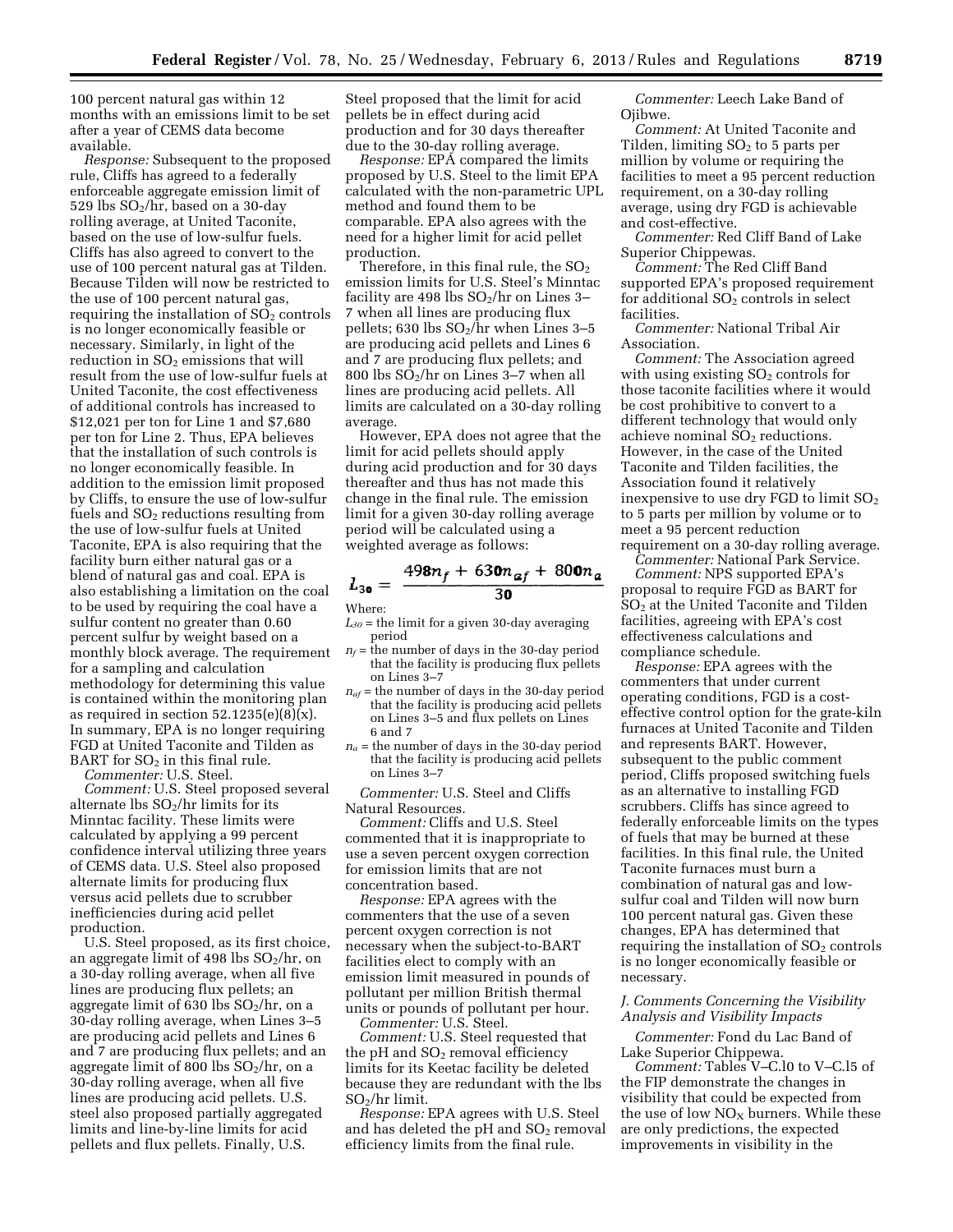Boundary Waters Canoe and Wilderness Area, Voyageurs National Park, and Isle Royale National Park strongly support the use of this technology at the subjectto-BART taconite plants.

*Response:* EPA agrees that the BART emission limits have the potential to result in significant improvement in visibility at the affected Class I areas.

*Commenter:* Cliffs Natural Resources and ArcelorMittal Minorca Mine.

*Comment:* Cliffs commented that EPA did not conduct a proper analysis of visibility impacts.

*Response:* EPA disagrees. EPA's visibility estimates provide ample evidence that the visibility impacts of each subject-to-BART taconite facility are substantial enough to warrant the selected BART controls. EPA's responses to the individual criticisms raised by the commenters on our visibility analysis are discussed in further detail below.

*Commenter:* Cliffs Natural Resources and ArcelorMittal Minorca Mine.

*Comment:* Cliffs commented that the proposed rule directly contravened the instructions given to EPA in *American Corn Growers* v. *EPA.* In particular, Cliffs asserted that EPA's method is a ''bifurcated'' approach to visibility that was rejected in that decision. In Cliffs' view, the *American Corn Growers* court rejected a bifurcated approach in which visibility impacts are treated differently than the other four BART factors. Cliffs noted that for each taconite source, EPA separated its analysis into two distinct sections. Section V.B. of the proposed rule analyzed the first four factors, while EPA separately analyzed visibility improvement in Section V.C. for whichever technology emerged from the four-factor analysis in Section V.B. Thus, in Cliffs' view, the real-world visibility impacts were, at most, a secondary consideration that could not have influenced the evaluation of BART alternatives.

*Response:* EPA disagrees. The ''bifurcation'' referred to in the *American Corn Growers* decision related to EPA's use of a regional, multi-source, group approach to determining the degree of visibility improvement, while analyzing the other four statutory factors on a source-specific basis. The *American Corn Growers* court held that the visibility analysis must not be treated differently and must be a sourcespecific analysis. Since that decision, EPA and states have consistently conducted the visibility prong of the five-factor analysis on a source-specific basis. In this instance, although EPA presented its visibility analysis in a separate section of the proposed rule, the Agency conducted the analysis on a

source-specific basis consistent with the holding in *American Corn Growers.* 

EPA also disagrees that visibility was a secondary consideration in its analysis. EPA's analysis shows that based on the all of the BART factors, including visibility, the selected controls are warranted. If highly reasonable and cost-effective controls had been available but visibility benefits were slight, EPA would have rejected those controls. Section V.B. of the proposed rule demonstrated that reasonable and cost-effective controls were available. Section V.C. then showed that the visibility benefits to be obtained by requiring controls at each source were significant. Site-specific visibility improvement estimates for each source, derived from regional modeling conducted by the state of Minnesota on a variety of sources in the area, demonstrated that the significant reductions EPA proposed will produce significant visibility improvement in affected Class I areas.

*Commenter:* Cliffs Natural Resources and ArcelorMittal Minorca Mine.

*Comment:* Cliffs commented that the approach EPA used in the proposed rule to estimate visibility impacts was arbitrary because it was not site-specific. Rather than extrapolating results from other facilities, EPA should have conducted modeling for the specific sources being regulated. The BART Guidelines instruct EPA to conduct modeling using CALPUFF or other appropriate dispersion models for each source and highlight the importance of source-specific features, such as stack flow rate and release height. EPA's use of ''visibility impact ratios'' derived from other sources is not consistent with EPA's own guidelines and provides results that are too unreliable for the purpose of a BART visibility analysis. In using the visibility impact ratio approach, EPA is holding itself to a lower standard than it would expect from a state air quality agency conducting a similar BART review.

*Response:* EPA's proposed rule acknowledged that there is greater uncertainty associated with the visibility impact ratio approach. Nonetheless, EPA finds this approach to be consistent the BART Guidelines allowance for ''appropriate'' models and believes the approach provides adequate indication of the visibility benefits of the evaluated controls.

*Commenter:* Cliffs Natural Resources and ArcelorMittal Minorca Mine.

*Comment:* Cliffs commented that EPA's visibility analysis was inconsistent with the statutory obligation to consider the degree of visibility improvement that is

''reasonably anticipated.'' In Cliffs' view, the use of ''possible'' impacts from an approach extrapolated from other facilities does not satisfy this statutory requirement to consider ''reasonably anticipated'' visibility impacts. In support of this view, Cliffs noted that EPA extrapolated visibility results from facilities other than taconite plants, such as an electric generating unit. Moreover, Cliffs found EPA's use of sources in the ''general area'' as unacceptable for the visibility analysis given that wind conditions would affect the taconite facilities differently than the facilities EPA relied upon. Additionally, the commenter noted differences in stack conditions between the taconite facilities being regulated and the sources that EPA relied upon.

*Response:* EPA's proposed rule acknowledged the uncertainty associated with the visibility impact ratio approach, but noted that despite the uncertainties, the Agency was confident that the information was adequate to assess potential visibility improvements due to emissions reductions at the specific facilities. While the results obtained from this approach are not expected to be as precise as source-specific CALPUFF modeling, they are based on visibility improvements derived from existing regional scale modeling that was conducted on sources in and around the northern Minnesota area. Given the geographic proximity of the taconite facilities to those that were modeled, EPA believes that the ratio approach provided adequate assurance of the visibility improvements that can be expected from the proposed emission reductions.

The results EPA obtained from its analysis are presented in terms of deciview (DV) change and change in the number of days above the 0.5 DV threshold. In the proposed rule's summary of the impacts at Boundary Waters, Voyageurs, and Isle Royale, these values ranged from 1.3 to 7.1 DVs of improvement with between 17 and 93 fewer days above the 0.5 DV threshold. Therefore, even if the ratio approach was over-estimating visibility improvements by a factor of two or three, the expected benefits would still be significant.

For example, Cliffs submitted CALPUFF modeling that showed the visibility improvements expected from the proposed rule for two of the seven facilities—United Taconite and Tilden. This modeling was only performed at the most impacted of the four affected Class I areas. EPA also notes that these were the only facilities for which new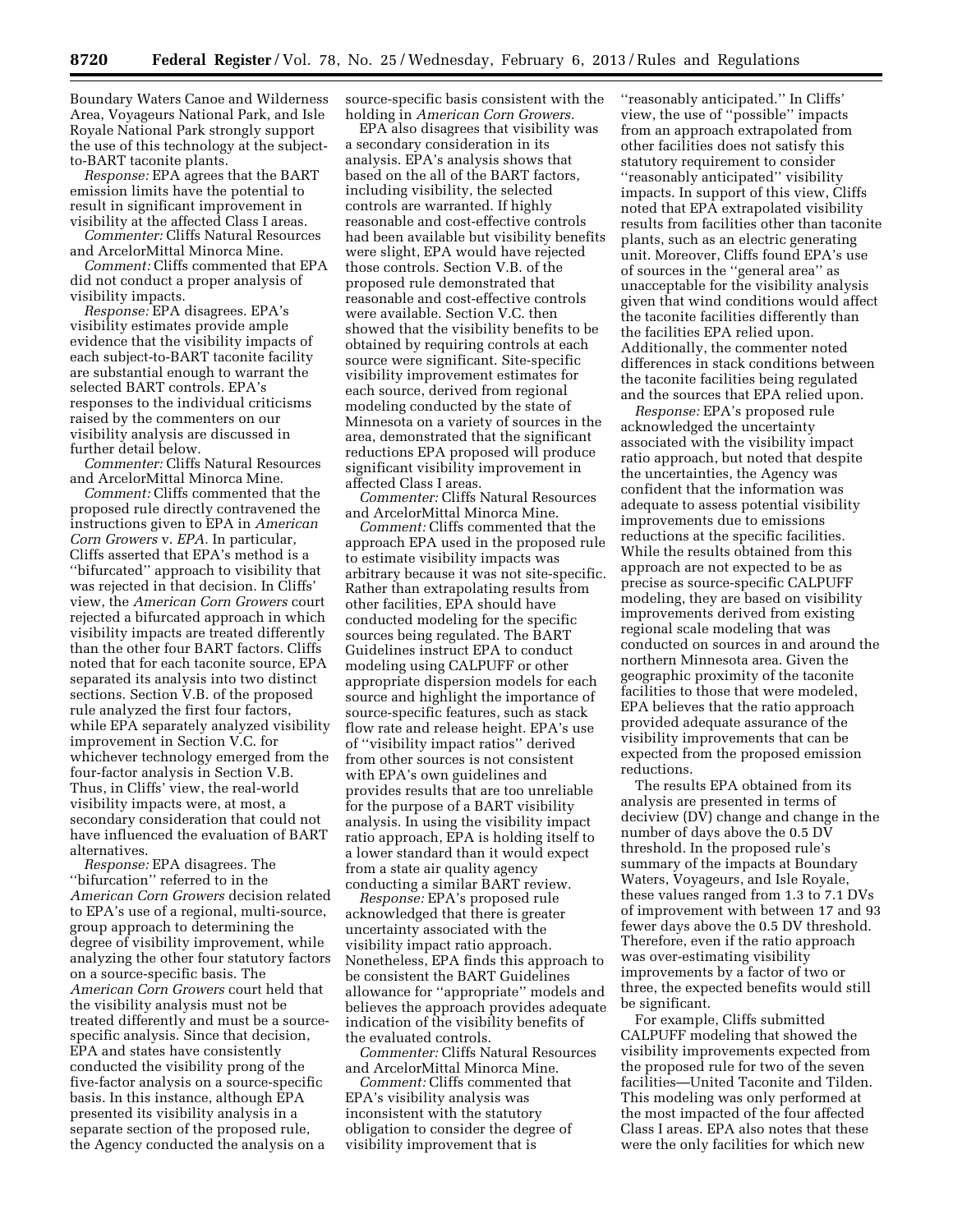scrubbers were proposed as BART for  $SO<sub>2</sub>$ .

The results of the Cliffs' modeling for United Taconite and Tilden are presented below. The first delta DV

value is the subtraction of the two 98th percentile impacts (base minus FIP).

|  | TABLE 2-UNITED TACONITE PREDICTED VISIBILITY RESULTS FOR THE MOST IMPACTED AREAS |  |
|--|----------------------------------------------------------------------------------|--|
|--|----------------------------------------------------------------------------------|--|

| Scenario/year                      | Boundary<br>Waters days<br>over 0.5 DV | Boundary<br>waters 98th<br>percentile<br>delta DV | Voyageurs<br>days over 0.5<br>DV | Voyageurs<br>98th percentile<br>delta DV |
|------------------------------------|----------------------------------------|---------------------------------------------------|----------------------------------|------------------------------------------|
| Difference/2003<br>Difference/2004 | 36<br>39<br>33                         | 0.594<br>0.579<br>0.545                           | 14                               | 0.454<br>0.649<br>0.439                  |

| Scenario/year                                         | Isle Days over<br>$0.5$ DV | Isle 98th per-<br>centile<br>delta DV | Seney days<br>over 0.5 DV | Seney 98th<br>percentile<br>delta DV |
|-------------------------------------------------------|----------------------------|---------------------------------------|---------------------------|--------------------------------------|
| Difference/2002<br>Difference/2003<br>Difference/2004 |                            | 0.099<br>0.160<br>0.112               |                           | 0.146<br>0.099<br>0.125              |

The baseline emissions associated with the runs above totaled approximately 3,344 tons per year of  $SO_2$  and 3,129 tons per year of  $NO_X$  for United Taconite, and approximately 1,563 tons per year of  $SO<sub>2</sub>$  and 2928 tons per year of  $NO<sub>x</sub>$  for Tilden. The postcontrol emissions totaled approximately 233 tons per year of  $SO<sub>2</sub>$  and 2,435 tons per year of  $NO<sub>x</sub>$  for United Taconite, and approximately 174 tons per year of  $SO<sub>2</sub>$  and 2,414 tons per year of  $NO<sub>X</sub>$  for Tilden. The United Taconite emissions were based on CEMS data collected under a 100-percent coal-firing scenario, while Tilden emissions were based on stack test information collected under a primarily coal-firing scenario.

EPA believes that Cliffs' modeled baseline emission rates are low based on previous BART modeling and figures from the proposed rule. Expected postcontrol emissions reductions also appear to be underestimated. The proposed rule identified baseline emissions of approximately 5,330 tons per year for  $NO<sub>X</sub>$  and 4,043 tons per year for SO<sub>2</sub> for United Taconite, and approximately 1,153 tons per year of  $SO_2$  and 4,613 tons per year of  $NO_X$  for Tilden. The BART Guidelines recommend that sources use the highest 24-hour average actual emission rate, for the most recent three or five year period of meteorological data, to characterize the maximum potential benefit. By using a low baseline emission rate, Cliffs' modeling underestimates the emissions reductions that will be achieved by the installation of BART controls and the resulting visibility improvements. However, even though the overall  $SO_2$  and  $NO<sub>x</sub>$  reductions modeled by Cliffs were over 50 percent

lower than the reductions projected in the proposed rule,<sup>22</sup> the results still showed significant visibility improvement at the Boundary Waters. Consequently, EPA believes that Cliffs' modeling provides further evidence that the visibility improvements predicted by the ratio approach are reasonable.

Using the CALPUFF model input and meteorological data files submitted by Cliffs, EPA, with substantial assistance from the National Park Service, re-ran the baseline and control-case scenarios for United Taconite and Tilden with data from the proposed rule. For United Taconite, the baseline emissions of  $SO<sub>2</sub>$ and  $NO<sub>X</sub>$  reflect the emissions presented in the proposed rule. The United Taconite control emissions for  $\rm{NO_{X}}$ were based on a 1.2 lbs  $NO<sub>X</sub>/M$ Memission limit and heat inputs of 200 MMBtu/hr for line 1 and 260 MMBtu/ hr for line 2. The United Taconite control emissions for  $SO<sub>2</sub>$  were based on an approximate 94-percent reduction from the base case.23 For Tilden, the baseline emissions for both visibility pollutants were also based on those contained in the proposed rule. The Tilden control emissions for  $NO<sub>X</sub>$  were based on a conversion to 100 percent natural gas, with an 80 percent reduction from the baseline for  $SO<sub>2</sub>$  and a 65 percent reduction for  $NO<sub>X</sub>$ . The

results of this modeling are shown below, but only for the most impacted Class I area.

TABLE 4—EPA MODELING—UNITED TACONITE PREDICTED VISIBILITY RE-SULTS FOR THE MOST IMPACTED AREA

| Scenario/year   | Boundary<br>Waters days<br>over 0.5 DV | Boundary<br>Waters 98th<br>percentile<br>delta DV |
|-----------------|----------------------------------------|---------------------------------------------------|
| Difference/2002 | 80                                     | 1.316                                             |
| Difference/2003 | 71                                     | 1.223                                             |
| Difference/2004 | 62                                     | 1.358                                             |

# TABLE 5—EPA MODELING—TILDEN PREDICTED VISIBILITY RESULTS FOR THE MOST IMPACTED AREA

| Scenario/year                                         | Seney days<br>over 0.5 DV | Seney 98th<br>percentile<br>delta DV |
|-------------------------------------------------------|---------------------------|--------------------------------------|
| Difference/2002<br>Difference/2003<br>Difference/2004 |                           | 0.320<br>0.206<br>0.165              |

Again, EPA's CALPUFF modeling shows significant visibility improvement can be expected due to the installation of BART controls at United Taconite and Tilden. EPA believes that these results lend additional support to the accuracy of the visibility analysis that was performed for all facilities in the proposed rule. EPA stands by the results of its ratio approach and believes that it produced reasonable results for the sources examined.

*Commenter:* Cliffs Natural Resources and ArcelorMittal Minorca Mine.

<sup>22</sup>This 50 percent discrepancy applies to United Taconite.

 $^{23}\mathrm{EPA}$  notes that the control emissions for  $\mathrm{SO}_2$ at United Taconite differ between those modeled and those that will be achieved based on the final rule because EPA is no longer requiring FGD as a result of the switch to low-sulfur fuels at the facility. This change will result in higher controlled emissions and would be expected to lower the visibility improvements demonstrated in the model slightly.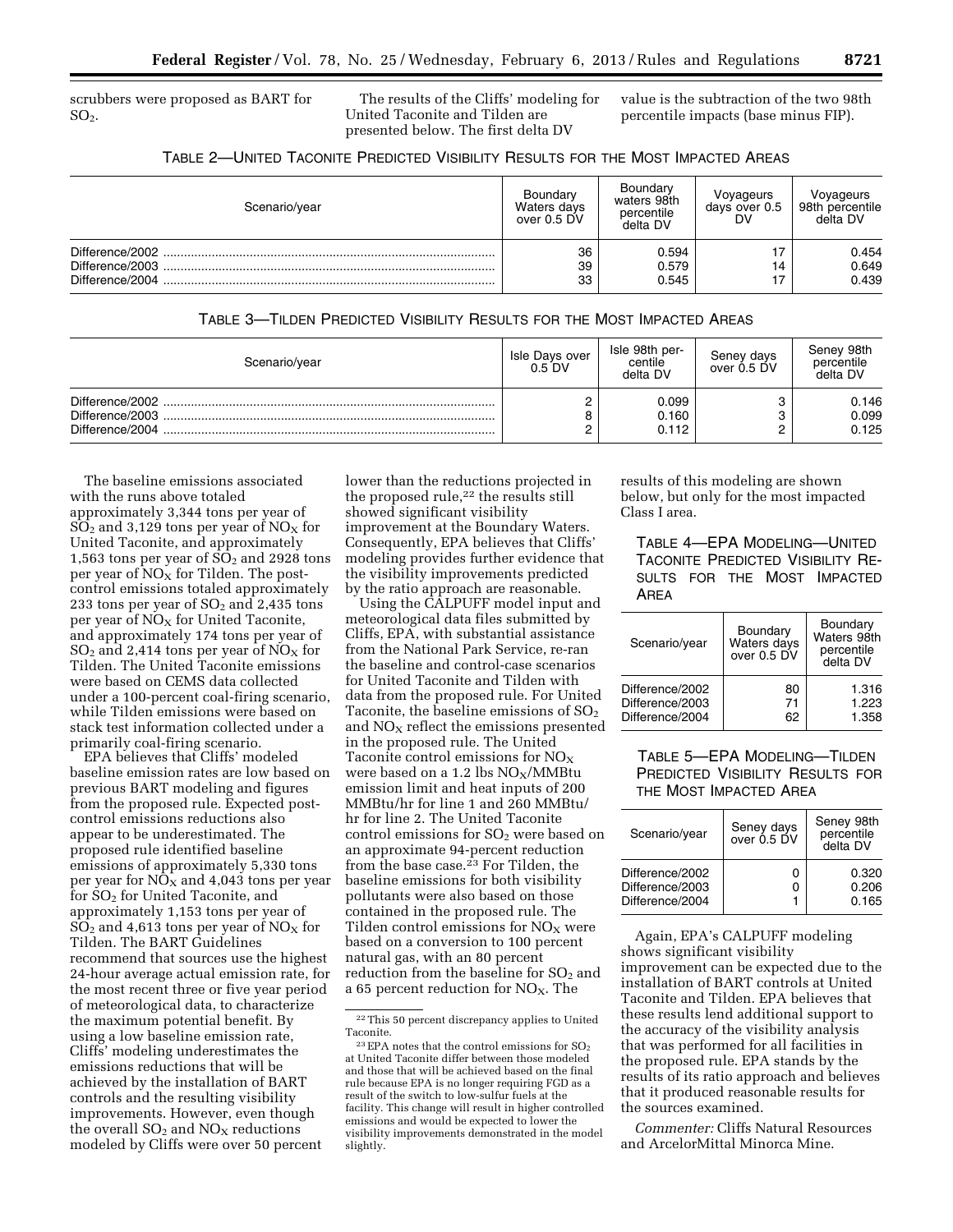*Comment:* Cliffs commented that the proposed rule failed to properly integrate the visibility analysis with cost considerations and that EPA should have identified the costs of controls relative to the visibility improvement using a \$/DV metric. In support of this view, Cliffs provided data showing that the costs per DV improvement are very high at two of its facilities: \$65 million per DV at United Taconite and \$140 million per DV at Tilden. Finally, Cliffs noted that FLMs have cited a threshold of \$20 million per DV in correspondence with states, and that any figure beyond this threshold constitutes excessively high costs for the degree of visibility improvement achieved.

*Response:* EPA disagrees that a cost per DV analysis was required. The BART Guidelines do not require EPA or the states to conduct such an analysis when evaluating the visibility improvement factor. While the BART Guidelines suggest cost per DV as a possible parameter for consideration, its use is entirely discretionary. There are numerous examples of BART analyses conducted by states and EPA that have not calculated this metric.

Moreover, EPA believes that Cliffs' comment underestimates the visibility impacts from the two facilities that were modeled, leading to erroneous cost per DV figures. As was explained in detail in the response to the previous comment, Cliffs substantially underestimated the baseline emission rates at United Taconite and Tilden, which in turn resulted in emissions reduction estimates that are also too low. The BART Guidelines recommend that the highest 24-hour average actual emission rate, for the most recent three or five-year period of meteorological data, be used to calculate the maximum potential benefit. Overall, the emissions reductions predicted by Cliffs' modeling analysis were less than 50 percent of the emissions reductions projected by EPA for United Taconite.

Finally, Cliffs' reference to the \$20 million per DV threshold is misleading. The FLMs recommend that cost per DV be calculated cumulatively to include improvements at all affected Class I areas. Cliffs' analysis, on the other hand, only included visibility improvement at a single Class I area, thereby inflating its total cost per DV figures.

*Commenter:* Cliffs Natural Resources and ArcelorMittal Minorca Mine.

*Comment:* Cliffs commented that  $NO<sub>X</sub>$ -related visibility improvements should be discounted because nitrate visibility impacts peak in the winter and winter-time visitation at the affected Class I areas is significantly less than

during other times of the year. Cliffs noted that the BART Guidelines allow for consideration as to whether impacts occur ''during the tourist season.''

*Response:* EPA agrees that nitrate impacts are more dominant in the winter. Nonetheless, daily nitrate impacts from April through October are not trivial. EPA also agrees that the BART Guidelines allow states to consider the timing of impacts in addition to other factors related to visibility impairment. However, states are not required to do so, and to our knowledge, neither Michigan nor Minnesota did so in their visibility analyses. EPA is not required to substitute a source's desired exercise of discretion for that of the states. Furthermore, when promulgating a FIP, EPA stands in the shoes of the state. In that capacity, EPA is not required to consider the seasonality of impacts and has chosen not to do so here. Taking into account visitation contradicts the goal of the regional haze rule of improving visibility on the 20 percent best and worst days. Indeed, EPA believes that the experiences of visitors who come to Class I areas during periods other than the peak visitation season are important and should not be discounted.

*Commenter:* Cliffs Natural Resources and ArcelorMittal Minorca Mine.

*Comment:* Cliffs cited a number of other flaws in EPA's overall approach to visibility that it believed led to unreliable or overstated impacts from the taconite facilities. First, Cliffs asserted that EPA used natural visibility conditions that were ''too clear, excluding conditions such as fires, which had the effect of overstating the impacts of the facilities modeled relative to natural conditions. Second, Cliffs asserted that the chemistry in the current EPA-approved version of CALPUFF, as well as regional photochemical models such as CAMx, overestimates the impact of  $NO<sub>x</sub>$ emissions on visibility impairment. Cliffs argued that this is especially true for winter nitrate haze due to the models' static predictions of ammonia background concentrations that should vary seasonally to be in line with monitored observations. As a result, Cliffs concluded that the  $NO<sub>x</sub>$  emission reductions that will accompany the installation of BART are being improperly credited with visibility improvements that will not occur in the Minnesota and Michigan Class I areas. Finally, Cliffs cited real-world monitor studies as evidence that large sources that curtailed or shut down operations had little effect on visibility monitors. The first of these studies evaluated the

changes in visibility monitoring at the Boundary Waters during periods of low operation at the taconite facilities during 2009. The second study evaluated changes in visibility monitoring at the Grand Canyon after shutdown of the Mohave Power Plant.

*Response:* EPA disagrees with these purported flaws in our approach, many of which have been raised in the context of other states' BART determinations. Regarding the issue of natural background conditions, similar issues were addressed in EPA's action on the North Dakota regional haze SIP (77 FR 20909, April 6, 2012). EPA recognizes that variability in natural sources of visibility impairment cause variability in natural haze levels as described in the Agency's ''Guidance for Estimating Natural Visibility Conditions under the Regional Haze Rule.'' 24 Progress toward natural visibility in Class I areas includes improvement toward natural conditions for the 20 percent worst days and no degradation of visibility on the 20 percent best days. The use of the 20 percent worst days in the calculation of the uniform rate of progress takes into consideration visibility impairment from wild fires, windblown dust, and other natural sources of haze. For the evaluation of visibility impacts for BART sources, however, EPA recommends using the natural visibility baseline for the 20 percent best days for comparison to the ''cause or contribute'' applicability thresholds. This estimated baseline is reasonably conservative and consistent with the goal of attaining natural visibility conditions. While EPA recognizes that there are natural sources of haze, the use of the 20 percent worst days is inappropriate for the ''cause or contribute'' applicability thresholds. For example, if visibility impacts were evaluated in comparison to days with very poor natural visibility resulting from nearby wild fires or dust storms, the impacts of BART sources would be significantly reduced relative to these

<sup>24</sup> Guidance for Estimating Natural Visibility Conditions Under the Regional Haze Rule, U.S. Environmental Protection Agency (September 2003), available at *[http://www.epa.gov/ttncaaa1/t1/](http://www.epa.gov/ttncaaa1/t1/memoranda/rh_envcurhr_gd.pdf)  [memoranda/rh](http://www.epa.gov/ttncaaa1/t1/memoranda/rh_envcurhr_gd.pdf)*\_*envcurhr*\_*gd.pdf.* ''Natural visibility conditions represent the long-term degree of visibility that is estimated to exist in a given mandatory Federal Class I area in the absence of human-caused impairment. It is recognized that natural visibility conditions are not constant, but rather they vary with changing natural processes (e.g., windblown dust, fire, volcanic activity, biogenic emissions). Specific natural events can lead to high short-term concentrations of particulate matter and its precursors. However, for the purpose of this guidance and implementation of the regional haze program, natural visibility conditions represents a long-term average condition analogous to the 5-year average best- and worst-day conditions that are tracked under the regional haze program.'' Guidance at 1–1.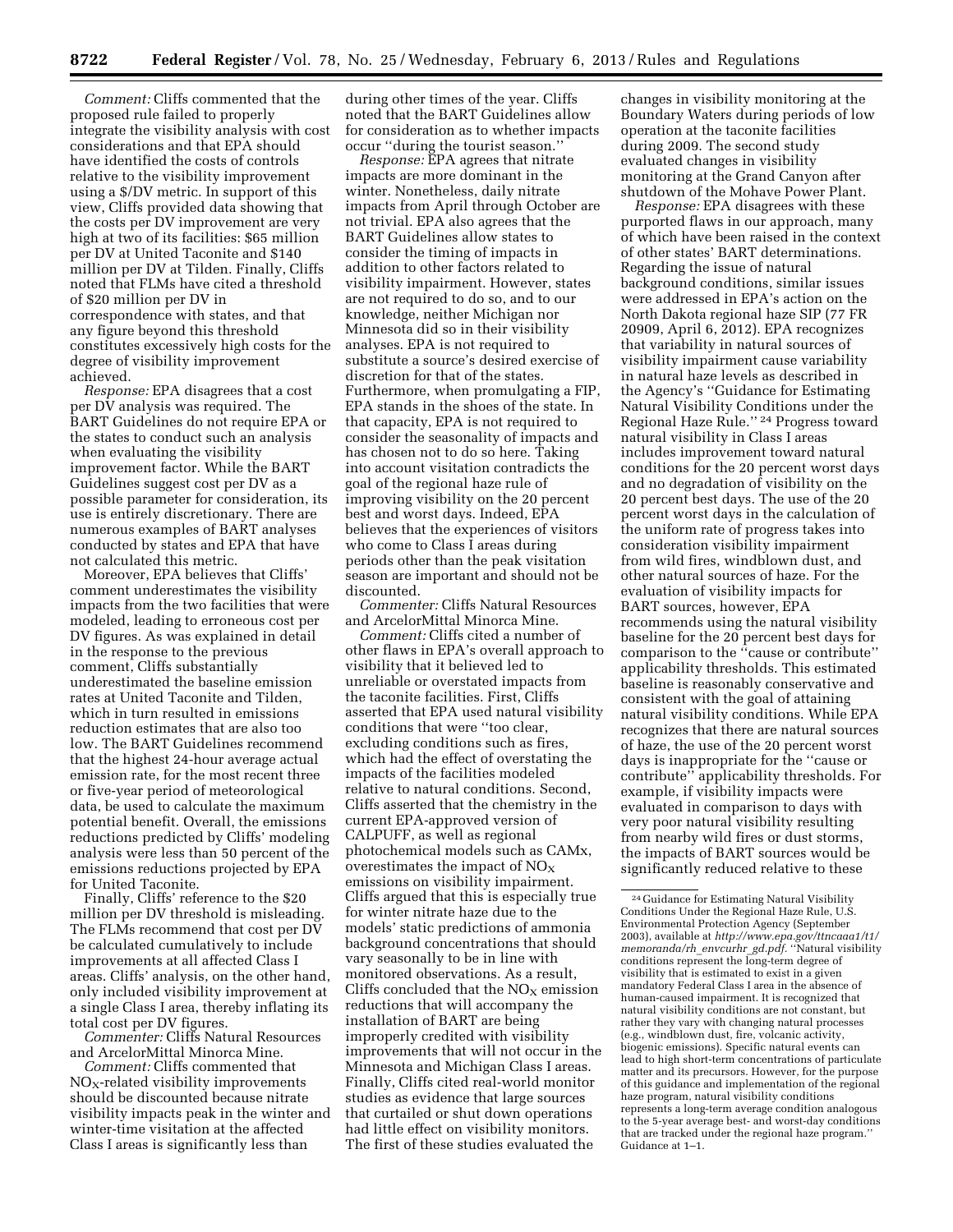poor natural visibility conditions and would not be protective of natural visibility on the 20 percent best days.25

In regards to Cliffs' comment on atmospheric chemistry, the approach used by EPA in the proposed rule relied on regional-scale modeling conducted by MPCA where ammonia values varied temporally and spatially. This is in contrast to the approach used in the CALPUFF modeling submitted by Cliffs where a constant 1 ppb monthly average ammonia value was used. While ammonia data is not available for the vicinity of the sources of interest, data is available for sites located in the Class I areas (Fernberg, MN) as well as for sites to the south more representative of northern Wisconsin and southern Minnesota.26 The available Fernberg ammonia data includes several years of information and has an overall twoweek average value of about 0.5 ppb with several two-week periods over 1 ppb. The Perkinstown site located in northern Wisconsin is in an area combining forest, grassland, and agricultural uses and has an overall twoweek average ammonia concentration of about 1.5 ppb with several two-week periods over 1.5 ppb. Consequently, the value of 1 ppb used in the modeling submitted by Cliffs is most likely representative of the ammonia concentration in the vicinity of the sources of interest. However, EPA again reiterates that Cliffs' largely baseless criticism of CALPUFF does not apply to the Agency's ratio approach, which relied on regional-scale modeling conducted by the states that included temporal and spatial variations in ammonia concentrations.

Finally, regarding Cliffs' comment concerning the two monitoring studies, EPA does not find either of the studies to be persuasive with respect to the impacts of taconite sources on visibility. The first study asserts that the 2009 decline in taconite production and a negligible change in visibility are evidence that further controls are not warranted. EPA believes that that it is very difficult to discern any effect from a one-year study and points out that the

<sup>26</sup> National Atmospheric Deposition Program, *[http://nadp.sws.uiuc.edu/AMoN/sites/data/.](http://nadp.sws.uiuc.edu/AMoN/sites/data/)* 

production decline (as shown in Table 6 below) occurred during the spring and summer, seasons for which Cliffs recognized that nitrate formation is less important.

# TABLE 6—MINNESOTA 2009 PELLET PRODUCTION BY MONTH

[Tons] 27

| Month               | Pellet<br>production<br>(tons) |
|---------------------|--------------------------------|
| January<br>February | 2.205.578<br>1.900.003         |
|                     | 1.620.343                      |
|                     | 958.479                        |
|                     | 181,739                        |
|                     | 340.707                        |
|                     | 849.363                        |
|                     | 1.158.447                      |
| September           | 1.723.336                      |
| October             | 2.008.864                      |
| November            | 2.038,844                      |
| December            | 2.093.403                      |

The second study Cliffs cited, which reviewed visibility monitoring before and after the shutdown of the Mohave Power Plant in Nevada, is a paper by Terhorst and Berkman (Atmospheric Environment, 2010). This paper was subsequently examined and commented on in a paper by White et al. (Atmospheric Environment, January 2012). There, White et al. state: ''[Terhorst and Berkman]'s technical analysis is thoughtfully conceived and executed, but is misleadingly presented as discrediting previous studies and their interpretation by regulators. In reality the Terhorste Berkman analysis validates a consensus on MPP's (Mohave Power Project) visibility impact that was established years before its closure, in a collaborative assessment undertaken jointly by Federal regulators and MPP's owners.'' Additionally, EPA has responded to similar comments regarding the Mohave Power Project study and EPA's visibility modeling in our action on the North Dakota regional haze SIP (77 FR 20894, April 6, 2012).28

28There, EPA stated: ''In addition, the study by Terhorst and Berkman does not convince us that use of CALPUFF modeling is inappropriate for this action or that the CALPUFF modeling results should be ignored. A model such as CALPUFF essentially holds constant a number of factors in order to isolate the impacts of a single source. As acknowledged by the study's authors, it is extremely difficult in observational analyses to sufficiently control for all factors, including emissions from other sources, to be able to isolate the impacts of closure of a facility, especially one located over 100 km from the Class I area at issue. In fact, the paper notes that coarse soil mass impacts are an omitted variable in the analytical analysis and that changes in those emissions may have counteracted the visibility improvements

Finally, EPA believes that Cliffs, while identifying purported areas where EPA's models exaggerate visibility impacts, overlooks that there are aspects of the models that have been suggested by commenters on our regional haze actions as under-predicting impacts. Some examples include use of 24-hour average emissions impacts. Some examples include use of 24-hour average emissions rather than hourly emissions, use of monthly average relative humidity rather than daily humidity, and use of 98th percentile results to compare to the threshold instead of the highest day.

*Commenter:* Cliffs Natural Resources and ArcelorMittal Minorca Mine.

*Comment:* Cliffs commented that certain control options should be rejected because visibility modeling does not indicate the installation of controls will result in a perceptible visibility improvement.

*Response:* EPA's disagrees. As explained in the proposed rule, EPA believes that the application of BART will result in perceptible improvements in visibility. Nonetheless, the perceptibility of visibility improvement is not a prerequisite to the selection of a control option as BART. The preamble to the BART Guidelines state, ''Even though the visibility improvement from an individual source may not be perceptible, it should still be considered in setting BART because the contribution to haze may be significant relative to other source contributions in the Class I area. Thus, we disagree that the degree of improvement should be contingent upon perceptibility'' (70 FR 39104, 39129, July 6, 2005).

Minnesota's regional haze SIP described the importance of the contribution of sources in northeastern Minnesota to visibility impairment in the Boundary Waters and Voyageurs national parks. Accordingly, Minnesota developed a special plan for the northeast region of the state. Minnesota explained:

This area was targeted for controls under the long-term strategy for several reasons. First, the MPCA's analysis of 2002 emissions from the top 18 emitting point sources within Minnesota show that sources from this region make up just 1/3 of the total emissions but provide 2⁄3 of the total visibility impact. (See Chapter 8, on modeling.) Therefore, they have a much larger impact on the Class I areas than emissions from farther away. In addition, the taconite facilities may be currently uncontrolled or under-controlled for  $SO_2$  or  $NO_X$ , and on the books control strategies are projected to cause fewer

<sup>25</sup>As part of the settlement of a case brought by the Utility Air Regulatory Group challenging the BART Guidelines, EPA agreed to issue guidance clarifying that states may use either the 20 percent best days or the annual average in estimating natural visibility in the evaluation of a BART source's impacts. This guidance makes clear that states have the flexibility to use either approach in estimating natural background conditions. Here, the states were not required to use the annual average and did not. Similarly, in issuing a FIP, EPA is not required to use the annual average either and chose not to in this case.

<sup>27</sup>Source: Minnesota Department of Revenue, Minerals Tax Division, Eveleth, MN.

expected from the source shutdown'' (77 FR 20894, 20910).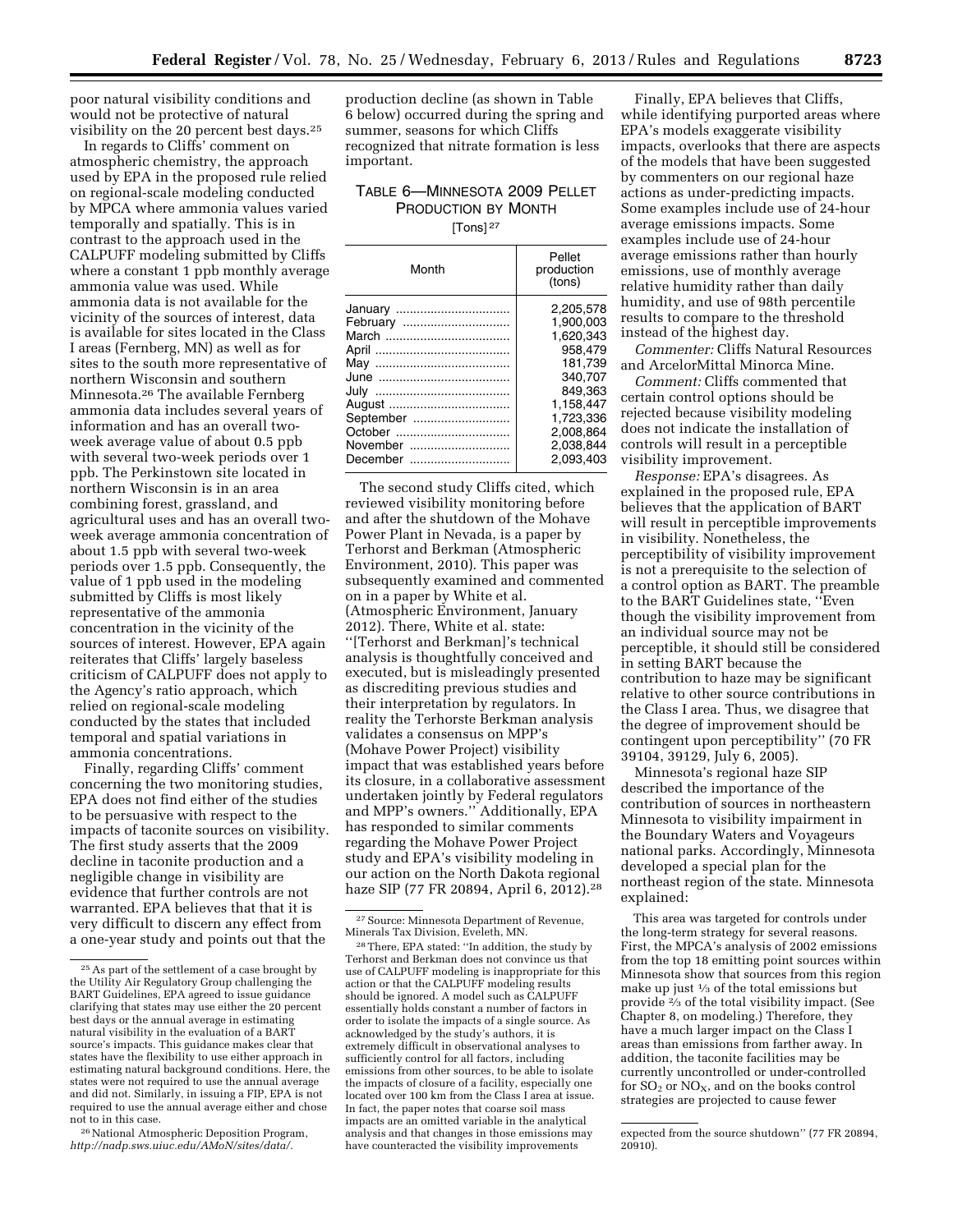emission decreases in this region than in the remainder of the state.29

Thus, Minnesota's assessment supports the determination that taconite facilities contribute to regional haze even if individual impacts are modeled below thresholds for human perceptibility.

# *K. Comments Concerning Requirements for Continuous Emissions Monitoring*

1. Comments in Support of Continuous Emissions Monitoring Requirements

*Commenter:* National Parks Conservation Association.

*Comment:* EPA's proposed rule includes the use of CEMS as a part of the monitoring, recordkeeping, and reporting necessary to ensure the continuous application of BART. Such monitors provide more accurate data about the emissions from taconite facilities than previous methods. As such, they are essential for tracking emissions and determining their impact on the surrounding communities. Moreover, CEMS can be used as pollution control tools by helping to fine-tune combustion and process controls in a way that periodic stack tests and predictive monitoring cannot. As such, we fully support the required application of CEMS on these sources.

*Commenter:* National Park Service. *Comment:* NPS is especially pleased that EPA has proposed testing and CEMS requirements for the subject taconite plants. Our discussions with U.S. Steel, which has led the way in installation and operation of CEMS on indurating furnaces, have led to the mutual agreement that CEMS data is essential for the proper tuning and operation of combustion controls to  $reduce NO<sub>x</sub> emissions. Minnesota's$ regional haze SIP discussed the need for requiring CEMS for the taconite industry to monitor  $NO<sub>x</sub>$  for a number of reasons. These included setting BART limits, allowing facilities to efficiently manage combustion, resulting in less fuel use and fewer emissions, and tracking progress under the Northeast Minnesota Plan. CEMS data is also essential for assessing the effectiveness of SO<sub>2</sub> controls and should provide an indication of changes in fuel use or sulfur content for use in future regional haze planning.

*Commenter:* Leech Lake Band of Ojibwe.

*Comment:* The Band agreed with the implementation of CEMS. CEMS will provide the facility and regulators with real time data to ensure that the controls in place are operating at optimum

levels, thus saving money for the facility and achieving the required control requirements.

*Commenter:* National Tribal Air Association.

*Comment:* The Association found requiring CEMS to be a good complement to the  $NO<sub>x</sub>$  and  $SO<sub>2</sub>$ controls at taconite ore processing facilities. CEMS will provide these facilities with an accurate and timely emissions count of  $NO<sub>X</sub>$  and  $SO<sub>2</sub>$  and will immediately alert owners to any deviations from such emissions that might require correction.

*Response:* EPA acknowledges the comments in support of the proposed CEMS requirements. EPA is finalizing the CEMS requirements as proposed.

# 2. Comments Questioning EPA's Continuous Emissions Monitoring Requirements

*Commenter:* U.S. Forest Service. *Comment:* In the Minnesota regional haze SIP, a statement is made that CEMS "would apply to  $NO<sub>x</sub>$  emissions at the facilities burning natural gas and to SO2 emissions at facilities burning high sulfur fuels.'' We do not understand why the  $NO<sub>x</sub>$  CEMs are only being required at natural gas-fired furnaces. Those furnaces burning fuels other than natural gas will also investigate  $NO<sub>X</sub>$  control strategies and therefore will need the CEMs.

*Response:* EPA is requiring CEMS for all seven subject-to-BART taconite facilities. Each taconite facility must monitor its  $NO<sub>X</sub>$  and  $SO<sub>2</sub>$  emissions with CEMS.

*Commenter:* U. S. Steel and Cliffs Natural Resources.

*Comment:* Cliffs and U.S. Steel stated that it is inappropriate to require the use of a diluent monitor as part of the monitoring requirements under the proposed rule.

*Response:* The need to install a diluent monitor is source-specific and depends on a variety of factors, including the choice of monitors installed. While some subject-to-BART facilities may not need to install a diluent monitor, other facilities may because of their stack characteristics, operating conditions, and monitors chosen. Because the final rule covers a variety of facilities, EPA feels it is appropriate to require a diluent monitor only for those facilities needing such a unit. Therefore, the final rule has been revised to provide the facilities with an option to demonstrate in their monitoring plans whether a diluent monitor is needed or not.

*Commenter:* Cliffs Natural Resources and ArcelorMittal Minorca Mine.

*Comment:* Cliffs commented that EPA failed to adequately support its CEMS requirements and that EPA should allow flexibility in the monitoring requirements. More specifically, EPA should require ''a comparable method of emission estimation,'' such as parametric emissions monitors, for each subject-to-BART source. Cliffs stated that EPA's unsupported generalized statements do not provide adequate justification for the Agency's burdensome monitoring determination.

*Response:* EPA clearly states in its technical support for the proposed rule that CEMS are the best method for demonstrating compliance because of the variability in furnace operations and variable fuel usage across the furnaces. The variable fuel feeds and feed material content can impact overall emissions from the process and thereby create the need for continuous monitoring of emissions that impact visibility. Parametric emissions monitor systems are an option for processes that operate at stable, non-variable conditions, but are not appropriate for taconite units. CEMS provide a continuous record of data that can also be used by the facility owner or operator to monitor emissions on a real-time basis. The installation and operation of CEMS and the real-time evaluation of the CEMS data provide several benefits to a facility that can directly lead to practices that reduce emissions during all periods of operation.

*Commenter:* Cliffs Natural Resources and ArcelorMittal Minorca Mine.

*Comment:* Cliffs commented that CEMS do not constitute proven monitoring technology with respect to taconite furnaces.

*Response:* EPA disagrees. CEMS technology for  $NO<sub>X</sub>$  and  $SO<sub>2</sub>$  is proven in multiple industries, including the taconite industry. U.S. Steel is successfully using CEMS at its Minntac and Keetac facilities currently, and any problems experienced with the initial installation of CEMS have been resolved. EPA expects facilities will need some time to learn CEMS operation and how it impacts process operations. EPA has incorporated additional time into the final rule before certification is required to allow each facility to learn how CEMS operates.

*Commenter:* Cliffs Natural Resources and ArcelorMittal Minorca Mine.

*Comment:* Cliffs asserted that the requirement to install CEMS should be limited to waste stacks. Cliffs proposed to use stack testing data to determine the percent distribution of  $NO<sub>x</sub>$  between the hood-exhaust header and the wastegas header to determine compliance. Cliffs also stated that the use of a single

<sup>29</sup>Minnesota's 2009 regional haze SIP submittal at 96 (Docket # EPA–R05–OAR–2010–0037–0002).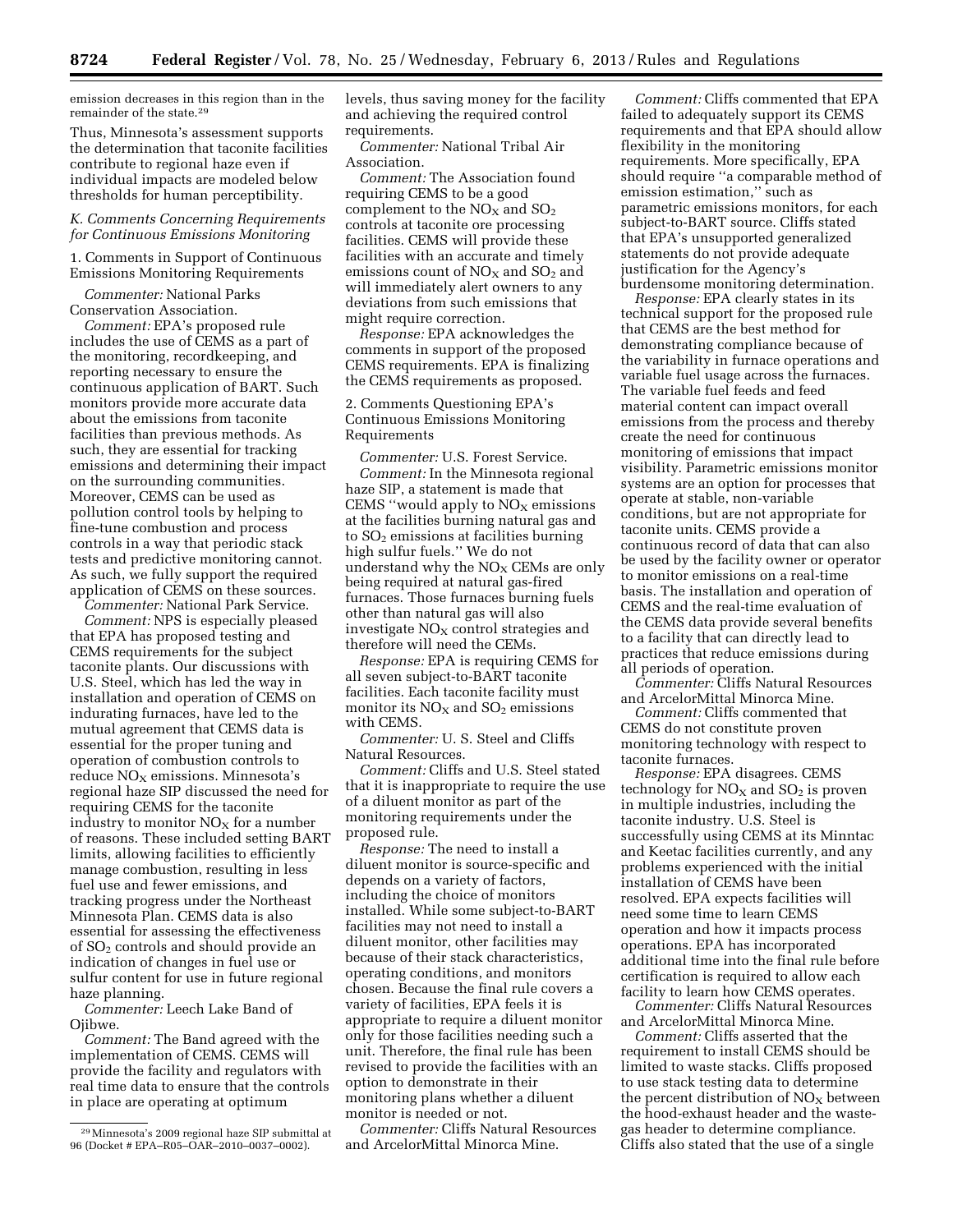CEMS per furnace is consistent with Minntac, which currently utilizes  $NO<sub>X</sub>$ and  $SO<sub>2</sub>$  CEMS only.

*Response:* EPA disagrees with Cliffs that the use of CEMS should be limited to waste stacks only. Available information shows that emissions from hood-exhaust stacks can equal about 29 percent of total furnace emissions. Given that nearly one-third of the furnace emissions are from hood exhausts (and can vary), EPA believes that it is appropriate to require CEMS on both waste stacks and hood-exhaust stacks.

Cliffs incorrectly assumed that CEMS are required at each stack venting to the atmosphere. EPA feels it is important to obtain continuous and representative measurements of emissions from subject-to-BART units. If representative measurements of total emissions from subject-to-BART units can be obtained by installing CEMS in a single vent just prior to the common header for the waste-gas stacks and hood-exhaust stacks, then this final rule requires only two CEMS on each stack (one  $NO<sub>x</sub>$ CEMS and one  $SO<sub>2</sub>$  CEMS) for a total of four CEMS, not ten. The initial monitoring plans required by this final rule will be prepared by the facilities and will provide a means through which an effective monitoring program will be put into place. These plans should include proposals for CEMS types, CEMS numbers, CEMS installation locations, QA/QC procedures, and any other topics and are submitted to EPA for review and approval or disapproval. The installation locations provided in these plans shall be determined based on the requirements of 40 CFR part 60, appendices B and F.

*Commenters:* Cliffs Natural Resources and ArcelorMittal Minorca Mine.

*Comment:* Cliffs commented that requiring CEMS on emergency stacks is inappropriate.

*Response:* The requirement to install CEMS on emergency stacks depends on the frequency and duration of the use of the emergency stacks during emergency events. If emergency stacks are used on a daily or weekly basis, then emissions from those stacks could have an impact on annual emissions (and visibility) and should be tracked and recorded. If emergency stacks are truly used infrequently for quick releases, then a CEMS may not be necessary. This can be addressed by each facility on a caseby-case basis in its monitoring plan.

*Commenters:* Cliffs Natural Resources and ArcelorMittal Minorca Mine

*Comment:* Cliffs stated that the subject-to-BART facilities should be exempt from the applicable emission limits during startup, shutdown and malfunction events.

*Response:* EPA disagrees. The CAA requires sources to comply with applicable emission limits at all times, including during startup, shutdown and malfunction. See, e.g., *Sierra Club* v. *EPA,* 551 F.3d 1019, 1021 (DC Cir. 2008); *US Magnesium, LLC* v. *EPA,* 690 F.3d 1157, 1170 (10th Cir. 2012).

*Commenter:* Cliffs Natural Resources and ArcelorMittal Minorca Mine and U.S. Steel.

*Comment:* Cliffs commented that the requirement to develop and implement a corrective action program for excess emission events should be directed toward the emissions unit and not be part of the CEMS requirement.

*Response:* EPA agrees that the corrective action plan for excess emission events should be directed toward the emissions unit. The corrective action plan should establish procedures that operators will follow each time an excess emission event occurs (as identified through the use of real-time CEMS data). These procedures should outline steps to adequately identify causes of excess emissions, actions to be taken to minimize or eliminate those emissions, and evaluate and implement practices to prevent the causes of such excess emissions from reoccurring. The corrective action plan can be an independently developed plan or the procedures can be incorporated into an existing Quality Control Program Plan, corrective action plan, or other existing standard operating plan.

*Commenter:* Cliffs Natural Resources and ArcelorMittal Minorca Mine.

*Comment:* Cliffs commented that the dates proposed for installing CEMS are infeasible and suggested an alternative compliance period of 18 months.

*Response:* EPA disagrees with the length of time Cliffs asserted is needed to design and install CEMS. EPA recognizes that a certain period of time will be needed if significant upgrades to stacks are necessary. However, the design and installation of a CEMS can be completed far more rapidly than the 18-month period suggested by Cliffs. EPA also believes it is inappropriate to consider the time needed for CEMS installation in a cumulative sequential manner as suggested by Cliffs. Design, engineering requirements, and upgrades to data acquisition systems can be performed at the same time as other activities required by the proposed rule.

EPA also recognizes that once CEMS are installed and operating, there will be a short period of time needed to optimize and become familiar with the system in order to certify the units. EPA

believes that the entire process for CEMS installation can be successfully met within the time periods outlined in the proposed rule. However, in response to the comments received, the final rule provides an additional 30 days to certify the CEMS and perform the initial Relative Accuracy Test Audit of the CEMS. The anticipated dates for initial certification and the Relative Accuracy Test Audit must be included in the monitoring plan required by the rule.

*Commenter:* U.S. Steel.

*Comment:* U.S. Steel commented that it is overly burdensome to require redundant or backup monitoring systems to obtain emissions data during periods of primary CEMS breakdown, repair, calibration check, or zero span adjustment. U.S. Steel proposed to use data gap-filling procedures during those periods when data are not available from the CEMS due to these types of events.

*Response:* The purpose of including the requirement to use ''other monitoring systems approved by EPA'' is to obtain real-time emissions data during periods of primary CEMS breakdown, repair, calibration check, or zero span adjustment. The secondary data can be used to assure data availability and compliance on a continuous basis. However, the requirement for ''other monitoring systems'' does not mean that a second CEMS system is necessarily needed. Because the duration of these CEMS downtime events is typically short, each subject-to-BART facility can submit proposals for using parametric monitoring or engineering estimates as a surrogate for actual emissions monitoring during these CEMS events. EPA expects that CEMS will be operated at all times, including periods of process unit startup, shutdown and malfunction, except during the events identified above as described at 40 CFR 60.13(e).

EPA also disagrees with the suggestion that gap-filling procedures (i.e., data substitution) should be used for periods of CEMS downtime. Gapfilling procedures are appropriate under 40 CFR part 75 because it is a cap-andtrade program. This final rule is more appropriately related to regulations at 40 CFR part 60, where compliance with an emission limit (rather than annual caps) is required. 40 CFR part 60 prohibits the use of ''data substitution'' (i.e., gap-filling) because it does not provide accurate emission rates during the CEMS downtime.

*Commenter:* U.S. Steel.

*Comment:* U.S. Steel commented that it is not appropriate to require initial performance testing of subject-to-BART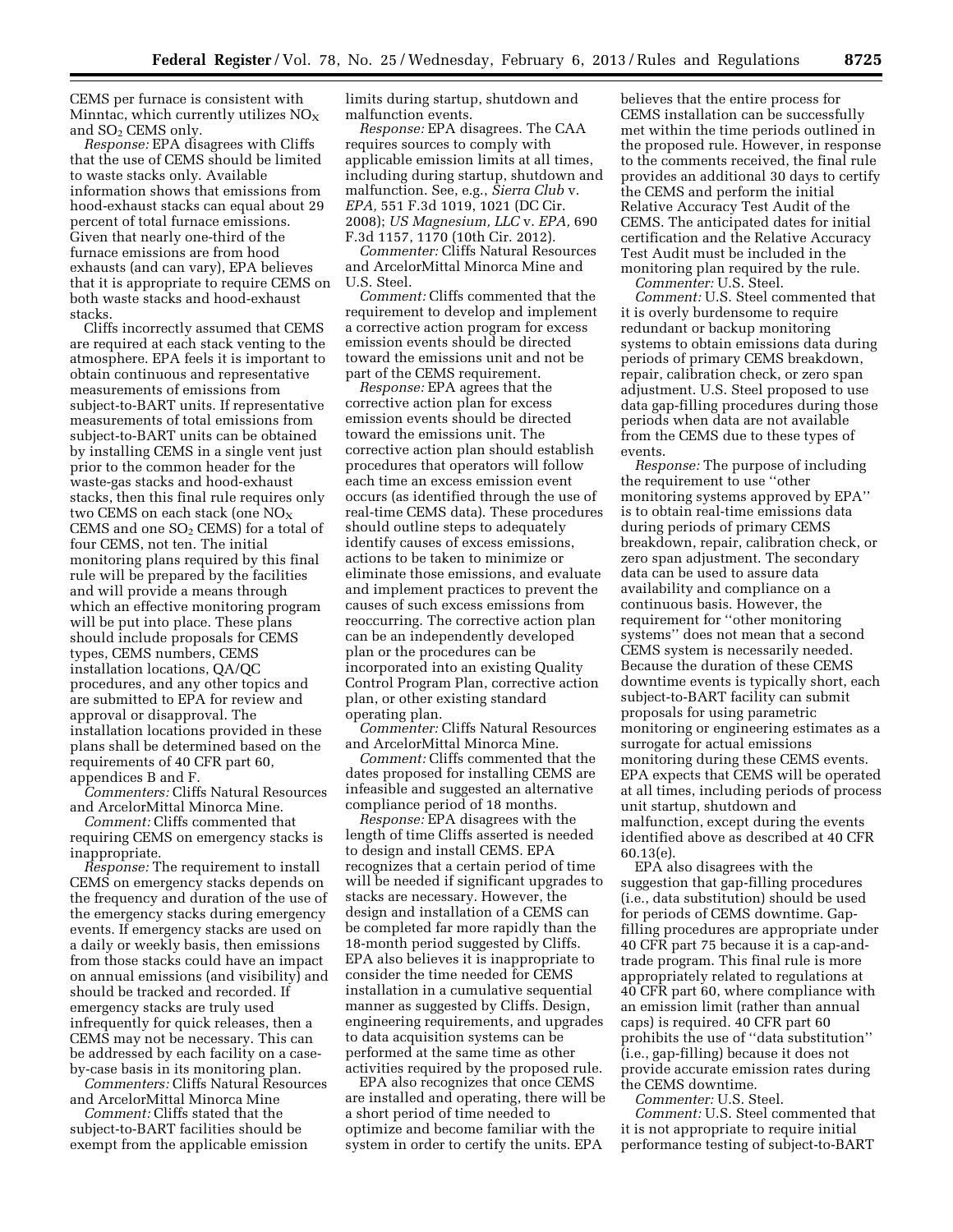facilities or units if the facility is operating a certified CEMS system on the affected units.

*Response:* EPA has re-evaluated the need for initial performance testing and agrees with U.S. Steel that it is not necessary to require such testing, for purposes of this rule, at facilities that are or will be operating CEMS when those CEMS will be used to determine compliance. The requirement for initial performance testing has been removed from the final rule. It is important to note that while initial performance testing is being removed for purposes of demonstrating compliance, subject-to-BART units must still be tested as part of the CEMS certification process, although this the certification process will typically not require a 30-day test.

# *L. Comments Concerning Compliance Schedules*

*Commenter:* Leech Lake Band of Ojibwe.

*Comment:* The Band supported the installation of low  $NO<sub>X</sub>$  burners and felt that the 1.5 years allowed for the initial

installation, with additional burner installations to follow one year later, is a fair and progressive approach to control  $NO<sub>x</sub>$  emissions.

*Response:* EPA agrees with the commenter that installing low  $NO<sub>x</sub>$ burners is the appropriate approach. In response to additional information submitted by other commenters, however, EPA reviewed the proposed installation schedule has extended it by a number of months in the final rule, as discussed in more detail below.

*Commenter:* Cliffs Natural Resources and ArcelorMittal Minorca Mine.

*Comment:* Cliffs commented that the BART Guidelines require the states, or EPA when promulgating a FIP, to establish deadlines for compliance with BART emission limits no later than five years from the date of approval or promulgation. EPA's proposed rule, however, contains arbitrary compliance deadlines that are unreasonably short. Cliffs stated that it would take at least four and a half years for it to complete the required engineering, installation, and commissioning of low  $NO<sub>x</sub>$  burners

for a single furnace. ArcelorMittal stated that ''a minimum of 48 months would be necessary to complete this onerous process'' for its Minorca Mine facility.

*Response:* CAA section 169A(b)(2)(A) requires subject-to-BART sources to install BART and comply with any applicable emission limits ''as expeditiously as practicable.'' The Act defines this term to mean ''as expeditiously as practicable but in no event later than five years after \* \* \* the date of promulgation.'' CAA section 169A(g)(4). This language does not indicate that a compliance schedule of five years is to be assumed. Rather, BART must be installed ''as expeditiously as practicable,'' meaning as soon as the source is capable of installing the controls and meeting the applicable emission limits.

In response to EPA's request for a detailed timeline of the steps required to install low  $NO<sub>X</sub>$  burners on a taconite furnace, U.S. Steel provided the following information based on its actual experience with a previous install:

# TABLE 7—U.S. STEEL'S ESTIMATE COMPLIANCE SCHEDULE

| 6 months.           |
|---------------------|
| 2 months.           |
| 8 months.           |
| 3 weeks.            |
| 6 months.           |
| 22 months, 3 weeks. |

In addition to this information, ArcelorMittal included an attachment to its comments of a September 27, 2012 report by Fives North American titled "Retrofitting Low  $NO<sub>x</sub>$  Burners on the ArcelorMittal Minorca Straight-Grate Pelletizing Furnace.'' In that report, Fives states that to develop an engineering solution that complies with environmental requirements, it is important to allow sufficient time (approximately four to eight months) for engineering analysis and (possibly) testing. The schedule should allow for an additional seven months for fabrication and delivery, followed by an additional two months for installation and commissioning. This amounts to an estimated time of 17 months to achieve compliance.

Based on the timeline provided by U.S. Steel, the vendor estimate from Fives, and concerns from the commenters, EPA is allowing 26 months for a company's first indurating furnace to comply with the final rule. This will allow each source sufficient time to

perform an engineering analysis, prepare a permit applicability determination, manufacture and install the low  $NO<sub>X</sub>$  burner, and allow for a shakedown period to achieve compliance after the low  $NO<sub>X</sub>$  burner has been installed. This is eight months longer than the proposed compliance schedule, allowing for the additional time needed for a shakedown period.

The compliance schedule for additional indurating furnaces is being finalized as proposed. Specifically, a second line has an additional year to comply, for a total of 38 months from the effective date of the rule. A third line has two additional years to comply, for a total of 50 months from the effective date of the rule. This staggered installation schedule will minimize any potential impacts on production. EPA notes that U.S. Steel Minntac is following a shorter schedule consistent with the proposed rule. U.S. Steel Keetac will also follow a modified schedule. For more detail, see the comment below.

# *Commenter:* U.S. Steel.

*Comment:* Due to the lead time associated with acquiring process fans at Keetac, which is estimated to be 52 weeks according to a third-party engineering firm working on the project, and the timing of the major outage schedule, which only occurs once per year, the potential exists to miss the timing window where the two sync up to meet the proposed schedule. Therefore, U.S. Steel requests an additional 12 months to the proposed schedule for installation. In addition, because this will be the first installation of this technology at Keetac, U.S. Steel requests an additional 6 months prior to compliance with the proposed emission limit to allow for a shakedown period to optimize the burner for  $NO<sub>X</sub>$  reductions.

*Response:* EPA agrees with U.S. Steel that additional time is needed to procure new pre-heat fans and to achieve compliance after installation. In the final rule, Keetac has three years (36 months from the effective date of the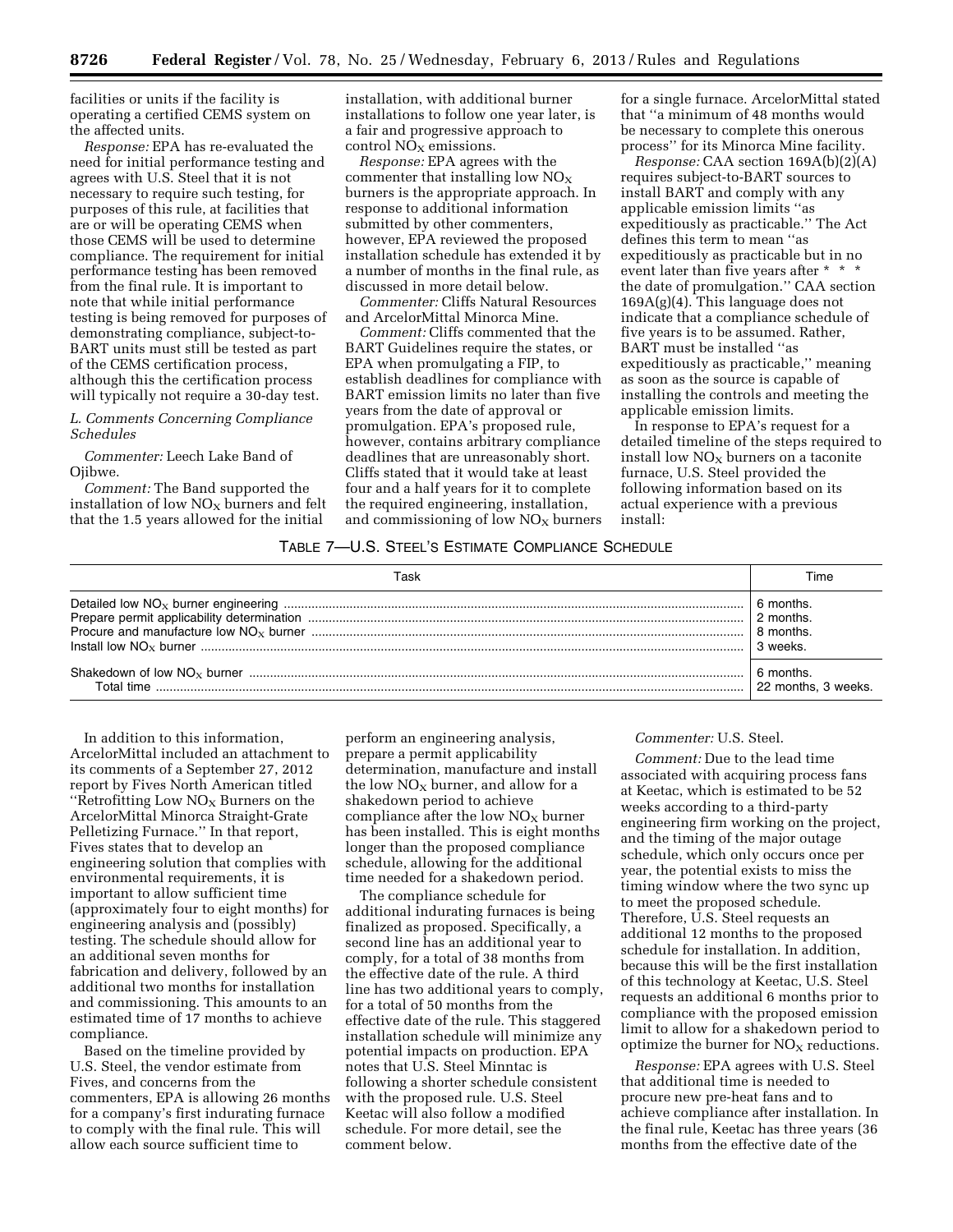rule) for its single line to comply with the rule.

*Commenter:* U.S. Steel.

*Comment:* Due to timing of major outage schedules, U.S. Steel requests flexibility in the order of installation for Line 4 and Line 5 at Minntac. U.S. Steel agrees with the overall intent of the proposed schedule, but requests the option to select the order of installation of low  $NO<sub>x</sub>$  burners at Lines 4 and 5.

*Response:* EPA agrees with the U.S. Steel's request to leave to the discretion of U.S. Steel the order of installation of low  $NO<sub>x</sub>$  burners at Lines 4 and 5 at Minntac.

# *M. Comments Asserting That EPA Must Conduct Government-to-Government Consultation With the Tribes*

*Commenter:* National Tribal Air Association (NTAA).

*Comment:* The Association understands that at the request of the Fond du Lac Band, EPA held a June 28, 2012 conference call with the region's Tribes to discuss the FIP. We appreciate EPA for doing this and highly recommend that the Agency hold similar calls with Tribes for other such actions. However, EPA must also honor its commitment to conduct formal government-to-government consultation in accordance with Executive Order (EO) 13175.

The Association disagrees with EPA's statement that the FIP ''does not have tribal implications, as specified in EO 13175. It will not have substantial direct effects on tribal governments. Thus, EO 13175 does not apply to this rule.'' The application of BART to taconite ore processing facilities that either are in close proximity to Tribes and their communities or are within Treaty-ceded territory areas maintaining Tribes' usufructary functions is a regulatory action that has Tribal implications. As such, EPA must conduct formal government-to-government consultation with Tribes.

There are also clear purposes for EPA to conduct formal government-togovernment consultation with Tribes. First, it provides for more candid conversations between individual Tribes and EPA than would occur otherwise in a group meeting involving other Tribes. Second, each Tribe's circumstances are unique and must be treated as such by EPA. Group meetings would only give short shrift to these circumstances. Third, most cultural resources information is protected from release under statutory exemptions to the Freedom of Information Act. Discussion of such information as part of a group meeting risks its release to the general public and potentially

endangers Tribal cultural sites and practices. Finally, the subject matter may be so unique, such as a dispute between an individual Tribe about whose cultural resources might be located within or near a taconite ore processing facility, that government-togovernment consultation between the Tribe and EPA could provide the best opportunity for a resolution to the situation versus a group meeting where any number of issues might be discussed in a finite period of time.

*Response:* EPA acknowledges that this action may have tribal implications. EPA recognizes that Tribes may have significant interests in regulatory programs even if the potential Tribal impacts are not the types specifically identified in the Executive Order. In this case, EPA initiated consultation with Tribal officials early in the process of developing this regulation to permit them to have meaningful and timely input into its development. While the Tribes ultimately chose not to engage in individual consultation, EPA did communicate with Tribal representatives to ensure that information was made available and that there was sufficient opportunity for questions and discussion. This effort is described in further detail in Section IV of this final rule. EPA appreciates the comments provided by the Tribes and NTAA on this rule, which will benefit Tribes through reduced pollution and improved visibility.

# *N. Comments Concerning Non-Air Quality Impacts of the Proposed Rule*

*Commenter:* Cliffs Natural Resources.

*Comment:* Cliffs commented that significant environmental impacts will result if the rule is finalized as proposed. Cliffs stated that increased fuel combustion resulting from low  $NO<sub>x</sub>$ burner application will result in increased emissions of the products of combustion. Cliffs added that EPA's proposed SO2 controls also carry ancillary environmental consequences.

*Response:* EPA disagrees. The BART Guidelines recognize that environmental concerns become important when sensitive site-specific receptors exist and are impacted by byproducts of the control device. However, the fact that a control device creates liquid and solid waste that must be disposed of does not necessarily argue against that technology as BART. In this case, there are no such sensitive, site-specific issues. To avoid any such issues, EPA rejected the use of wet  $SO<sub>2</sub>$ scrubbing at taconite plants in Minnesota because wastewater from wet scrubbing had the potential to interfere with the production of wild rice.

*Commenter:* National Tribal Air Association.

*Comment:* The Association commented that Tribal traditional practices will benefit by controlling  $NO<sub>X</sub>$  and  $SO<sub>2</sub>$  emissions from taconite ore processing facilities. Such benefits specifically relate to visibility, health, and acid deposition.

Not only does regional haze, which the FIP addresses, reduce the clarity, color, and visible distance that one can see, it marginalizes Tribal traditional practices that have existed since time immemorial. Many Tribes engage in traditional practices associated with sacred mountains, lakes, or other places that hold significance to them. Some of these practices are dependent on Tribal members being able to view and honor such icons that may be located many miles from a Tribe's lands.

A corresponding effect of  $NO<sub>x</sub>$  and SO2 emissions on Tribal traditional practices is on the health of Tribal members. Tribes are not immune from the health effects of  $NO<sub>X</sub>$  and  $SO<sub>2</sub>$ , such as asthma, bronchitis, and heart disease. In fact, they are more susceptible to these effects based on lifestyles. Many Tribes and their members spend considerable time outdoors engaged in Tribal traditional practices. Timehonored practice precludes Tribal members from simply moving indoors during high or moderate  $NO<sub>X</sub>$  or  $SO<sub>2</sub>$ emission episodes. Hence, they experience increased health effects due to their long-term exposure to  $NO<sub>x</sub>$  and SO2. However, the FIP does much to reduce their exposures to such emissions from taconite ore processing facilities.

Tribal traditional practices are also affected by acid deposition for which  $NO<sub>X</sub>$  and  $SO<sub>2</sub>$  serve as precursors. Upon being emitted into the atmosphere,  $NO<sub>X</sub>$ and  $SO<sub>2</sub>$  return to the Earth's surface is one of two ways. The first occurs when these pollutants mix with water vapor in the atmosphere and are subsequently converted into acids. This is known as wet deposition. The second way occurs when  $NO<sub>X</sub>$  and  $SO<sub>2</sub>$  form gases and salts. These gases and salts can cling to basically anything, including the ground, trees, and buildings. After they attach to an object, they are converted into acids at the point where moisture in the air mixes with them. Tribal foods, such as wild rice, can be contaminated by acid deposition. Forest ecosystems, which are an integral part to Tribal life, are susceptible to oxidation damage due to acid deposition and ozone exposure. Acid deposition adversely affects everything in the forest ecosystem, and the plants and animals on which a number of Tribes subsist. The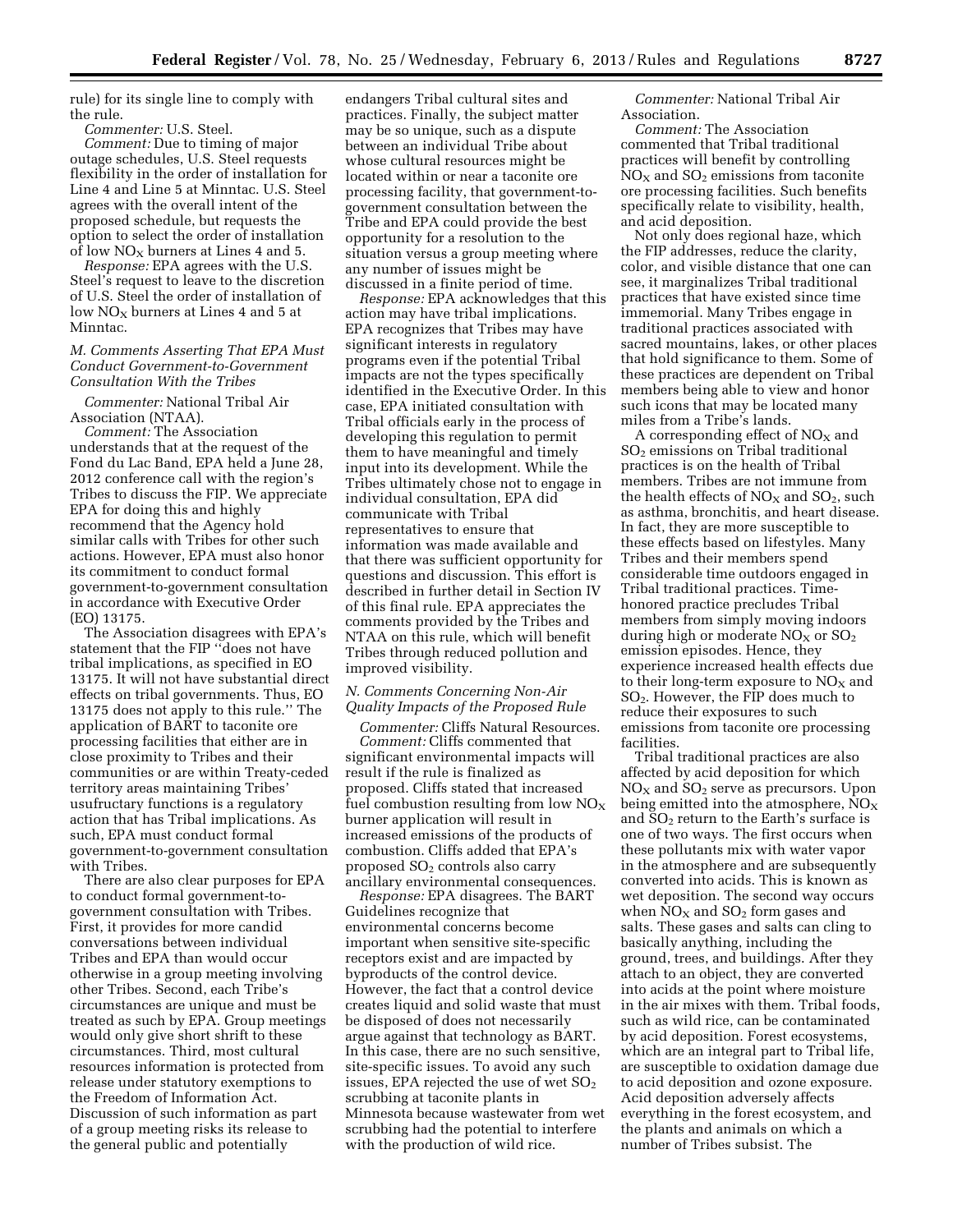petroglyphs (rock images) and other sacred sites of Tribes are also susceptible to acid deposition and decay. The FIP helps to control acid deposition that would otherwise occur due to the emissions of taconite ore processing facilities. Undeniably, this will benefit the region's Tribes.

*Response:* While the focus of the regional haze program is to improve visibility at Class I areas, the EPA agrees with the Association that emission reductions made to improve visibility have additional benefits. EPA agrees that Midwestern Tribes will benefit as the regional haze program is implemented and emission reductions occur.

*Commenter:* Leech Lake Band of Ojibwe.

*Comment:* The Band commented about concerns related to the damage of wild rice. Wild rice is extremely susceptible to sulfides where impacts from these emissions can be currently observed. The effects of sulfide degradation can have detrimental effects on Tribal Lifeways for this important cultural and subsistence food source.

*Commenter:* Red Cliff Band of Lake Superior Chippewas.

*Comment:* Sulfur dioxide is a pollutant of special concern to the Red Cliff Tribe due to its negative impacts on sensitive aquatic organisms such as wild rice and its interaction with atmospherically deposited mercury in aquatic systems. Reductions in  $SO<sub>2</sub>$ could help to decrease the methylation of mercury in waters fished by Red Cliff and reduce limitations on how much locally harvested fish tribal members can safely consume.

*Response:* EPA did consider the energy and non-air quality environmental impacts as part of its BART determinations. EPA is aware of the concerns regarding sulfur oxides in wastewater and the resulting effect on wild rice. Accordingly, EPA considered the significance of the potential impacts of wastewater releases while evaluating the control technology options for the taconite facilities.

*Commenter:* National Tribal Air Association.

*Comment:* Tribes shoulder a disproportionate burden of the negative environmental consequences caused by

the operation of commercial and industrial facilities. Most of these facilities are not located in Tribal communities, but their emissions often find their way onto Reservations and Ceded Territories. Such is the case for the taconite ore processing facilities whose current emissions not only affect the region's Tribes, but whose conversion to ozone could impact these Tribes even further. The Association finds that the  $NO<sub>x</sub>$  reductions required under the FIP will help address the problem of ozone levels rising with respect to the taconite ore processing facilities and will inhibit climate change albeit a small amount.

*Response:* While emission reductions being required of the taconite industry are solely to improve visibility at mandatory Class I areas, EPA agrees that collateral benefits may also be achieved due to the emission reductions. EPA did not attempt to identify or quantify these additional potential benefits in this final rule.

# *O. Miscellaneous Comments*

*Commenter:* Red Cliff Band of Lake Superior Chippewas.

*Comment:* The Northeast Minnesota Plan calls for a 30 percent reduction in emissions of  $SO<sub>2</sub>$  and  $NO<sub>X</sub>$  (regional haze causing pollutants) from large emitters in this region by the year 2018, with an interim goal of a 20 percent reduction by the year 2012. Minnesota's regional haze SIP states that these facilities are well on-track for meeting these goals. However, over the past several years there have been numerous applications for new mining projects in the area. The Band is very concerned with maintaining the progress that has already been achieved, so that Voyageurs National Park and the Boundary Waters Canoe and Wilderness Area can meet their regional haze Reasonable Progress Goals, as required in the Regional Haze Rule.

*Response:* EPA gave final approval to many elements of the Minnesota regional haze plan on June 12, 2012 (77 FR 34801). This approval included the Northeast Minnesota Plan. EPA expects Minnesota to meet the pollution reductions goals in the Plan, which may include needing to offset any emission increases from new and expanding

facilities with deeper emission reductions from other facilities.

*Commenter:* Fond du Lac Band of Lake Superior Chippewa.

*Comment:* The Band commented that it was concerned how the taconite facilities will meet the new hourly  $SO<sub>2</sub>$ and NO2 National Ambient Air Quality Standards (NAAQS) that have recently been issued by EPA. It is likely that at least some of these facilities will need to install additional control equipment in order to be able to demonstrate attainment with these new standards. The installation of low  $NO<sub>x</sub>$  burners on the BART-eligible taconite sources promises to be a good solution, both for achieving the one-hour NO2 NAAQS and for reducing regional haze. Given the current state of uncertainty as to how modeling for this one-hour standard should be approached, it may be years before controls are required on taconite furnaces as a solution to any modeled exceedances of the NAAQS. The Band is concerned that this will cause delay in achieving regional haze goals in this area. It is also possible that litigation against or revocation of the NAAQS could further delay the area in achieving these goals.

*Response:* EPA agrees that control technology installed to meet BART requirements for regional haze may also contribute to improvements in ambient air quality.

*Commenter:* Cliffs Natural Resources and ArcelorMittal Minorca Mine.

*Comment:* Cliffs noted that it could not duplicate some of the delta DV and delta days values listed in Tables V– C.10, V–C.11, and V–C.14 of the proposed FIP.

*Response:* Upon review of the values, EPA agrees with the Cliffs that some of the delta DV and delta days values were incorrect in the proposed rule. Specifically, some of the values listed in Tables V–C.5, V–C.8, and V.C.9 were incorrect. Cliffs also noted that it could not reproduce values in Tables V–C.10, V–C.11, and V–C.14. These values were linked to values in the previous tables and also were listed incorrectly. EPA regrets the errors, but overall, the corrections were minor and did not change the conclusions reached. Corrected tables are listed below.

TABLE V-C.5—BART  $NO<sub>X</sub>$  and  $SO<sub>2</sub>$  Emission Reductions and Modeled Visibility Impact/Emission Reduction RATIOS FOR FINE PARTICULATES AT CLASS I AREAS FOR UNITED TACONITE

| Parameter | Boundary<br>waters | Voyageurs   | Isle Royale |
|-----------|--------------------|-------------|-------------|
|           |                    | 0 tons/year |             |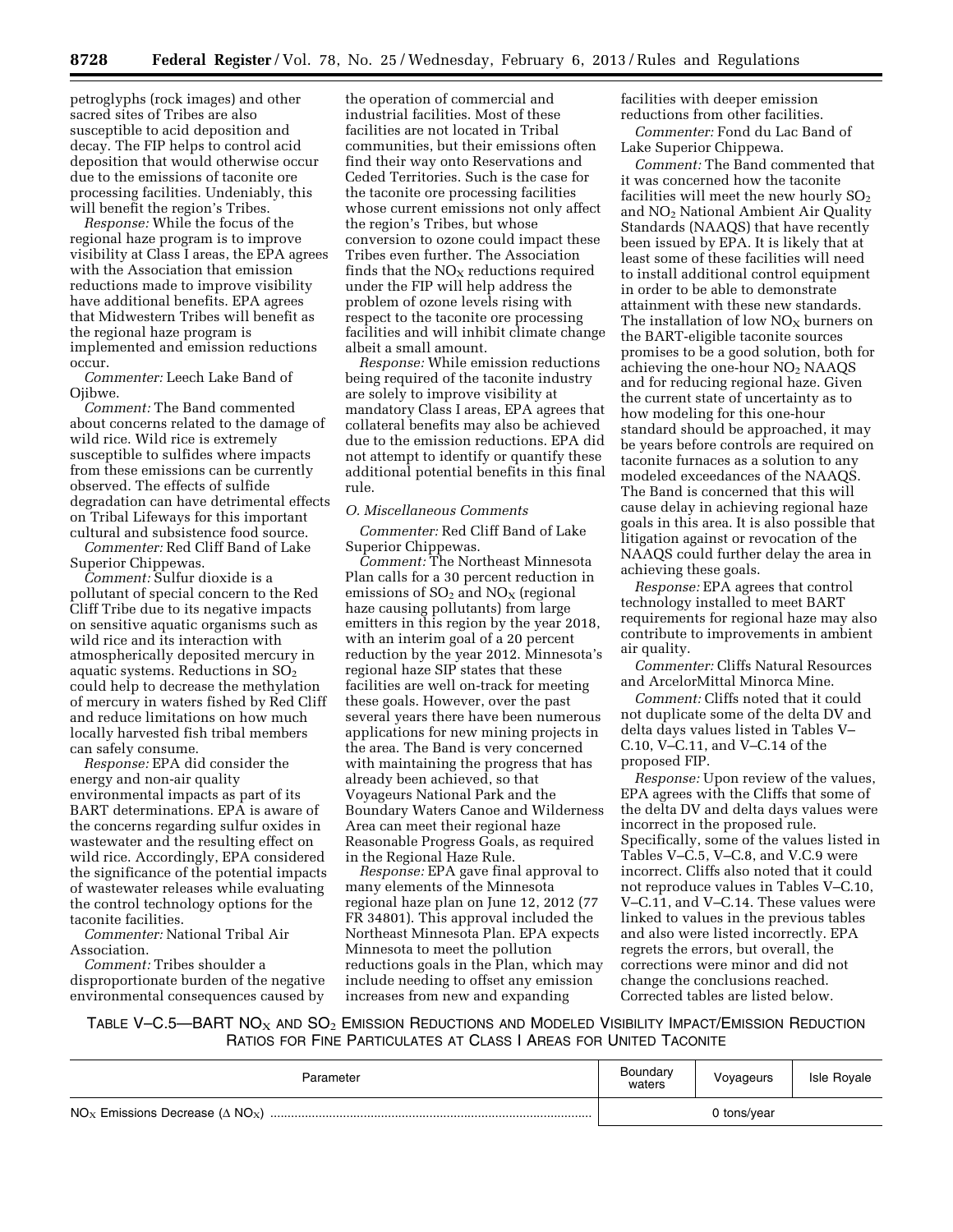TABLE V-C.5—BART  $NO<sub>X</sub>$  and  $SO<sub>2</sub>$  Emission Reductions and Modeled Visibility Impact/Emission Reduction RATIOS FOR FINE PARTICULATES AT CLASS I AREAS FOR UNITED TACONITE—Continued

| Parameter | Boundary<br>waters                         | Voyageurs                         | <b>Isle Royale</b>                         |
|-----------|--------------------------------------------|-----------------------------------|--------------------------------------------|
|           |                                            | 1,837 tons/year                   |                                            |
|           | $-1.2$<br>$-0.00065$<br>$-10$<br>$-0.0054$ | $-0.8$<br>$-0.00043$<br>$-0.0044$ | $-0.3$<br>$-0.000016$<br>$-3$<br>$-0.0016$ |

# TABLE V-C.8—BART  $NO<sub>X</sub>$  and  $SO<sub>2</sub>$  Emission Reductions and Modeled Visibility Impact/Emission Reduction RATIOS FOR FINE PARTICULATES AT CLASS I AREAS FOR NORTHSHORE MINING-SILVER BAY

| Parameter | Boundary<br>waters                                                  | Voyageurs                                                    | <b>Isle Royale</b>                                                   |
|-----------|---------------------------------------------------------------------|--------------------------------------------------------------|----------------------------------------------------------------------|
|           | 678 tons/year                                                       |                                                              |                                                                      |
|           | 444 tons/year                                                       |                                                              |                                                                      |
|           | $-0.2$<br>$-0.00029$<br>$-0.00045$<br>$-5$<br>$-0.0074$<br>$-0.011$ | $-0.1$<br>$-0.00015$<br>$-0.00023$<br>$-0.0015$<br>$-0.0023$ | $-0.2$<br>$-0.00029$<br>$-0.00045$<br>$-3$<br>$-0.0044$<br>$-0.0068$ |

# TABLE V–C.9—AVERAGED VISIBILITY IMPACT/EMISSION CHANGE RATIOS FOR ANALYZED/IMPACTED CLASS I AREAS

| Parameter ratio | Boundary<br>waters | Voyageurs  | <b>Isle Royale</b> |
|-----------------|--------------------|------------|--------------------|
|                 | $-0.00061$         | $-0.00030$ | $-0.00042$         |
|                 | $-0.00050$         | $-0.00025$ | $-0.00030$         |
|                 | $-0.0083$          | $-0.004$   | $-0.00524$         |
|                 | $-0.0067$          | $-0.0030$  | $-0.0037$          |

# TABLE V–C.10—ESTIMATED EMISSION REDUCTIONS AND RESULTING CHANGES IN VISIBILITY FACTORS FOR **ARCELORMITTAL**

| Visibility factor or pollutant emissions reduction | Boundary<br>waters | Voyageurs       | Isle Royale     |
|----------------------------------------------------|--------------------|-----------------|-----------------|
|                                                    |                    | 2,859 tons/year |                 |
| $\wedge$ DV                                        | $-1.7$<br>$-24$    | $-0.9$<br>$-11$ | $-1.2$<br>$-15$ |

# TABLE V–C.11—ESTIMATED EMISSION REDUCTIONS AND RESULTING CHANGES IN VISIBILITY FACTORS FOR HIBBING **TACONITE**

| Visibility factor or pollutant emissions reduction | Boundary<br>waters | Voyageurs       | <b>Isle Royale</b> |
|----------------------------------------------------|--------------------|-----------------|--------------------|
|                                                    |                    | 5,259 tons/year |                    |
| A DV                                               | $-3.2$<br>$-44$    | $-1.6$<br>$-21$ | $-2.2$<br>$-28$    |

# TABLE V–C.12—ESTIMATED EMISSION REDUCTIONS AND RESULTING CHANGES IN VISIBILITY FACTORS FOR U.S. STEEL-**KEETAC**

| Visibility factor or pollutant emissions reduction | Boundary<br>waters | Voyageurs       | Isle Royale |
|----------------------------------------------------|--------------------|-----------------|-------------|
|                                                    |                    | 2,908 tons/year |             |
| A DV                                               | $-1.8$             | $-0.9$          | $-12$       |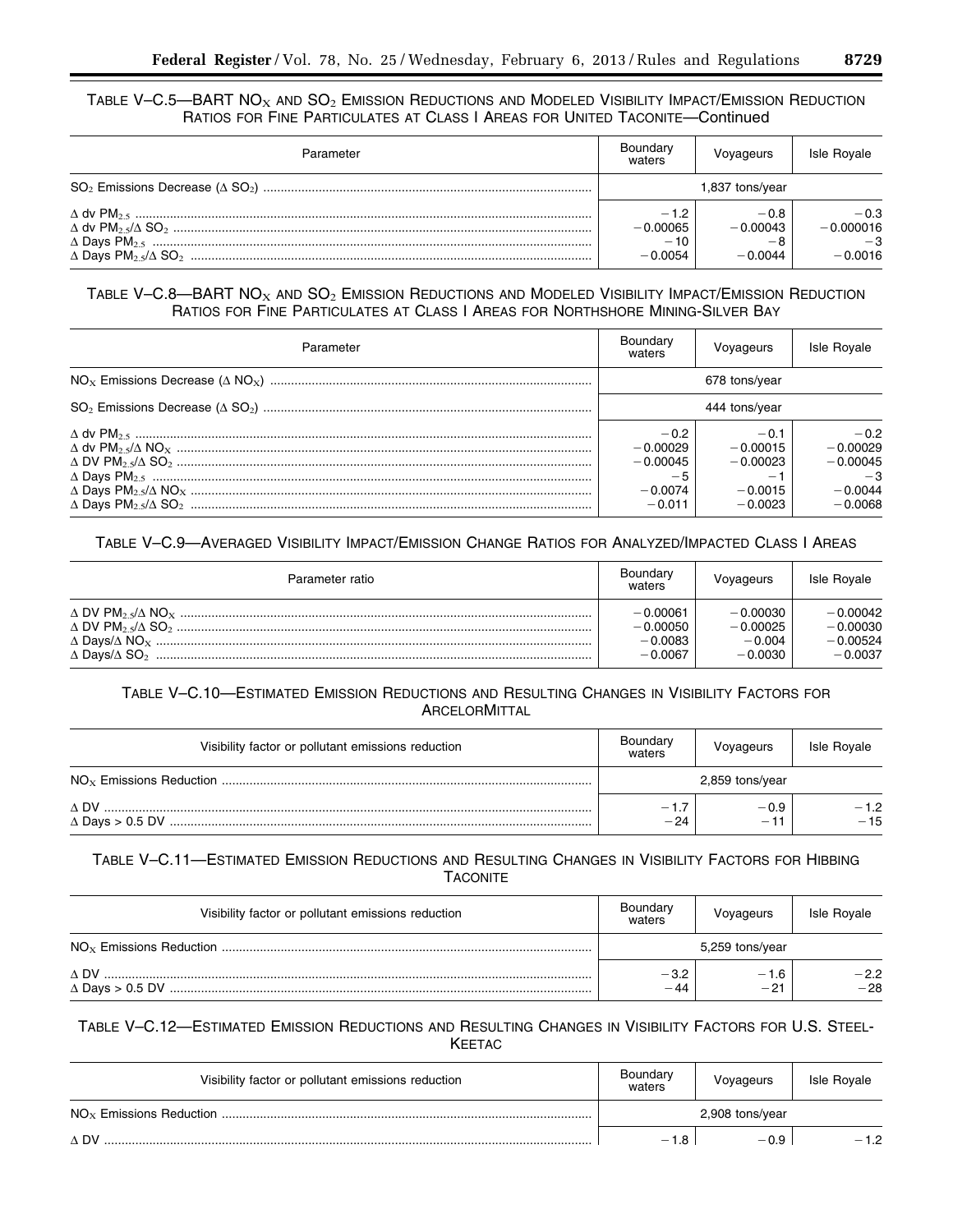TABLE V–C.12—ESTIMATED EMISSION REDUCTIONS AND RESULTING CHANGES IN VISIBILITY FACTORS FOR U.S. STEEL-KEETAC—Continued

| Visibility factor or pollutant emissions reduction | Boundary<br>waters | Vovageurs                | <b>Isle Rovale</b> |  |
|----------------------------------------------------|--------------------|--------------------------|--------------------|--|
| $\triangle$ Days > 0.5 DV                          | 24                 | $\overline{\phantom{0}}$ | 15                 |  |
|                                                    | —                  |                          | —                  |  |

*Commenter:* Cliffs Natural Resources and ArcelorMittal Minorca Mine.

*Comment:* References to the optional use of Part 75 recordkeeping requirements should be removed from the proposed rule because taconite furnaces are not Acid Rain subject units.

*Response:* EPA intended to provide the Part 75 recordkeeping requirements as an option for facilities electing to use those recordkeeping requirements. If a subject-to-BART facility is not subject to the Acid Rain requirements, then recordkeeping requirements of either 40 CFR part 60 or 40 CFR part 63 may be used.

*Commenter:* Cliffs Natural Resources, ArcelorMittal Minorca Mine, and U.S. Steel.

*Comment:* Cliffs and U.S. Steel noted that the reference to 40 CFR 163.3 is incorrect and should be revised to 40 CFR 136.3.

*Response:* A correct citation is provided in the final rule.

*Commenter:* Cliffs Natural Resources and ArcelorMittal Minorca Mine.

*Comment:* Cliffs noted that the reference to 40 CFR part 60, appendix B, Performance Specification 2, Procedure 1, is incorrect. Procedure 1 should be associated with 40 CFR part 60, appendix F.

*Response:* A correct citation is provided in the final rule.

*Commenter:* Cliffs Natural Resources, ArcelorMittal Minorca Mine, and U.S. Steel.

*Comment:* Cliffs and U.S. Steel stated that the inclusion of references to the General Provisions of 40 CFR part 63 is inappropriate and overly burdensome. The references to 40 CFR part 63 should be removed.

*Response:* EPA included references to 40 CFR part 63 because many of those requirements (including the development of a startup, shutdown and malfunction plan and monitoring plan) should have already been developed for the subject-to-BART facilities for purposes of the Taconite MACT rule. Additionally, the requirements associated with the installation, certification, maintenance, and operation of the CEMS are similar. However, in response to the comments received, references to 40 CFR part 63 will be removed. References to 40 CFR part 60, appendices B and F will be

retained where appropriate. The rule has also been revised to specifically identify requirements that we intended to include (for example notifications or reporting), but which were previously incorporated through citing to either 40 CFR part 60 or 40 CFR part 63.

# **III. What action is EPA taking?**

The emission sources discussed below are indurating furnaces at seven taconite facilities. Six of the taconite facilities, ArcelorMittal, Hibbing Taconite, Northshore Mining, U.S. Steel Keetac, U.S. Steel Minntac, and United Taconite, are located in Minnesota, while Tilden is located in Michigan. EPA has adopted the terminology used by the companies and states to identify the indurating furnaces to ensure consistency with permits and other enforceable documents. However, regardless of whether the emission sources are referred to as furnaces, kilns, or lines, all terms refer to indurating furnaces, which involve a high temperature process for hardening taconite pellets for subsequent use in blast furnaces.

# *A. NO*X *Limits*

EPA is revising its proposed limit of 1.2 lbs  $NO<sub>X</sub>/MMBTU$ , on a 30-day rolling average, to a limit of 1.2 lbs  $NO<sub>X</sub>/MMFTU$  when only natural gas is used and a limit of 1.5 lbs  $NO_X/MMBTU$ for all other fuels, on a 30-day rolling average, for all indurating furnaces. These revised limits are based upon test data submitted by U.S. Steel for Lines 6 and 7 at Minntac while using low  $NO<sub>x</sub>$ burners. This revision affects U.S. Steel Keetac, U.S. Steel Minntac, and United Taconite, which use solid fuel. The other four facilities will be subject to the natural gas limit of 1.2 lbs  $NO<sub>X</sub>/$ MMBTU. To meet these limits, the sources will essentially be required to install low  $NO<sub>X</sub>$  burners on each indurating furnace. Based upon information received during the comment period, EPA believes that 26 months is a reasonable time for a company's first indurating furnace to comply with the limit. This will allow each company sufficient time to perform an engineering analysis, prepare a permit applicability determination, manufacture and install the low  $NO<sub>x</sub>$ burner(s), and provide for a shakedown

period to achieve compliance after the  $\overline{\text{low NO}_X}$  burner(s) have been installed. While this compliance schedule is six months longer than the proposal, EPA believes that the additional time is necessary for a shakedown period.

As specified in the proposal, a second line will have an additional year to comply with the emission limit, while a third line will have two additional years to comply. This approach will stagger the installation and minimize impacts on production. EPA notes, however, that U.S. Steel Minntac is on a shorter schedule consistent with what was proposed, while U.S. Steel Keetac has been given three years to comply with its only line. The additional time afforded to U.S. Steel Keetac is primarily due to the lead time associated with acquiring process fans.

# *B. SO*2 *Limits*

EPA is revising all of the proposed SO2 limits as follows. Unless otherwise stated, these limits are based on the 95th percentile UPL.

# Tilden Mining Company

Tilden's Grate Kiln Line 1 is required to convert to 100 percent natural gas and install CEMS within one year of the effective date of this rule. Within 26 months of the effective date of this rule, an emission limit must be established, in terms of lbs  $SO_2/hr$ , on a 30-day rolling average, based on the 95th percentile UPL. This compliance schedule allows two months to process 12 months of CEMS data. This is a change from the proposed requirement to install an add-on control system, achieving either  $5$  ppmv  $SO<sub>2</sub>$  or  $95$ percent removal efficiency, because such a control system is not economically feasible when a furnace is using only natural gas.

# U.S. Steel Keetac

An emission limit of 225 lbs  $SO_2/hr$ , based on a 30-day rolling average, shall apply to U.S. Steel Keetac's Grate Kiln pelletizing furnace beginning three months from the effective date of the rule. This numerical limit and compliance schedule are the same as those contained in the proposed rulemaking and reflect existing controls. However, redundant control efficiency and pH limits have been eliminated.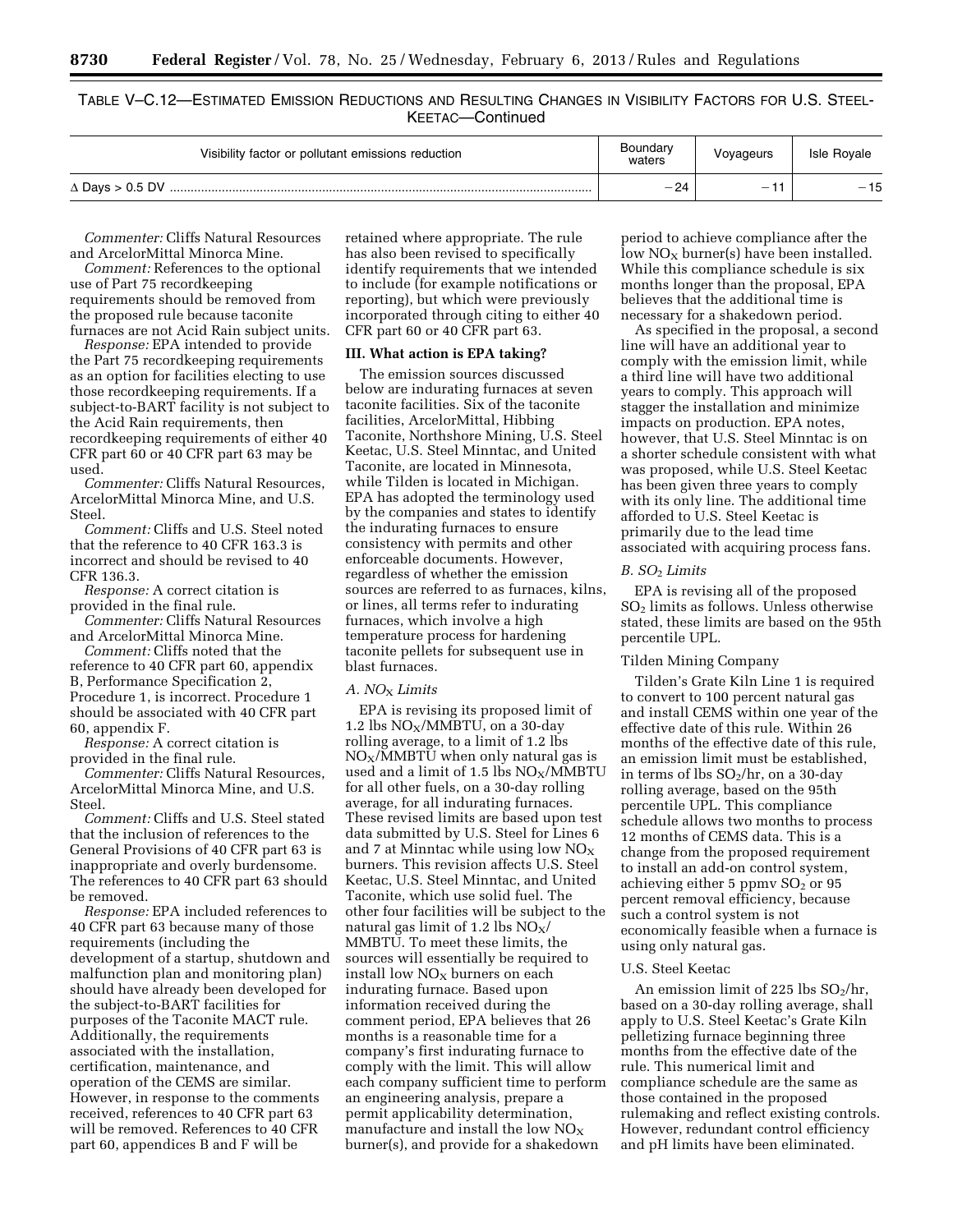EPA has clarified in the final rule that, in addition to this  $SO<sub>2</sub>$  limit, any coal burned at Keetac must have a sulfur content no greater than 0.60 percent sulfur by weight based on a monthly block average.

# Hibbing Taconite

An aggregate emission limit of 247.8  $\frac{1}{10}$  SO<sub>2</sub>/hr, based on a 30-day rolling average, shall apply to the pelletizing furnaces at Hibbing's three lines beginning six months from the effective date of this rule. This limit reflects existing controls. This is an increase from the proposed limit, which totaled 183 lbs  $SO_2/hr$ , based on a 30-day rolling average. This increase is a result of more accurate emission data that was obtained subsequent to the proposal.

# U.S. Steel Minntac

An aggregate emission limit of 498 lbs SO2/hr shall apply to indurating furnace Lines 3–7 when all lines are producing flux pellets. An aggregate emission limit of 630 lbs  $SO_2$ /hr shall apply to Lines 3–7 when Lines 3–5 are producing acid pellets and Lines 6 and 7 are producing flux pellets. An aggregate emission limit of 800 lbs SO2/hr shall apply to Lines 3–7 when all lines are producing acid pellets. These limits reflect existing controls. These  $SO<sub>2</sub>$  emission limits are based on a 30-day rolling average and apply three months from the effective date of this rule. This is an increase from the proposed limits, which totaled  $327$  lbs  $SO<sub>2</sub>/hr$ , based on a 30-day rolling average. This increase is a result of more accurate emission data that was obtained subsequent to the proposal. EPA has clarified in the final rule that, in addition to these  $SO<sub>2</sub>$  limits, any coal burned at Minntac must have a sulfur content no greater than 0.60 percent

sulfur by weight based on a monthly block average.

# United Taconite

An aggregate emission limit of 529 lbs  $SO<sub>2</sub>/hr$ , based on a 30-day rolling average, shall apply to the Line 1 and Line 2 pellet furnaces beginning 54 months from the effective date of this rule. In addition to this limit, United Taconite is required to burn either natural gas or a blend of natural gas and coal. Any coaled burned must have a sulfur content no greater than 0.60 percent sulfur by weight based on a monthly block average. This limit represents a change from the proposed requirement to install an add-on control system, achieving either  $5$  ppmv  $SO<sub>2</sub>$  or 95 percent removal efficiency. Because this federally enforceable operational change in fuel mixture will achieve approximately a 50 percent reduction in the facility's baseline and actual emissions, the proposed add-on control system is no longer cost effective.

# ArcelorMittal Minorca Mine

An emission limit of 38.16 lbs  $SO_2/hr$ , based on a 30-day rolling average, shall apply to ArcelorMittal's indurating furnace beginning six months from the effective date of this rule. This is an increase from the proposed limit of 23  $\log SO_2$ /hr, based upon a 30-day rolling average. This increase is a result of more accurate emission data that was obtained subsequent to the proposal.

#### Northshore Mining Company

An aggregate emission limit of 39 lbs SO2/hr, based on a 30-day rolling, shall apply to Furnace 11 and Furnace 12, beginning six months from the effective date of this rule. This limit will stay effective for one year. This is an increase from the proposed limit of 33.4  $\frac{1}{10}$  lbs  $SO_2$ /hr, based upon a 30-day rolling

average. The proposed control efficiency requirement has been eliminated because it is a redundant requirement. Within 20 months of the effective date of this rule, a revised  $SO<sub>2</sub>$  limit must be established based on one year of hourly CEMS data using the 95th percentile UPL.

#### *C. CEMS*

As required in the proposal, installation and operation of CEMS is required no later than the applicable compliance date for each limit. This represents no change from the proposed rulemaking. However, as indicated above, some compliance dates have been extended, and some indurating furnaces are now subject to status-quo SO2 limits. Based upon comments received, as well as additional information regarding the amount of time needed to install CEMS, we have increased the compliance schedule from three months to six months for those sources that are maintaining status quo controls and do not currently have CEMS.

# *D. Visibility Benefits and Cost Effectiveness*

EPA estimates that this action will improve visibility at four Class I areas by reducing about 22,000 tons per year of  $NO<sub>X</sub>$  emissions and 2,000 tons per year of  $SO<sub>2</sub>$  emissions from seven taconite facilities. The reductions in  $NO<sub>x</sub>$  emissions will result from the installation of low  $NO<sub>X</sub>$  burners, a relatively inexpensive control device that does not involve significant retrofit costs as the process consists primarily of switching out burners. U.S. Steel Minntac is the only facility at which low NO<sub>X</sub> burners have been installed and the only one for which detailed cost information is available.

| Table 8—Low $\mathsf{NO}_{\mathsf{X}}$ Burner Cost Analysis at U.S. Steel Minntac Line 6 $\,$ |  |
|-----------------------------------------------------------------------------------------------|--|
|-----------------------------------------------------------------------------------------------|--|

| Fuel blend       | Capital cost<br>(\$) | Annualized<br>capital cost<br>(\$/yr) | Annual O&M<br>(\$/yr) | Total<br>annualized<br>cost<br>(\$/yr) | Cost-<br>effectiveness<br>(\$/ton) |
|------------------|----------------------|---------------------------------------|-----------------------|----------------------------------------|------------------------------------|
|                  | \$2,846,422          | \$536.754                             | \$228,293             | \$765,048                              | \$441                              |
| 100% Natural Gas | 2,846,422            | 536.754                               | 228.293               | 765.048                                | 210                                |

EPA believes that the costs cited by U.S. Steel are generally applicable across the industry based on discussions the Agency had with vendors. As a result, a figure of \$500/ton was ultimately selected as a conservative upper bound for the cost effectiveness of installations at the other taconite facilities.

Reductions in  $SO<sub>2</sub>$  emissions will result from fuel switching and new emission limits that properly reflect existing SO<sub>2</sub> controls. EPA did not have sufficient information to estimate the costs of fuel switching.

Proposed Disapproval of the States' BART Determinations for Taconite Facilities

EPA reiterates that the Agency is not taking action today on its proposed disapproval of Minnesota and Michigan's BART determinations for the taconite industry. EPA is issuing a separate supplemental notice of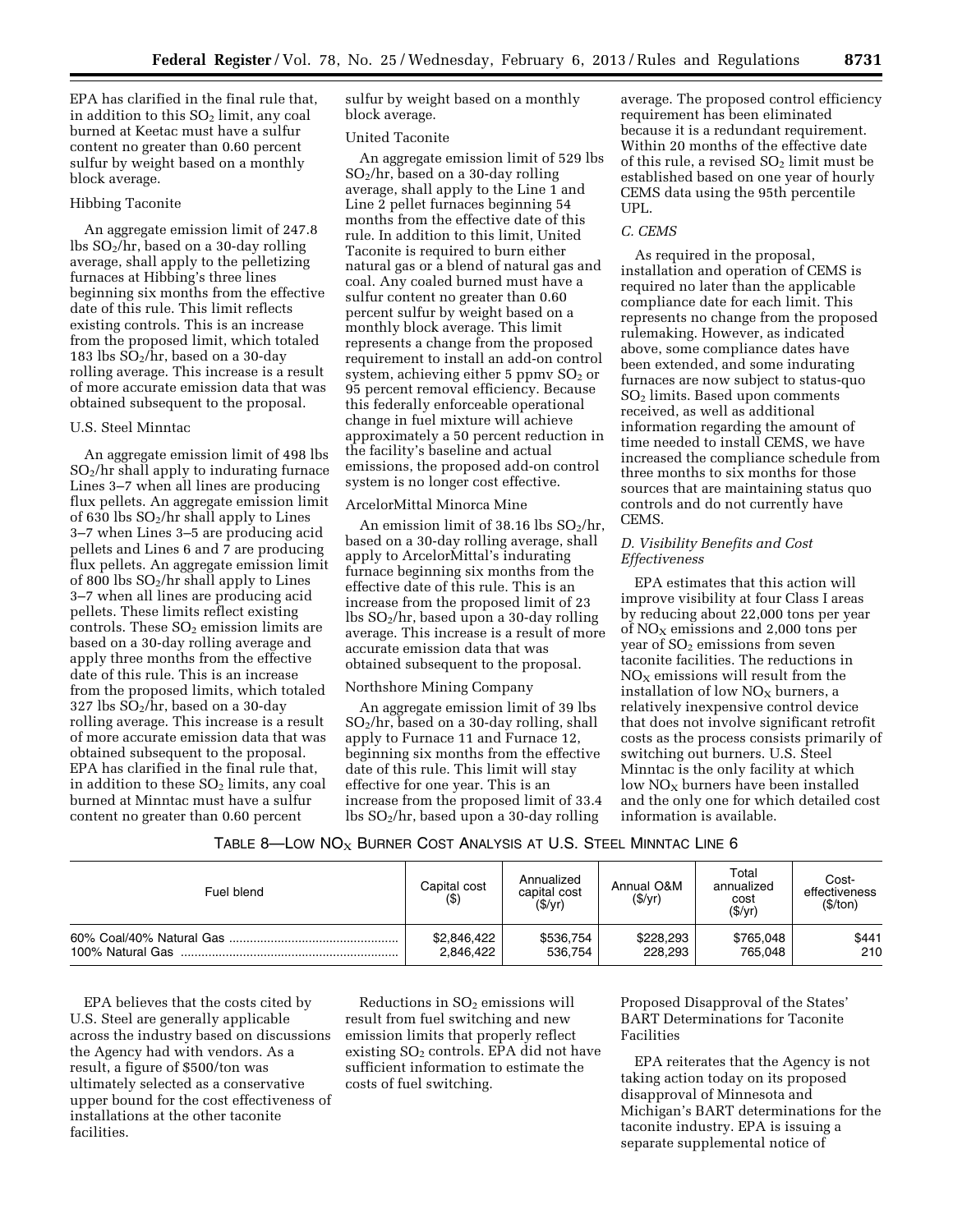proposed rulemaking that provides additional explanation of the Agency's rationale for the proposed disapproval and solicits additional comments. EPA will publish a separate final rulemaking regarding the proposed disapproval once the Agency has completed review of any additional public comments received.

# **IV. Statutory and Executive Order Reviews**

# *A. Executive Order 12866: Regulatory Planning and Review and Executive Order 13563: Improving Regulation and Regulatory Review*

This action finalizes BART requirements for seven taconite facilities in Minnesota and Michigan. Therefore, it is not a rule of general applicability, and not a ''significant regulatory action'' under the terms of Executive Order 12866 (58 FR 51753, October 4, 1993). Because this type of action is exempt from review under EO 12866, it is also not subject to review under Executive Order 13563 (76 FR 3821, January 21, 2011).

# *B. Paperwork Reduction Act*

This action does not impose an information collection burden under the provisions of the Paperwork Reduction Act, 44 U.S.C. 3501 et seq. Burden is defined at 5 CFR 1320.3(b). Because this FIP only applies to seven facilities in Minnesota and Michigan, the Paperwork Reduction Act does not apply. See 5 CFR 1320.3(c).

## *C. Regulatory Flexibility Act*

The Regulatory Flexibility Act (RFA) generally requires an Agency to prepare a regulatory flexibility analysis of any rule subject to notice and comment rulemaking requirements under the Administrative Procedure Act or any other statute unless the Agency certifies that the rule will not have a significant economic impact on a substantial number of small entities. Small entities include small businesses, small organizations, and small governmental jurisdictions.

For purposes of assessing the impacts of today's rule on small entities, small entity is defined as: (1) A small business as defined by the Small Business Administration's (SBA) regulations at 13 CFR 121.201; (2) a small governmental jurisdiction that is a government of a city, county, town, school district or special district with a population of less than 50,000; and (3) a small organization that is any not-for-profit enterprise which is independently owned and operated and is not dominant in its field.

After considering the economic impacts of this action on small entities, I certify that this action will not have a significant economic impact on a substantial number of small entities. The net result of this final action is that EPA is promulgating emission controls on selected units at seven large taconite facilities that are not owned by small entities, and therefore are not themselves small entities.

# *D. Unfunded Mandates Reform Act (UMRA)*

This rule does not contain a Federal mandate that may result in expenditures of \$100 million or more for State, local, and tribal governments, in the aggregate, or the private sector in any one year. It is a rule of particular applicability that affects only seven facilities in Michigan and Minnesota. Thus, this rule is not subject to the requirements of sections 202 or 205 of UMRA.

This rule is also not subject to the requirements of section 203 of UMRA because it contains no regulatory requirements that might significantly or uniquely affect small governments. This rule only applies to seven facilities in Michigan and Minnesota.

#### *E. Executive Order 13132 Federalism*

This action does not have federalism implications. It will not have substantial direct effects on the states, on the relationship between the national government and the states, or on the distribution of power and responsibilities among the various levels of government, as specified in Executive Order 13132. This action addresses Michigan and Minnesota's failure to submit SIPs by the applicable deadline that meet the regional haze requirements under the Clean Air Act. Thus, Executive Order 13132 does not apply to this action. Although section 6 of Executive Order 13132 does not apply to this action, EPA did consult with Michigan and Minnesota in developing this action.

## *F. Executive Order 13175*

Subject to Executive Order 13175 (65 FR 67249, November 9, 2000), EPA may not issue a regulation that has Tribal implication, that imposes substantial direct compliance costs, and that is not required by statute, unless the Federal government provides the funds necessary to pay the direct compliance costs incurred by Tribal governments, or EPA consults with Tribal officials early in the process of developing the proposed regulation and develops a Tribal summary impact statement.

EPA has concluded that this action may have Tribal implications. For

example, although the FIP does not apply to sources in Indian country, controls and emission reductions arising from the program may affect Indian country or other Tribal interests. However, the regulations arising under this action will neither impose substantial direct compliance costs on Tribal governments, nor preempt Tribal law.

EPA initiated consultation with Tribal officials early in the process of developing this regulation to permit them to have meaningful and timely input into its development. EPA sent an invitation to consult to each Region 5 Tribe on August 15, 2012, along with a copy of the proposed taconite FIP **Federal Register** notice. Conference calls were held on the taconite FIP proposal on August 22, 2012 and September 12, 2012 to provide all Region 5 Tribes with more information on the proposed rulemaking and an opportunity to ask questions of EPA technical staff and request individual consultation if desired. Four Region 5 Tribes participated in the August 22, 2012 call. Two Region 5 Tribes participated in the September 12, 2012 discussion. One Region 5 Tribe provided verbal testimony at the public hearing held on the proposed taconite FIP rulemaking on August 29, 2012. One Region 5 Tribal Chair expressed appreciation for the discussions held with the Tribes and gratitude for EPA's careful consideration of the regional haze situation in northeast Minnesota.

# *G. Executive Order 13045: Protection of Children From Environmental Health Risks and Safety Risks*

EPA interprets Executive Order 13045 (62 FR 19885, April 23, 1997) as applying only to those regulatory actions that concern health or safety risks, such that the analysis required under section 5–501 of the executive order has the potential to influence the regulation. This action is not subject to Executive Order 13045 because it implements specific standards established by Congress in statutes. However, to the extent this rule will limit emissions, the rule will have a beneficial effect on children's health by reducing air pollution.

# *H. Executive Order 13211: Actions Concerning Regulations That Significantly Affect Energy Supply, Distribution, or Use*

This action is not subject to Executive Order 13211 (66 FR 28355, May 22, 2001) because it is not a significant regulatory action under Executive Order 12866.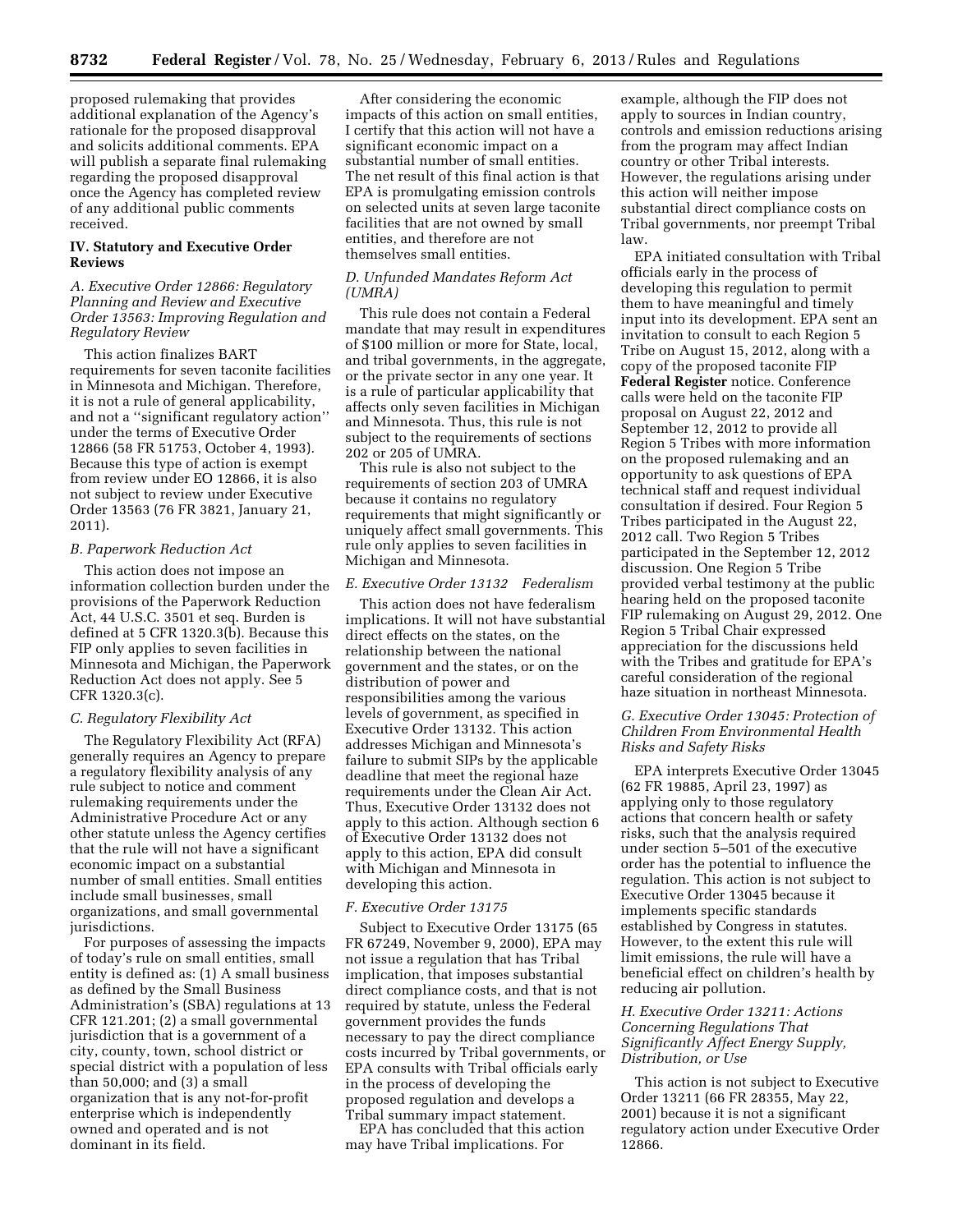# *I. National Technology Transfer and Advancement Act*

Section 12(d) of the National Technology Transfer and Advancement Act of 1995 (''NTTAA''), Public Law 104–113, 12(d) (15 U.S.C. 272 note) directs EPA to use voluntary consensus standards in its regulatory activities unless to do so would be inconsistent with applicable law or otherwise impractical. Voluntary consensus standards are technical standards (e.g., materials specifications, test methods, sampling procedures, and business practices) that are developed or adopted by voluntary consensus standards bodies. NTTAA directs EPA to provide Congress, through OMB, explanations when the Agency decides not to use available and applicable voluntary consensus standards.

This action does not involve technical standards. Today's action does not require the public to perform activities conducive to the use of voluntary consensus standards. Therefore, EPA did not consider the use of any voluntary consensus standards.

# *J. Executive Order 12898: Federal Actions To Address Environmental Justice in Minority Populations and Low-Income Populations*

Executive Order 12898 (59 FR 7629, February 16, 1994) establishes federal executive policy on environmental justice. Its main provision directs federal agencies, to the greatest extent practicable and permitted by law, to make environmental justice part of their mission by identifying and addressing, as appropriate, disproportionately high and adverse human health or environmental effects of their programs, policies, and activities on minority populations and low-income populations in the United States.

We have determined that this rule will not have disproportionately high and adverse human health or environmental effects on minority or low-income populations because it increases the level of environmental protection for all affected populations without having any disproportionately high and adverse human health or environmental effects on any population, including any minority or low-income population. This rule limits emissions from seven facilities.

#### *K. Congressional Review Act*

The Congressional Review Act, 5 U.S.C 801 et seq., as added by the Small Business Regulatory Enforcement Fairness Act of 1996, generally provides that before a rule may take effect, the agency promulgating the rule must

submit a rule report, which includes a copy of the rule, to each House of the Congress and to the Comptroller General of the United States. Section 804 exempts from section 801 the following types of rules: (1) Rules of particular applicability; (2) rules relating to agency management or personnel; and (3) rules of agency organization, procedure, or practice that do not substantially affect the rights or obligations of non-agency parties. 5 U.S.C. 804(3). EPA is not required to submit a rule report regarding today's action under section 801 because this is a rule of particular applicability.

# *L. Judicial Review*

Under section 307(b)(1) of the Clean Air Act, petitions for judicial review of this action must be filed in the United States Court of Appeals for the appropriate circuit by April 8, 2013. Pursuant to Clean Air Act section 307(d)(1)(B), this action is subject to the requirements of Clean Air Act section 307(d) because it promulgates a FIP under Clean Air Act section 110(c). Filing a petition for reconsideration by the Administrator of this final rule does not affect the finality of this action for the purposes of judicial review, nor does it extend the time within which a petition for judicial review may be filed, and shall not postpone the effectiveness of such rule or action. This action may not be challenged later in proceedings to enforce its requirements. See Clean Air Act section 307(b)(2).

# **List of Subjects in 40 CFR Part 52**

Environmental protection, Air pollution control, Incorporation by reference, Intergovernmental relations, Nitrogen dioxide, Particulate matter, Reporting and recordkeeping requirements, Sulfur oxides, Volatile organic compounds.

Dated: January 15, 2013. **Lisa P. Jackson,**  *Administrator.* 

40 CFR part 52 is amended as follows:

# **PART 52—APPROVAL AND PROMULGATION OF IMPLEMENTATION PLANS**

■ 1. The authority citation for part 52 continues to read as follows:

**Authority:** 42 U.S.C. 7401 et seq.

# **Subpart X—Michigan**

■ 2. Section 52.1183 is amended by adding and reserving paragraph (j), and adding paragraphs (k), (l), (m), and (n) to read as follows:

# **§ 52.1183 Visibility protection.**

- \* \* \* \* \*
	- (j) [Reserved]

(k) Tilden Mining Company, or any subsequent owner/operator of the Tilden Mining Company facility in Ishpeming, Michigan, shall meet the following requirements:

(1) *NOX Emission Limits.* An emission limit of 1.5 lbs  $NO<sub>X</sub>/MMB$ tu, based on a 30-day rolling average, shall apply to the indurating furnace, Grate Kiln Line 1 (EUKILN1), beginning 26 months from March 8, 2013. However, for any 30, or more, consecutive days when only natural gas is used a limit of 1.2 lbs  $NO<sub>X</sub>/MMB$ tu, based on a 30-day rolling average, shall apply.

(2) *SO2 Emission Limits.* A fuel sulfur content limit of no greater than 1.20 percent sulfur content by weight shall apply to fuel combusted in Process Boiler #1 (EUBOILER1) and Process Boiler #2 (EUBOILER2) beginning 3 months from March 8, 2013. A fuel sulfur content limit of no greater than 1.50 percent sulfur content by weight shall apply to fuel combusted in the Line 1 Dryer (EUDRYER1) beginning 3 months from March 8, 2013. The sampling and calculation methodology for determining the sulfur content of fuel must be described in the monitoring plan required at paragraph  $(n)(8)(x)$  of this section.

(3) The owner or operator of the facility must switch Grate Kiln Line 1 (EUKILN1) to 100 percent natural gas beginning 1 year from March 8, 2013. For the purposes of CEMS requirements, the compliance date by which the CEMS must be installed and operated for Tilden is one year from March 8, 2013. Within 26 months of March 8, 2013, the owner or operator must calculate and comply with an  $SO<sub>2</sub>$  limit based on one year of hourly CEMS emissions data reported in lbs SO2/hr and submit such limit, calculations and CEMS data to EPA. This limit shall be calculated in terms of lbs SO2/hr, based on the following equations, with compliance to be determined on a 30-day rolling average.

- $m (n + 1) * \alpha$
- $m =$  the rank of the ordered data point, when data is sorted smallest to largest
- *n* = number of data points  $\alpha$  = 0.95, to reflect the 95th percentile
- If m is a whole number, then the limit,

UPL, shall be computed as:

- $UPL = X_m$ ,
- Where:
- $x_m$  value of the *m*th data point in terms of lbs SO2/hr, when the data is sorted smallest to largest

If *m* is not a whole number, the limit shall be computed by linear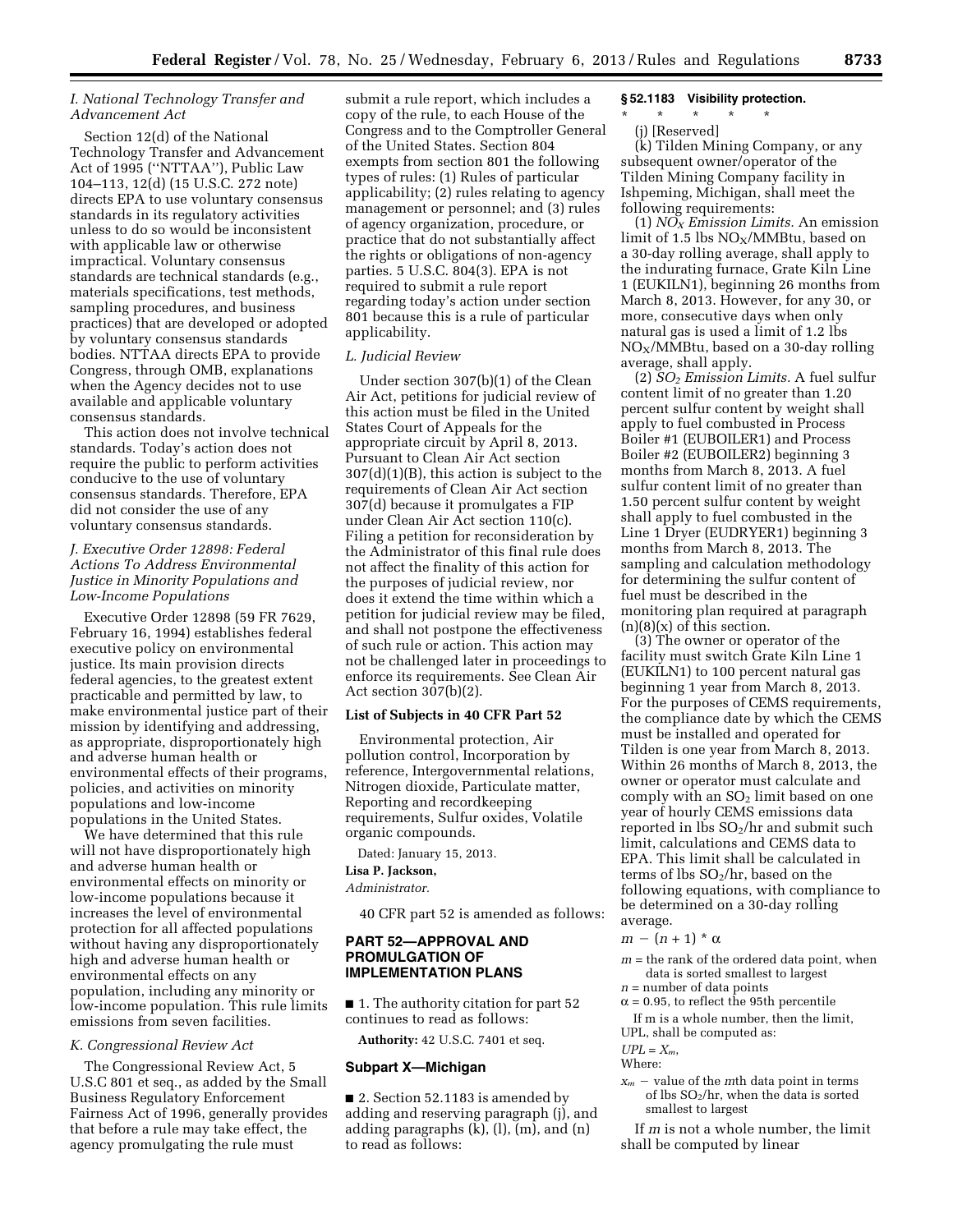interpolation according to the following equation.

Where:

 $m_t$  = the integer portion of  $m$ , i.e.,  $m$ truncated at zero decimal places, and  $m_d$  = the decimal portion of *m* 

(4) Starting 26 months from March 8, 2013, records shall be kept for any day during which fuel oil is burned as fuel (either alone or blended with other fuels) in Grate Kiln Line 1. These records must include, at a minimum, the gallons of fuel oil burned per hour, the sulfur content of the fuel oil, and the SO2 emissions in pounds per hour.

(5) Starting 26 months from March 8, 2013 for Grate Kiln Line 1, the  $SO<sub>2</sub>$  limit does not apply for any hour in which it is documented that there is a natural gas curtailment, beyond Cliffs' control, necessitating that the supply of natural gas to Tilden's Line 1 indurating furnace is restricted or eliminated. Records must be kept of the cause of the curtailment and duration of such curtailment. During such curtailment, the use of backup coal is restricted to coal with no greater than 0.60 percent sulfur by weight.

(l) *Testing and monitoring.* (1) The owner or operator shall install, certify, calibrate, maintain and operate a Continuous Emissions Monitoring System (CEMS) for  $NO<sub>X</sub>$  on Tilden Mining Company unit EUKILN1. Compliance with the emission limits for  $NO<sub>x</sub>$  shall be determined using data from the CEMS.

(2) The owner or operator shall install, certify, calibrate, maintain and operate a CEMS for SO<sub>2</sub> on Tilden Mining Company unit EUKILN1. Compliance with the emission standard selected for  $SO<sub>2</sub>$  shall be determined using data from the CEMS.

(3) The owner or operator shall install, certify, calibrate, maintain and operate one or more continuous diluent monitor(s)  $(O_2 \text{ or } CO_2)$  and continuous flow rate monitor(s) on Tilden Mining Company unit EUKILN1 to allow conversion of the  $NO<sub>x</sub>$  and  $SO<sub>2</sub>$ concentrations to units of the standard (lbs/MMBtu and lbs/hr, respectively) unless a demonstration is made that a diluent monitor and continuous flow rate monitor are not needed for the owner or operator to demonstrate compliance with applicable emission limits in units of the standards.

(4) For purposes of this section, all CEMS required by this section must

meet the requirements of paragraphs 
$$
(l)(4)(i) - (xiv)
$$
 of this section.

 $UPL = x_m = x_{m_i,m_d} = x_{m_i} + m_d \left( x_{m_i+1} - x_{m_i} \right)$ 

(i) All CEMS must be installed, certified, calibrated, maintained, and operated in accordance with 40 CFR Part 60, Appendix B, Performance Specification 2 (PS–2) and Appendix F, Procedure 1.

(ii) All CEMS associated with monitoring  $NO<sub>X</sub>$  (including the  $NO<sub>X</sub>$ monitor and necessary diluent and flow rate monitors) must be installed and operational no later than the compliance date for the emission limit identified at (k)(1). All CEMS associated with monitoring  $SO<sub>2</sub>$  must be installed and operational no later than twelve months after March 8, 2013. Verification of the CEMS operational status shall, as a minimum, include completion of the manufacturer's written requirements or recommendations for installation, operation, and calibration of the devices.

(iii) The owner or operator must conduct a performance evaluation of each CEMS in accordance with 40 CFR Part 60, Appendix B, PS–2. The performance evaluations must be completed no later than 60 days after the respective CEMS installation.

(iv) The owner or operator of each CEMS must conduct periodic Quality Assurance, Quality Control (QA/QC) checks of each CEMS in accordance with 40 CFR Part 60, Appendix F, Procedure 1. The first CEMS accuracy test will be a relative accuracy test audit (RATA) and must be completed no later than 60 days after the respective CEMS installation.

(v) The owner or operator of each CEMS must furnish the Regional Administrator two, or upon request, more copies of a written report of the results of each performance evaluation and QA/QC check within 60 days of completion.

(vi) The owner or operator of each CEMS must check, record, and quantify the zero and span calibration drifts at least once daily (every 24 hours) in accordance with 40 CFR Part 60, Appendix F, Procedure 1, Section 4.

(vii) Except for CEMS breakdowns, repairs, calibration checks, and zero and span adjustments, all CEMS required by this section shall be in continuous operation during all periods of process operation of the indurating furnaces, including periods of process unit startup, shutdown, and malfunction.

(viii) All CEMS required by this section must meet the minimum data requirements at paragraphs  $(l)(4)(viii)(A)$ – $(C)$  of this section.

(A) Complete a minimum of one cycle of operation (sampling, analyzing, and data recording) for each successive 15 minute quadrant of an hour.

(B) Sample, analyze and record emissions data for all periods of process operation except as described in paragraph  $(l)(4)(viii)(C)$  of this section.

(C) When emission data from CEMS are not available due to continuous monitoring system breakdowns, repairs, calibration checks, or zero and span adjustments, emission data must be obtained using other monitoring systems or emission estimation methods approved by the EPA. The other monitoring systems or emission estimation methods to be used must be incorporated into the monitoring plan required by this section and provide information such that emissions data are available for a minimum of 18 hours in each 24 hour period and at least 22 out of 30 successive unit operating days.

(ix) Owners or operators of each CEMS required by this section must reduce all data to 1-hour averages. Hourly averages shall be computed using all valid data obtained within the hour but no less than one data point in each fifteen-minute quadrant of an hour. Notwithstanding this requirement, an hourly average may be computed from at least two data points separated by a minimum of 15 minutes (where the unit operates for more than one quadrant in an hour) if data are unavailable as a result of performance of calibration, quality assurance, preventive maintenance activities, or backups of data from data acquisition and handling systems, and recertification events.

(x) The 30-day rolling average emission rate determined from data derived from the CEMS required by this section (in lbs/MMBtu or lbs/hr depending on the emission standard selected) must be calculated in accordance with paragraphs  $(l)(4)(x)(A)$ – (F) of this section.

(A) Sum the total pounds of the pollutant in question emitted from the Unit during an operating day and the previous twenty-nine operating days.

(B) Sum the total heat input to the unit (in MMBtu) or the total actual hours of operation (in hours) during an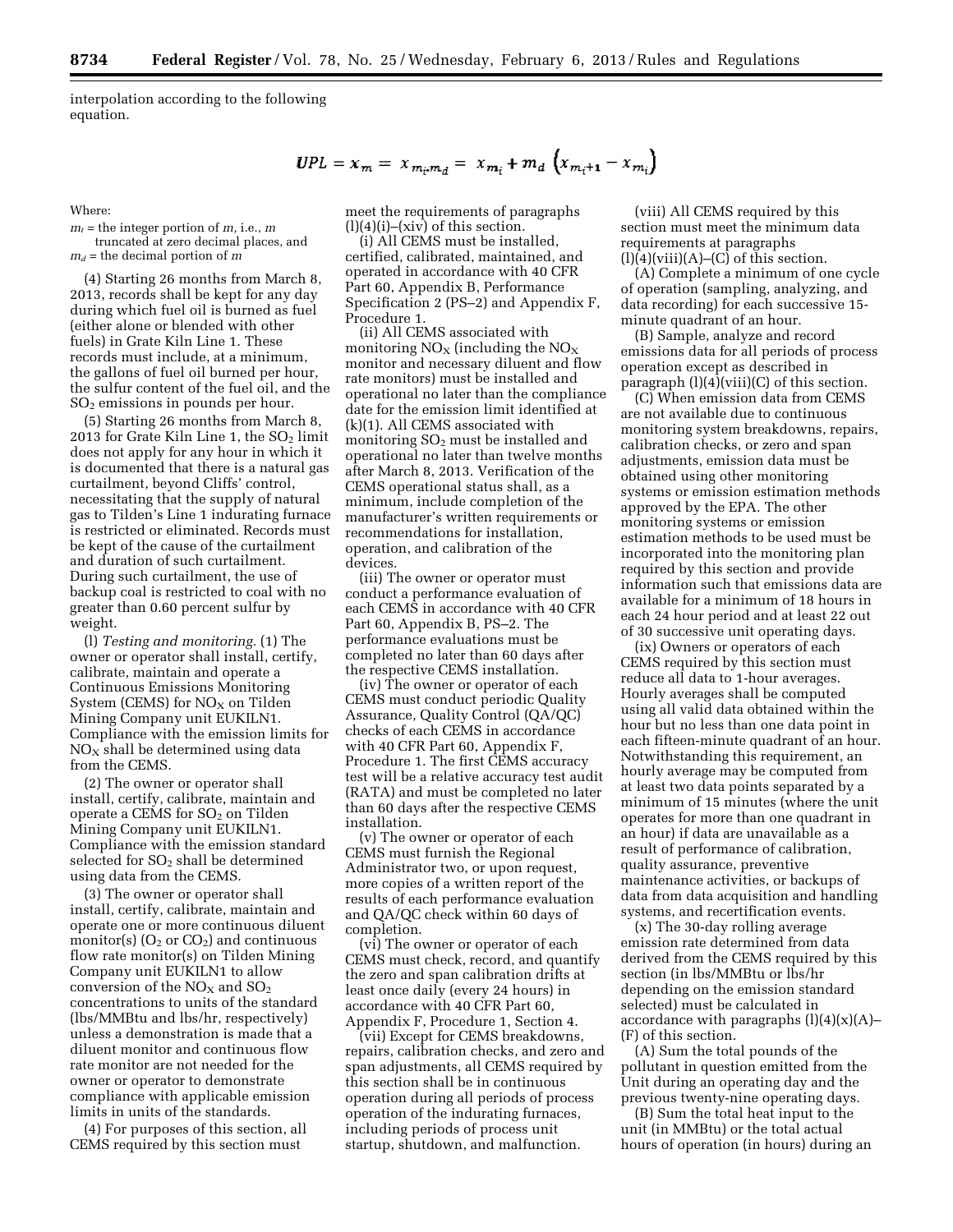operating day and the previous twentynine operating days.

(C) Divide the total number of pounds of the pollutant in question emitted during the thirty operating days by the total heat input (or actual hours of operation depending on the emission limit selected) during the thirty operating days.

(D) For purposes of this calculation, an operating day is any day during which fuel is combusted in the BART affected Unit regardless of whether pellets are produced. Actual hours of operation are the total hours a unit is firing fuel regardless of whether a complete 24-hour operational cycle occurs (i.e. if the furnace is firing fuel for only 5 hours during a 24-hour period, then the actual operating hours for that day are 5. Similarly, total number of pounds of the pollutant in question for that day is determined only from the CEMS data for the five hours during which fuel is combusted.)

(E) If the owner or operator of the CEMS required by this section uses an alternative method to determine 30-day rolling averages, that method must be described in detail in the monitoring plan required by this section. The alternative method will only be applicable if the final monitoring plan and the alternative method are approved by EPA.

(F) A new 30-day rolling average emission rate must be calculated for the period ending each new operating day.

(xi) The 30-day rolling average removal efficiency determined from data derived from the CEMS required by this section must be calculated in accordance with paragraphs  $(l)(4)(xi)(A)$ – $(G)$  of this section.

(A) Calculate the 30-day rolling average emission rate described in paragraphs  $(l)(4)(x)(A)$ –(F) of this section at the inlet of the control device.

(B) Calculate the 30-day rolling average emission rate described in paragraphs  $(l)(4)(x)(A)$ –(F) of this section at the outlet of the control device.

(C) Subtract the 30-day rolling average emission rate determined at the outlet of the control device from the 30-day rolling average emission rate determined at the inlet of the control device.

(D) Divide the result of paragraph  $(l)(4)(xi)(C)$  of this section by the 30-day rolling average emission rate determined at the inlet.

(E) Multiply the result of paragraph  $(l)(4)(xi)(D)$  of this section by 100 to determine the 3-day rolling average percent removal efficiency.

(F) If the owner or operator of the CEMS required by this section uses an alternative method to determine the 30 day rolling average removal efficiency, that method must be described in detail in the monitoring plan required by this section. The alternative method will only be applicable if the final monitoring plan and the alternative method are approved by EPA.

(G) A new 30-day rolling average removal efficiency must be calculated for each new operating day.

(xii) Data substitution must not be used for purposes of determining compliance under this section.

(xiii) All CEMS data shall be reduced and reported in units of the applicable standard.

(xiv) A Quality Control Program must be developed and implemented for all CEMS required by this section in accordance with 40 CFR Part 60, Appendix F, Procedure 1, Section 3. The program will include, at a minimum, written procedures and operations for calibration checks, calibration drift adjustments, preventative maintenance, data collection, recording and reporting, accuracy audits/procedures, periodic performance evaluations, and a corrective action program for malfunctioning CEMS.

(m) *Recordkeeping requirements.*  (1)(i) Records required by this section must be kept in a form suitable and readily available for expeditious review.

(ii) Records required by this section must be kept for a minimum of 5 years following the date of creation.

(iii) Records must be kept on site for at least 2 years following the date of creation and may be kept offsite, but readily accessible, for the remaining 3 years.

(2) The owner or operator of the BART affected unit must maintain the records identified in paragraphs  $(m)(2)(i)$ –(xi) of this section.

(i) A copy of each notification and report developed for and submitted to comply with this section including all documentation supporting any initial notification or notification of compliance status submitted, according to the requirements of this section.

(ii) Records of the occurrence and duration of each startup, shutdown, and malfunction of the BART affected unit, air pollution control equipment, and CEMS required by this section.

(iii) Records of activities taken during each startup, shutdown, and malfunction of the BART affected unit, air pollution control equipment, and CEMS required by this section.

(iv) Records of the occurrence and duration of all major maintenance conducted on the BART affected unit, air pollution control equipment, and CEMS required by this section.

(v) Records of each excess emission report, including all documentation supporting the reports, dates and times when excess emissions occurred, investigations into the causes of excess emissions, actions taken to minimize or eliminate the excess emissions, and preventative measures to avoid the cause of excess emissions from occurring again.

(vi) Records of all CEMS data including, as a minimum, the date, location, and time of sampling or measurement, parameters sampled or measured, and results.

(vii) All records associated with quality assurance and quality control activities on each CEMS as well as other records required by 40 CFR Part 60, Appendix F, Procedure 1 including, but not limited to, the quality control program, audit results, and reports submitted as required by this section.

(viii) Records of the  $NO<sub>X</sub>$  emissions during all periods of BART affected unit operation, including startup, shutdown and malfunction, in the units of the standard. The owner or operator shall convert the monitored data into the appropriate unit of the emission limitation using appropriate conversion factors and F-factors. F-factors used for purposes of this section shall be documented in the monitoring plan and developed in accordance with 40 CFR Part 60, Appendix A, Method 19. The owner or operator may use an alternate method to calculate the  $NO<sub>x</sub>$  emissions upon written approval from EPA.

 $(ix)$  Records of the  $SO<sub>2</sub>$  emissions or records of the removal efficiency (based on CEMS data), depending on the emission standard selected, during all periods of operation, including periods of startup, shutdown and malfunction, in the units of the standard.

(x) Records associated with the CEMS unit including type of CEMS, CEMS model number, CEMS serial number, and initial certification of each CEMS conducted in accordance with 40 CFR Part 60, Appendix B, Performance Specification 2 must be kept for the life of the CEMS unit.

(xi) Records of all periods of fuel oil usage as required at paragraph (k)(4) of this section.

(n) *Reporting requirements.* (1) All requests, reports, submittals, notifications, and other communications to the Regional Administrator required by this section shall be submitted, unless instructed otherwise, to the Air and Radiation Division, U.S. Environmental Protection Agency, Region 5 (A–18J) at 77 West Jackson Boulevard, Chicago, Illinois 60604.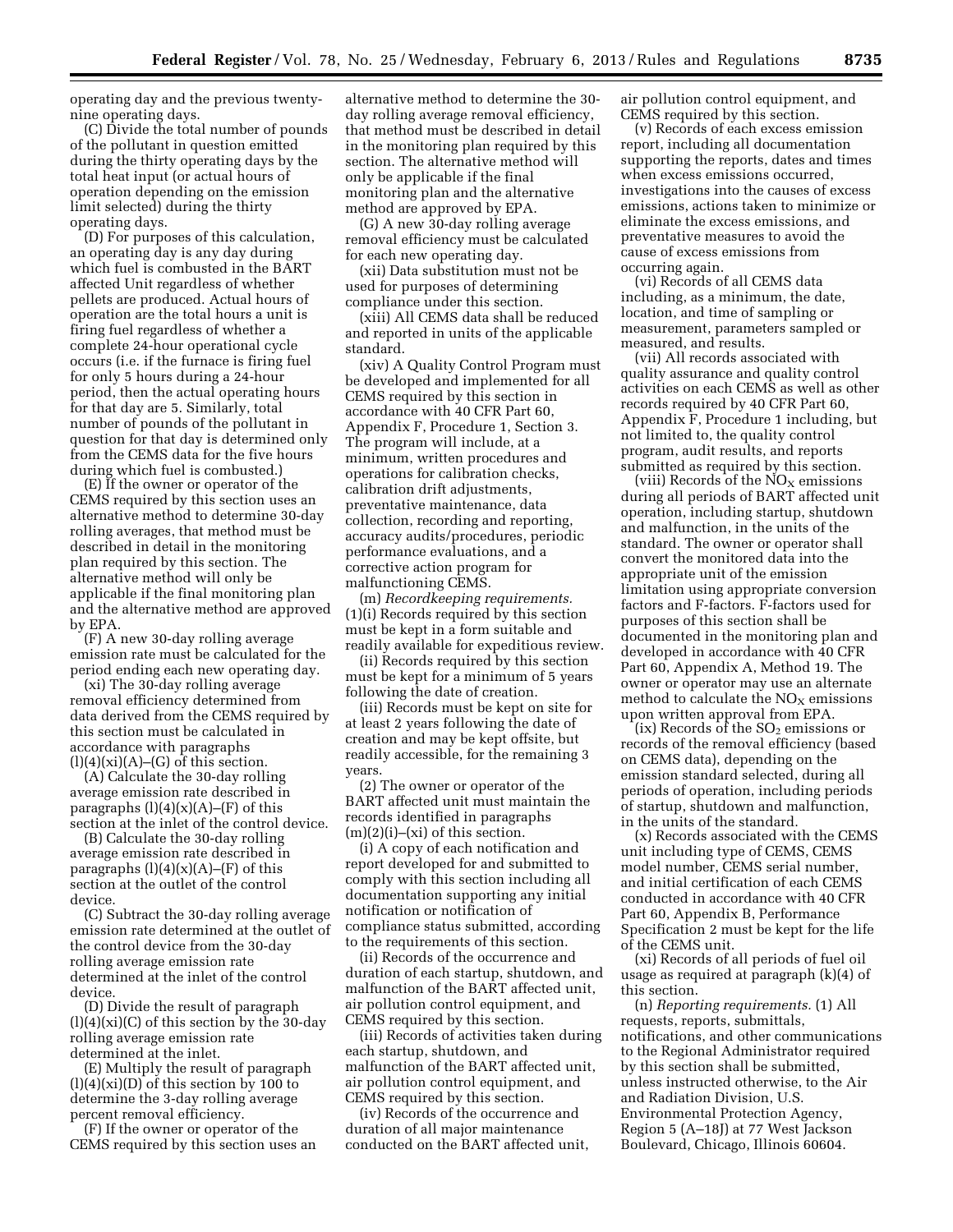References in this section to the Regional Administrator shall mean the EPA Regional Administrator for Region 5.

(2) The owner or operator of each BART affected unit identified in this section and CEMS required by this section must provide to the Regional Administrator the written notifications, reports and plans identified at paragraphs (n)(2)(i)–(viii) of this section. If acceptable to both the Regional Administrator and the owner or operator of each BART affected unit identified in this section and CEMS required by this section the owner or operator may provide electronic notifications, reports and plans.

(i) A notification of the date construction of control devices and installation of burners required by this section commences postmarked no later than 30 days after the commencement date.

(ii) A notification of the date the installation of each CEMS required by this section commences postmarked no later than 30 days after the commencement date.

(iii) A notification of the date the construction of control devices and installation of burners required by this section is complete postmarked no later than 30 days after the completion date.

(iv) A notification of the date the installation of each CEMS required by this section is complete postmarked no later than 30 days after the completion date.

(v) A notification of the date control devices and burners installed by this section startup postmarked no later than 30 days after the startup date.

(vi) A notification of the date CEMS required by this section startup postmarked no later than 30 days after the startup date.

(vii) A notification of the date upon which the initial CEMS performance evaluations are planned. This notification must be submitted at least 60 days before the performance evaluation is scheduled to begin.

(viii) A notification of initial compliance, signed by the responsible official who shall certify its accuracy, attesting to whether the source has complied with the requirements of this section, including, but not limited to, applicable emission standards, control device and burner installations, CEMS installation and certification. This notification must be submitted before the close of business on the 60th calendar day following the completion of the compliance demonstration and must include, at a minimum, the information at paragraphs  $(n)(2)(viii)(A)$ – $(F)$  of this section.

(A) The methods used to determine compliance.

(B) The results of any CEMS performance evaluations, and other monitoring procedures or methods that were conducted.

(C) The methods that will be used for determining continuing compliance, including a description of monitoring and reporting requirements and test methods.

(D) The type and quantity of air pollutants emitted by the source, reported in units of the standard.

(E) A description of the air pollution control equipment and burners installed as required by this section, for each emission point.

(F) A statement by the owner or operator as to whether the source has complied with the relevant standards and other requirements.

(3) The owner or operator must develop and implement a written startup, shutdown, and malfunction plan for  $NO<sub>X</sub>$  and  $SO<sub>2</sub>$ . The plan must include, at a minimum, procedures for operating and maintaining the source during periods of startup, shutdown, and malfunction; and a program of corrective action for a malfunctioning process and air pollution control and monitoring equipment used to comply with the relevant standard. The plan must ensure that, at all times, the owner or operator operates and maintains each affected source, including associated air pollution control and monitoring equipment, in a manner which satisfies the general duty to minimize or eliminate emissions using good air pollution control practices. The plan must ensure that owners or operators are prepared to correct malfunctions as soon as practicable after their occurrence.

(4) The written reports of the results of each performance evaluation and QA/ QC check in accordance with and as required by paragraph  $(l)(4)(v)$  of this section.

(5) Compliance Reports. The owner or operator of each BART affected unit must submit semiannual compliance reports. The semiannual compliance reports must be submitted in accordance with paragraphs (n)(5)(i) through (iv) of this section, unless the Regional Administrator has approved a different schedule.

(i) The first compliance report must cover the period beginning on the compliance date that is specified for the affected source through June 30 or December 31, whichever date comes first after the compliance date that is specified for the affected source.

(ii) The first compliance report must be postmarked no later than 30 calendar days after the reporting period covered by that report (July 30 or January 30), whichever comes first.

(iii) Each subsequent compliance report must cover the semiannual reporting period from January 1 through June 30 or the semiannual reporting period from July 1 through December 31.

(iv) Each subsequent compliance report must be postmarked no later than 30 calendar days after the reporting period covered by that report (July 30 or January 30).

(6) Compliance report contents. Each compliance report must include the information in paragraphs (n)(6)(i) through (vi) of this section.

(i) Company name and address. (ii) Statement by a responsible official, with the official's name, title, and signature, certifying the truth, accuracy, and completeness of the content of the report.

(iii) Date of report and beginning and ending dates of the reporting period.

(iv) Identification of the process unit, control devices, and CEMS covered by the compliance report.

(v) A record of each period of a startup, shutdown, or malfunction during the reporting period and a description of the actions the owner or operator took to minimize or eliminate emissions arising as a result of the startup, shutdown or malfunction and whether those actions were or were not consistent with the source's startup, shutdown, and malfunction plan.

(vi) A statement identifying whether there were or were not any deviations from the requirements of this section during the reporting period. If there were deviations from the requirements of this section during the reporting period, then the compliance report must describe in detail the deviations which occurred, the causes of the deviations, actions taken to address the deviations, and procedures put in place to avoid such deviations in the future. If there were no deviations from the requirements of this section during the reporting period, then the compliance report must include a statement that there were no deviations. For purposes of this section, deviations include, but are not limited to, emissions in excess of applicable emission standards established by this section, failure to continuously operate an air pollution control device in accordance with operating requirements designed to assure compliance with emission standards, failure to continuously operate CEMS required by this section, and failure to maintain records or submit reports required by this section.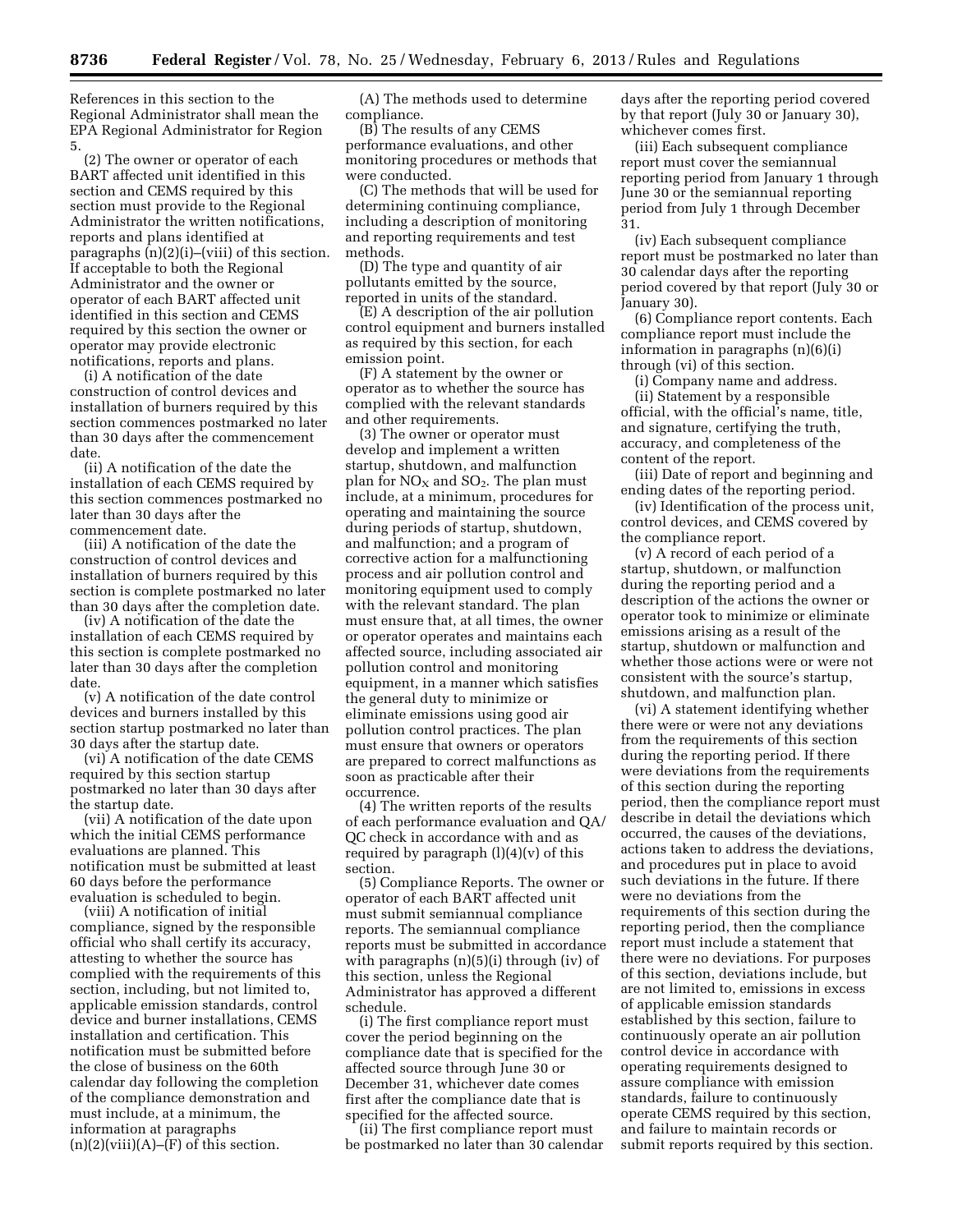(7) Each owner or operator of a CEMS required by this section must submit quarterly excess emissions and monitoring system performance reports to the Regional Administrator for each pollutant monitored for each BART affected unit monitored. All reports must be postmarked by the 30th day following the end of each three-month period of a calendar year (January– March, April–June, July–September, October–December) and must include, at a minimum, the requirements at paragraphs (n)(7)(i)–(xv).

(i) Company name and address.

(ii) Identification and description of the process unit being monitored. (iii) The dates covered by the

reporting period.

(iv) Total source operating hours for the reporting period.

(v) Monitor manufacturer, monitor model number and monitor serial number.

(vi) Pollutant monitored.

(vii) Emission limitation for the monitored pollutant.

(viii) Date of latest CEMS certification or audit.

(ix) A description of any changes in continuous monitoring systems, processes, or controls since the last reporting period.

(x) A table summarizing the total duration of excess emissions, as defined at paragraphs  $(n)(7)(x)(A)$ – $(B)$  of this section, for the reporting period broken down by the cause of those excess emissions (startup/shutdown, control equipment problems, process problems, other known causes, unknown causes), and the total percent of excess emissions (for all causes) for the reporting period calculated as described at paragraph  $(n)(7)(x)(C)$  of this section.

(A) For purposes of this section, an excess emission is defined as any 30 day rolling average period, including periods of startup, shutdown and malfunction, during which the 30-day rolling average emissions of either regulated pollutant  $(SO_2 \text{ and } NO_X)$ , as measured by a CEMS, exceeds the applicable emission standards in this section.

(B) For purposes of this section, if a facility calculates a 30-day rolling average emission rate in accordance with this section which exceeds the applicable emission standards of this section, then it will be considered 30 days of excess emissions. If the following 30-day rolling average emission rate is calculated and found to exceed the applicable emission standards of this section as well, then it will add one more day to the total days of excess emissions (i.e. 31 days). Similarly, if an excess emission is

calculated for a 30-day rolling average period and no additional excess emissions are calculated until 15 days after the first, then that new excess emission will add 15 days to the total days of excess emissions (i.e.  $30 + 15 =$ 45). For purposes of this section, if an excess emission is calculated for any period of time within a reporting period, there will be no fewer than 30 days of excess emissions but there should be no more than 121 days of excess emissions for a reporting period.

(C) For purposes of this section, the total percent of excess emissions will be determined by summing all periods of excess emissions (in days) for the reporting period, dividing that number by the total BART affected unit operating days for the reporting period, and then multiplying by 100 to get the total percent of excess emissions for the reporting period. An operating day, as defined previously, is any day during which fuel is fired in the BART affected unit for any period of time. Because of the possible overlap of 30-day rolling average excess emissions across quarters, there are some situations where the total percent of excess emissions could exceed 100 percent. This extreme situation would only result from serious excess emissions problems where excess emissions occur for nearly every day during a reporting period.

(xi) A table summarizing the total duration of monitor downtime, as defined at paragraph  $(n)(7)(xi)(A)$  of this section, for the reporting period broken down by the cause of the monitor downtime (monitor equipment malfunctions, non-monitor equipment malfunctions, quality assurance calibration, other known causes, unknown causes), and the total percent of monitor downtime (for all causes) for the reporting period calculated as described at paragraph (n)(7)(xi)(B) of this section.

(A) For purposes of this section, monitor downtime is defined as any period of time (in hours) during which the required monitoring system was not measuring emissions from the BART affected unit. This includes any period of CEMS QA/QC, daily zero and span checks, and similar activities.

(B) For purposes of this section, the total percent of monitor downtime will be determined by summing all periods of monitor downtime (in hours) for the reporting period, dividing that number by the total number of BART affected unit operating hours for the reporting period, and then multiplying by 100 to get the total percent of excess emissions for the reporting period.

(xii) A table which identifies each period of excess emissions for the reporting period and includes, at a minimum, the information in paragraphs  $(n)(7)(xii)(A)$ – $(F)$  of this section.

(A) The date of each excess emission. (B) The beginning and end time of each excess emission.

(C) The pollutant for which an excess emission occurred.

(D) The magnitude of the excess emission.

(E) The cause of the excess emission. (F) The corrective action taken or preventative measures adopted to minimize or eliminate the excess emissions and prevent such excess emission from occurring again.

(xiii) A table which identifies each period of monitor downtime for the reporting period and includes, at a minimum, the information in paragraphs  $(n)(7)(xiii)(A)$ – $(D)$  of this section.

(A) The date of each period of monitor downtime.

(B) The beginning and end time of each period of monitor downtime.

(C) The cause of the period of monitor downtime.

(D) The corrective action taken or preventative measures adopted for system repairs or adjustments to minimize or eliminate monitor downtime and prevent such downtime from occurring again.

(xiv) If there were no periods of excess emissions during the reporting period, then the excess emission report must include a statement which says there were no periods of excess emissions during this reporting period.

(xv) If there were no periods of monitor downtime, except for daily zero and span checks, during the reporting period, then the excess emission report must include a statement which says there were no periods of monitor downtime during this reporting period except for the daily zero and span checks.

(8) The owner or operator of each CEMS required by this section must develop and submit for review and approval by the Regional Administrator a site specific monitoring plan. The purpose of this monitoring plan is to establish procedures and practices which will be implemented by the owner or operator in its effort to comply with the monitoring, recordkeeping and reporting requirements of this section. The monitoring plan must include, at a minimum, the information at paragraphs  $(n)(8)(i)$ – $(x)$  of this section.

(i) Site specific information including the company name, address, and contact information.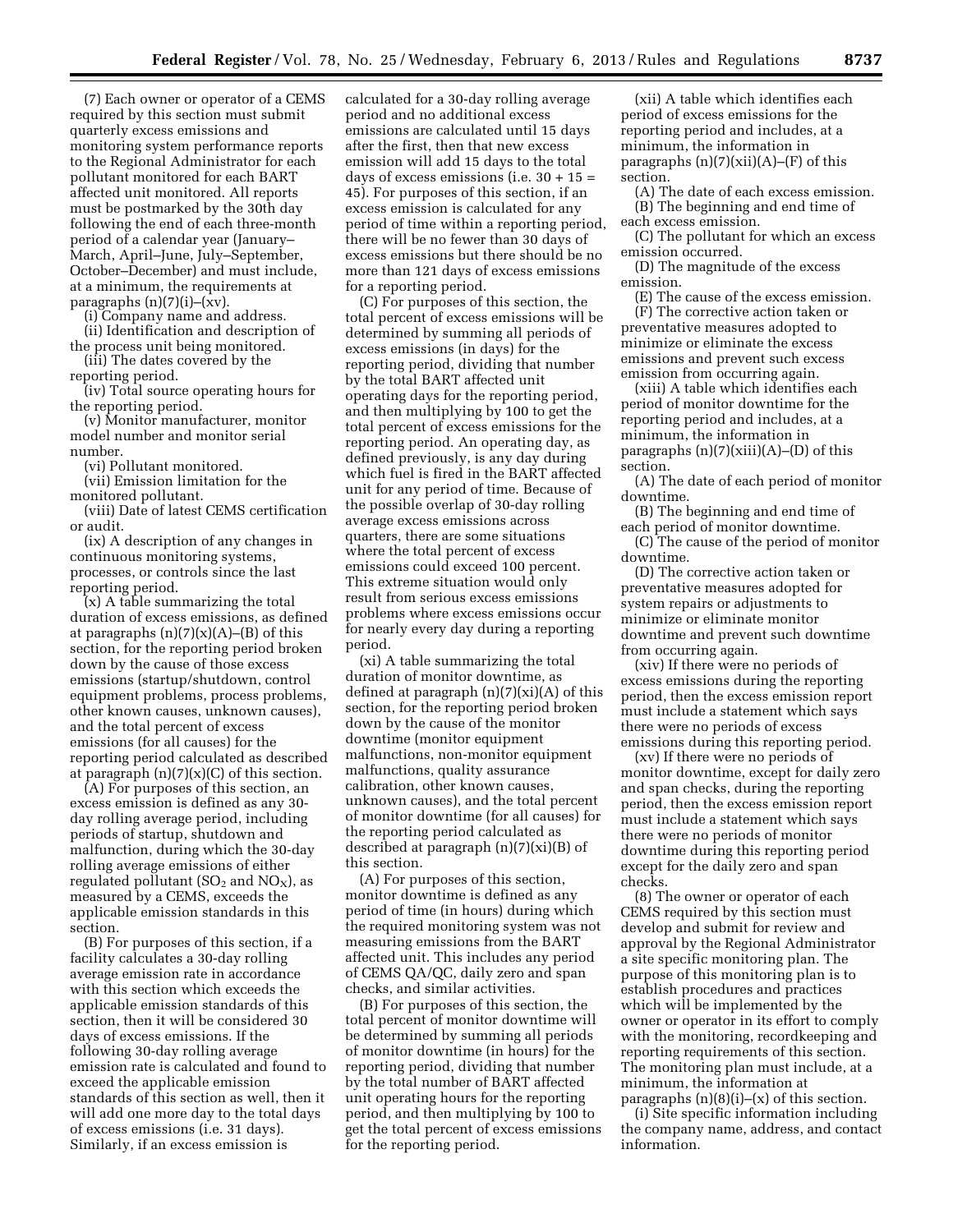(ii) The objectives of the monitoring program implemented and information describing how those objectives will be met.

(iii) Information on any emission factors used in conjunction with the CEMS required by this section to calculate emission rates and a description of how those emission factors were determined.

(iv) A description of methods to be used to calculate emission rates when CEMS data is not available due to downtime associated with QA/QC events.

(v) A description of the QA/QC program to be implemented by the owner or operator of CEMS required by this section. This can be the QA/QC program developed in accordance with 40 CFR Part 60, Appendix F, Procedure 1, Section 3.

(vi) A list of spare parts for CEMS maintained on site for system maintenance and repairs.

(vii) A description of the procedures to be used to calculate 30-day rolling averages and an example calculation which shows the algorithms used by the CEMS to calculate 30-day rolling averages.

(viii) A sample of the document to be used for the quarterly excess emission reports required by this section.

(ix) A description of the procedures to be implemented to investigate root causes of excess emissions and monitor downtime and the proposed corrective actions to address potential root causes of excess emissions and monitor downtime.

(x) A description of the sampling and calculation methodology for determining the percent sulfur by weight as a monthly block average for coal used during that month.

# **Subpart Y—Minnesota**

■ 3. Section 52.1235 is added to read as follows:

#### **§ 52.1235 Regional haze.**

(a) [Reserved]

(b)(1) *NOX emission limits.* (i) United States Steel Corporation, Keetac: An emission limit of 1.5 lbs  $NO<sub>X</sub>/MMBtu$ , based on a 30-day rolling average, shall apply to the Grate Kiln pelletizing furnace (EU030), beginning 3 years from March 8, 2013. However, for any 30, or more, consecutive days when only natural gas is used a limit of 1.2 lbs  $NO<sub>X</sub>/M$ MBtu, based on a 30-day rolling average, shall apply.

(ii) Hibbing Taconite Company: An emission limit of 1.5 lbs  $NO_X/MM$ Btu, based on a 30-day rolling average, shall apply to the Line 1 pelletizing furnace

(EU020) beginning 26 months from March 8, 2013. An emission limit of 1.5 lbs  $NO<sub>x</sub>/MMB$ tu, based on a 30-day rolling average, shall apply to the Line 2 pelletizing furnace (EU021) beginning 38 months from March 8, 2013. An emission limit of 1.5 lbs  $NO<sub>X</sub>/MMB$ tu, based on a 30-day rolling average, shall apply to the Line 3 pelletizing furnace (EU022) beginning 50 months from March 8, 2013. However, for any 30, or more, consecutive days when only natural gas is used at any Hibbing Taconite pelletizing furnace, a limit of 1.2 lbs  $NO_X/MMBU$ , based on a 30-day rolling average, shall apply to that furnace.

(iii) United States Steel Corporation, Minntac: An emission limit of 1.5 lbs  $NO<sub>X</sub>/MMB$ tu, based on a 30-day rolling average, shall apply to each of the five indurating furnaces (EU225, EU261, EU282, EU315, and EU334). The owner or operator shall comply with this  $NO<sub>x</sub>$ emission limit beginning 12 months from March 8, 2013 for the Line 6 indurating furnace (EU315); 24 months from March 8, 2013 for the Line 7 indurating furnace (EU334); 36 months from March 8, 2013 for the Line 4 or Line 5 indurating furnace (EU261) or (EU282); 48 months from March 8, 2013 for the Line 5 or Line 4 indurating furnace (EU282) or (EU261); and 59 months from March 8, 2013 for the Line 3 indurating furnace (EU225). However, for any 30 or more consecutive days when only natural gas is used at any of Minntac's indurating furnaces, a limit of 1.2 lbs  $NO_X/MM$ Btu, based on a 30-day rolling average, shall apply to that furnace.

(iv) United Taconite: An emission limit of 1.5 lbs  $NO_X/MM$ Btu, based on a 30-day rolling average, shall apply to the Line 1 pellet furnace (EU040) beginning 38 months from March 8, 2013. An emission limit of 1.5 lbs  $NO_X/$ MMBtu, based on a 30-day rolling average, shall apply to the Line 2 pellet furnace (EU042) beginning 26 months from March 8, 2013. However, for any 30, or more, consecutive days when only natural gas is used at either of United Taconites' Line 1 or Line 2 pellet furnaces, a limit of 1.2 lbs  $NO_X/MM$ Btu, based on a 30-day rolling average, shall apply to that furnace.

(v) ArcelorMittal Minorca Mine: An emission limit of 1.5 lbs  $NO<sub>X</sub>/MMB$ tu, based on a 30-day rolling average, shall apply to the indurating furnace (EU026) beginning 26 months from March 8, 2013. However, for any 30, or more, consecutive days when only natural gas is used, a limit of 1.2 lbs  $NO<sub>X</sub>/MMBtu$ , based on a 30-day rolling average, shall apply.

(vi) Northshore Mining Company-Silver Bay: An emission limit of 1.5 lbs  $NO<sub>X</sub>/MMB$ tu, based on a 30-day rolling average, shall apply to Furnace 11 (EU100/EU104) beginning 26 months from March 8, 2013. An emission limit of 1.5 lbs  $NO_X/MM$ Btu, based on a 30day rolling average, shall apply to Furnace 12 (EU110/114) beginning 38 months from March 8, 2013. However, for any 30, or more, consecutive days when only natural gas is used at either Northshore Mining Furnace 11 or Furnace 12, a limit of 1.2 lbs  $NO_X/$ MMBtu, based on a 30-day rolling average, shall apply. An emission limit of 0.085 lbs/MMBtu, based on a 30-day rolling average, shall apply to Process Boiler #1 (EU003) and Process Boiler #2 (EU004) beginning 5 years from March 8, 2013. The 0.085 lbs/MMBtu emission limit for each process boiler applies at all times a unit is operating, including periods of start-up, shut-down and malfunction.

(2) *SO*2 *emission limits.* (i) United States Steel Corporation, Keetac: An emission limit of 225 lbs  $SO_2/hr$ , based on a 30-day rolling average, shall apply to the Grate Kiln pelletizing furnace (EU030). Any coal burned at Keetac shall have a sulfur content of 0.60 percent sulfur by weight or less based on a monthly block average. The sampling and calculation methodology for determining the sulfur content of fuel must be described in the monitoring plan required at paragraph (e)(8)(x) of this section. Compliance with these requirements for EU030 is required beginning 3 months from March 8, 2013.

(ii) Hibbing Taconite Company: An aggregate emission limit of 247.8 lbs SO2/hr shall apply to the three affected lines, EU020, EU021, and EU022. The  $SO<sub>2</sub>$  emission limits for these three pelletizing furnaces are based on a 30 day rolling average. Emissions resulting from the combustion of fuel oil are not included in the calculation of the 30 day rolling average. However, if any fuel oil is burned after the first day that  $SO<sub>2</sub>$ CEMS are required to be operational, then the information specified in (b)(2)(vii) must be submitted, for each calendar year, to the Regional Administrator no later than 30 days after the end of each calendar year so that a limit can be set. Compliance with the emission limits is required beginning 6 months from March 8, 2013. Within 20 months of March 8, 2013, the owner or operator may calculate a revised SO2 limit based on one year of hourly CEMS emissions data reported in lbs  $SO_2$ /hr and submit such limit, calculations and CEMS data to EPA. This limit shall be set in terms of lbs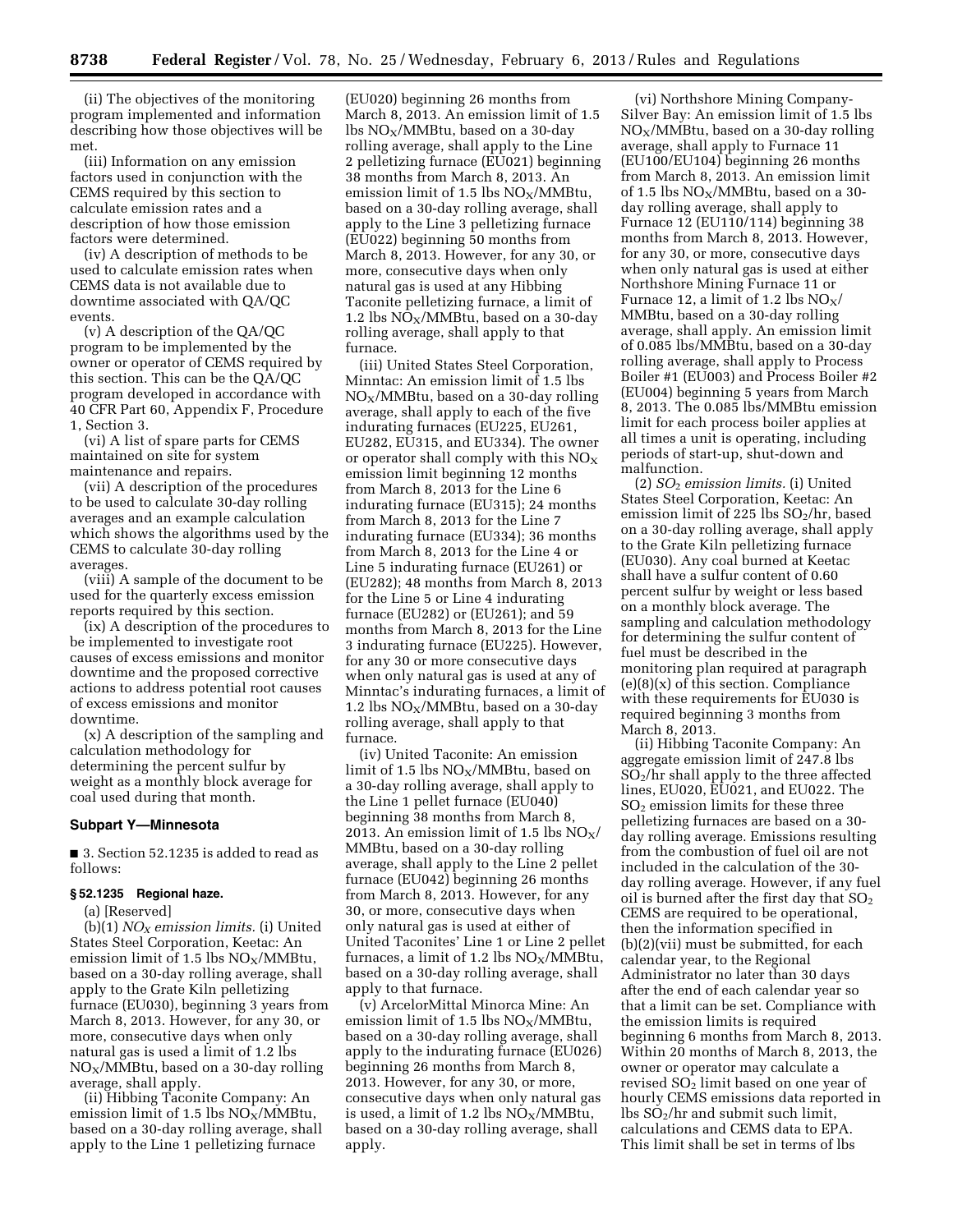SO2/hr, based on the following equations, with compliance to be determined on a 30-day rolling average.

*m=(n+1)\**a

*m* = the rank of the ordered data point, when data is sorted smallest to largest

Where:

*m=*i the integer portion of *m,* i.e., *m* 

truncated at zero decimal places, and *m=*d the decimal portion of *m* 

(iii) United States Steel Corporation, Minntac: An aggregate emission limit for indurating furnace Lines 3–7 (EU225, EU261, EU282, EU315, and EU334) of 498 lbs  $SO<sub>2</sub>/hr$  shall apply when all lines are producing flux pellets. An aggregate emission limit of 630 lbs  $SO_2$ /hr shall apply to Lines 3-7 when Line 3–5 are producing acid pellets and Lines 6 and 7 are producing flux pellets. An aggregate emission limit of 800 lbs  $SO_2$ /hr shall apply to Lines 3–7 when all lines are producing acid pellets. The  $SO<sub>2</sub>$  emission limits are based on a 30-day rolling average and apply beginning 3 months from March 8, 2013. The emission limit for a given 30-day rolling average period is calculated using a weighted average as follows:

$$
L_{3\text{O}} = \frac{498n_f + 630n_{af} + 800n_a}{30}
$$

Where:

- $L_{30}$  = the limit for a given 30 day averaging period
- $n_f$  = the number of days in the 30 day period that the facility is producing flux pellets on lines 3–7
- $n_{af}$  = the number of days in the 30 day period that the facility is producing acid pellets on lines 3–5 and flux pellets on lines 6 and 7

Where:

 $m_i$  = the integer portion of  $m$ , i.e.,  $m$ truncated at zero decimal places, and  $m_{\alpha}$  = the decimal portion of *m* 

(vi) Northshore Mining Company— Silver Bay: An aggregate emission limit of 39.0 lbs  $SO_2/hr$ , based on a 30-day rolling average, shall apply to Furnace 11 (EU100/EU104) and Furnace 12 (EU110/EU114). Compliance with this limit is required within 6 months. Emissions resulting from the combustion of fuel oil are not included in the calculation of the 30-day rolling

$$
n=\alpha
$$
 number of data points  
 $\alpha = 0.95$ , to reflect the 95<sup>th</sup> percentile

If *m* is a whole number, then the limit,

*UPL,* shall be computed as:

$$
PL=X_{\rm m},
$$

Where:

*UPL* = *X*m,

$$
UPL = x_m = x_{m_i m_d} = x_{m_i} + m_d \left( x_{m_i + 1} - x_{m_i} \right)
$$

 $n_a$  = the number of days in the 30 day period that the facility is producing acid pellets on lines 3–7

Also, beginning 3 months from March 8, 2013, any coal burned at Minntac's Lines 3–7 shall have a sulfur content of 0.60 percent sulfur by weight or less based on a monthly block average. The sampling and calculation methodology for determining the sulfur content of fuel must be described in the monitoring plan required at paragraph  $(e)(8)(x)$  of this section.

(iv) United Taconite: An aggregate emission limit of 529.0 lbs  $S\widetilde{O}_2/hr$ , based on a 30-day rolling average, shall apply to the Line 1 pellet furnace (EU040) and Line 2 pellet furnace (EU042) beginning 54 months from March 8, 2013. Also, beginning 54 months from March 8, 2013, any coal burned in the Line 1 or Line 2 pellet furnace shall have a sulfur content of 0.60 percent sulfur by weight or less based on a monthly block average. The sampling and calculation methodology for determining the sulfur content of fuel must be described in the monitoring plan required at paragraph  $(e)(8)(x)$  of this section.

(v) ArcelorMittal Minorca Mine: An emission limit of 38.16 lbs  $SO_2/hr$ , based on a 30-day rolling average, shall apply to the indurating furnace (EU026) beginning 6 months from March 8, 2013. This limit shall not apply when the unit is combusting fuel oil. However, if any

$$
UPL = x_m = x_{m_i + m_d} = x_{m_i} + m_d \left( x_{m_i + 1} - x_{m_i} \right)
$$

average. However, if any fuel oil is burned after the first day that  $SO<sub>2</sub>$  CEMS are required to be operational, then the information specified in paragraph (b)(2)(vii) of this section must be submitted, for each calendar year, to the Regional Administrator no later than 30 days after the end of each calendar year so that a limit can be set. Within 20 months of March 8, 2013, the owner or operator must calculate a revised  $SO<sub>2</sub>$ limit based on one year of hourly CEMS emissions data reported in  $\frac{1}{10}$  SO<sub>2</sub>/hr and submit such limit, calculations and

*X=*<sup>m</sup> value of the *m*th data point in terms of lbs SO2/hr, when the data is sorted smallest to largest.

If m is not a whole number, the limit shall be computed by linear interpolation according to the following equation.

fuel oil is burned after the first day that SO2 CEMS are required to be operational, then the information specified in paragraph (b)(2)(vii) of this section must be submitted, for each calendar year, to the Regional Administrator no later than 30 days after the end of each calendar year so that a limit can be set. Within 20 months of March 8, 2013, the owner or operator may calculate a revised  $SO<sub>2</sub>$ limit based on one year of hourly CEMS emissions data reported in lbs SO2/hr and submit such limit, calculations, and CEMS data to EPA. This limit shall be set in terms of lbs  $SO_2/hr$ , based on the following equations, with compliance to be determined on a 30-day rolling average.

#### $m = (n + 1) * \alpha$

*m* = the rank of the ordered data point, when data is sorted smallest to largest

*n* = number of data points

- $\alpha$  = 0.95, to reflect the 95<sup>th</sup> percentile
- If *m* is a whole number, then the limit, *UPL,* shall be computed as:

 $UPL = X_m$ 

Where:

 $x_m$  = value of the  $m<sup>th</sup>$  data point in terms of lbs  $SO<sub>2</sub>/hr$ , when the data is sorted smallest to largest

If m is not a whole number, the limit shall be computed by linear interpolation according to the following equation.

CEMS data to EPA. This limit shall be set in terms of lbs  $SO_2/hr$ , based on the following equations, with compliance to be determined on a 30-day rolling average.

- $m = (n + 1) * \alpha$
- $m =$  the rank of the ordered data point, when data is sorted smallest to largest
- *n* = number of data points

 $\alpha$  = 0.95, to reflect the 95th percentile

- If *m* is a whole number, then the limit, *UPL,* shall be computed as:
- $UPL = X^m$ ,
- Where: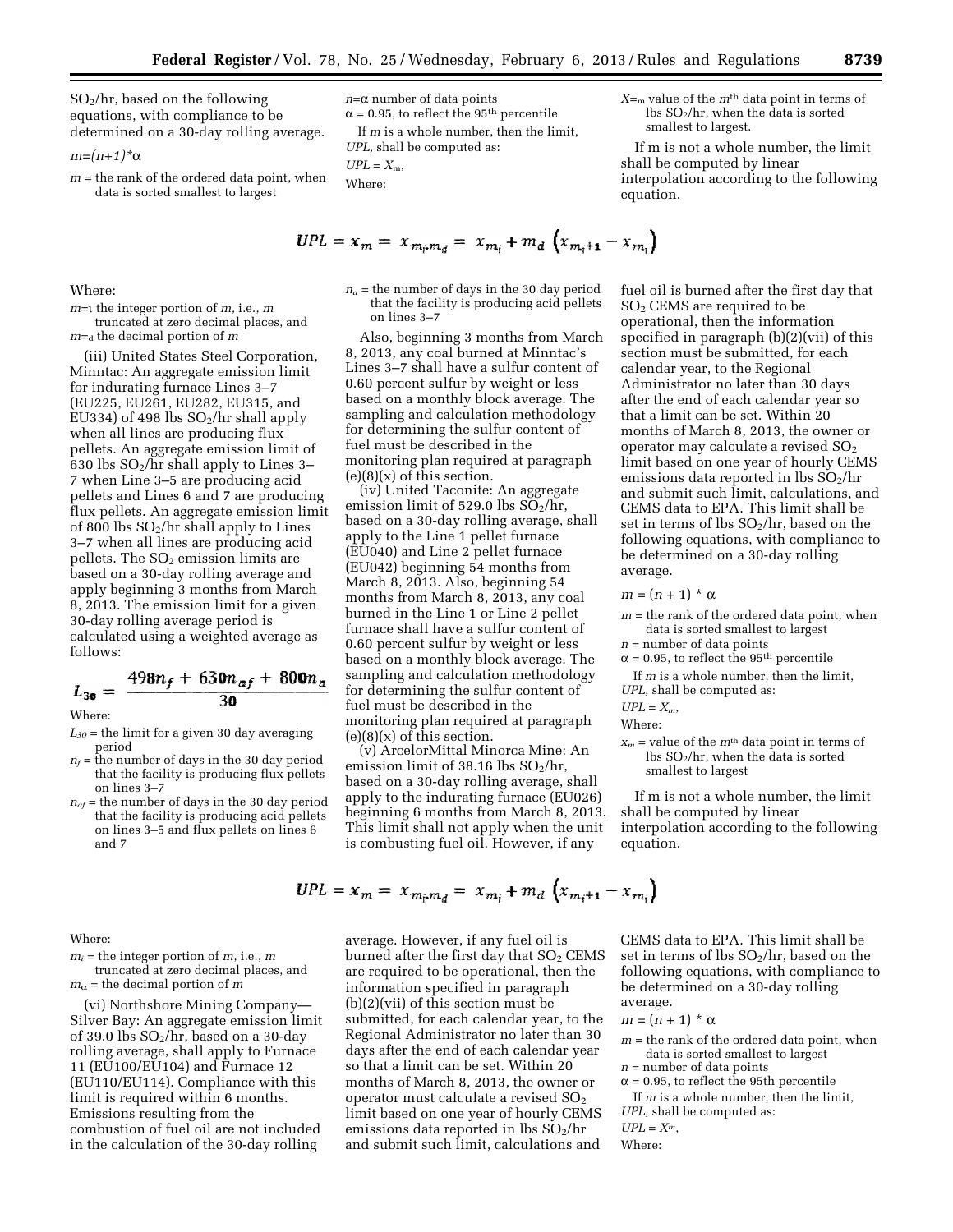$x_m$  = value of the  $m<sup>th</sup>$  data point in terms of lbs SO2/hr, when the data is sorted smallest to largest

If m is not a whole number, the limit shall be computed by linear

interpolation according to the following equation.

$$
UPL = x_m = x_{m_i + m_d} = x_{m_i} + m_d \left( x_{m_i + 1} - x_{m_i} \right)
$$

Where:

 $m_i$  = the integer portion of  $m$ , i.e.,  $m$ truncated at zero decimal places, and  $m\alpha$  = the decimal portion of *m* 

(vii) Starting with the first day that SO2 CEMS are required to be operational, for the facilities listed in paragraphs  $(b)(2)(i)$ – $(b)(2)(vi)$  of this section, records shall be kept for any day during which fuel oil is burned (either alone or blended with other fuels) in one or more of a facility's indurating furnaces. These records must include, at a minimum, the gallons of fuel oil burned per hour, the sulfur content of the fuel oil, and the  $SO<sub>2</sub>$ emissions in pounds per hour. If any fuel oil is burned after the first day that SO2 CEMS are required to be operational, then the records must be submitted, for each calendar year, to the Regional Administrator no later than 30 days after the end of each calendar year.

(c) *Testing and monitoring.* (1) The owner or operator of the respective facility shall install, certify, calibrate, maintain and operate Continuous Emissions Monitoring Systems (CEMS) for  $NO<sub>X</sub>$  on United States Steel Corporation, Keetac unit EU030; Hibbing Taconite Company units EU020, EU021, and EU022; United States Steel Corporation, Minntac units EU225, EU261, EU282, EU315, and EU334; United Taconite units EU040 and EU042; ArcelorMittal Minorca Mine unit EU026; and Northshore Mining Company—Silver Bay units Furnace 11 (EU100/EU104) and Furnace 12 (EU110/ EU114). Compliance with the emission limits for  $\rm{NO}_{X}$  shall be determined using data from the CEMS.

(2) The owner or operator shall install, certify, calibrate, maintain and operate CEMS for  $SO<sub>2</sub>$  on United States Steel Corporation, Keetac unit EU030; Hibbing Taconite Company units EU020, EU021, and EU022; United States Steel Corporation, Minntac units EU225, EU261, EU282, EU315, and EU334; United Taconite units EU040 and EU042; ArcelorMittal Minorca Mine unit EU026; and Northshore Mining Company—Silver Bay units Furnace 11 (EU100/EU104) and Furnace 12 (EU110/ EU114).

(3) The owner or operator shall install, certify, calibrate, maintain and operate one or more continuous diluent monitor(s)  $(O_2 \text{ or } CO_2)$  and continuous flow rate monitor(s) on the BART

affected units to allow conversion of the  $NO<sub>x</sub>$  and  $SO<sub>2</sub>$  concentrations to units of the standard (lbs/MMBtu and lbs/hr, respectively) unless a demonstration is made that a diluent monitor and continuous flow rate monitor are not needed for the owner or operator to demonstrate compliance with applicable emission limits in units of the standards.

(4) For purposes of this section, all CEMS required by this section must meet the requirements of paragraphs  $(c)(4)(i)$ – $(xiv)$  of this section.

(i) All CEMS must be installed, certified, calibrated, maintained, and operated in accordance with 40 CFR Part 60, Appendix B, Performance Specification 2 (PS–2) and Appendix F, Procedure 1.

(ii) All CEMS associated with monitoring  $NO<sub>X</sub>$  (including the  $NO<sub>X</sub>$ monitor and necessary diluent and flow rate monitors) must be installed and operational no later than the unit specific compliance dates for the emission limits identified at paragraphs (b)(1)(i)–(vi) of this section. All CEMS associated with monitoring  $SO<sub>2</sub>$  (except the CEMS associated with monitoring SO2 at United Taconite Line 1 and Line 2 pellet furnaces) must be installed and operational no later than six months after March 8, 2013. All CEMs associated with monitoring  $SO<sub>2</sub>$  at United Taconite Line 1 and Line 2 pellet furnaces must be installed and operational no later than 54 months from March 8, 2013. Verification of the CEMS operational status shall, as a minimum, include completion of the manufacturer's written requirements or recommendations for installation, operation, and calibration of the devices.

(iii) The owner or operator must conduct a performance evaluation of each CEMS in accordance with 40 CFR Part 60, Appendix B, PS–2. The performance evaluations must be completed no later than 60 days after the respective CEMS installation.

(iv) The owner or operator of each CEMS must conduct periodic Quality Assurance, Quality Control (QA/QC) checks of each CEMS in accordance with 40 CFR Part 60, Appendix F, Procedure 1. The first CEMS accuracy test will be a relative accuracy test audit (RATA) and must be completed no later than 60 days after the respective CEMS installation.

(v) The owner or operator of each CEMS must furnish the Regional Administrator two, or upon request, more copies of a written report of the results of each performance evaluation and QA/QC check within 60 days of completion.

(vi) The owner or operator of each CEMS must check, record, and quantify the zero and span calibration drifts at least once daily (every 24 hours) in accordance with 40 CFR Part 60, Appendix F, Procedure 1, Section 4.

(vii) Except for CEMS breakdowns, repairs, calibration checks, and zero and span adjustments, all CEMS required by this section shall be in continuous operation during all periods of BART affected process unit operation, including periods of process unit startup, shutdown, and malfunction.

(viii) All CEMS required by this section must meet the minimum data requirements at paragraphs  $(c)(4)(viii)(A)$ – $(\overline{C})$  of this section.

(A) Complete a minimum of one cycle of operation (sampling, analyzing, and data recording) for each successive 15 minute quadrant of an hour.

(B) Sample, analyze and record emissions data for all periods of process operation except as described in paragraph (c)(4)(viii)(C) of this section.

(C) When emission data from CEMS are not available due to continuous monitoring system breakdowns, repairs, calibration checks, or zero and span adjustments, emission data must be obtained using other monitoring systems or emission estimation methods approved by the EPA. The other monitoring systems or emission estimation methods to be used must be incorporated into the monitoring plan required by this section and provide information such that emissions data are available for a minimum of 18 hours in each 24 hour period and at least 22 out of 30 successive unit operating days.

(ix) Owners or operators of each CEMS required by this section must reduce all data to 1-hour averages. Hourly averages shall be computed using all valid data obtained within the hour but no less than one data point in each fifteen-minute quadrant of an hour. Notwithstanding this requirement, an hourly average may be computed from at least two data points separated by a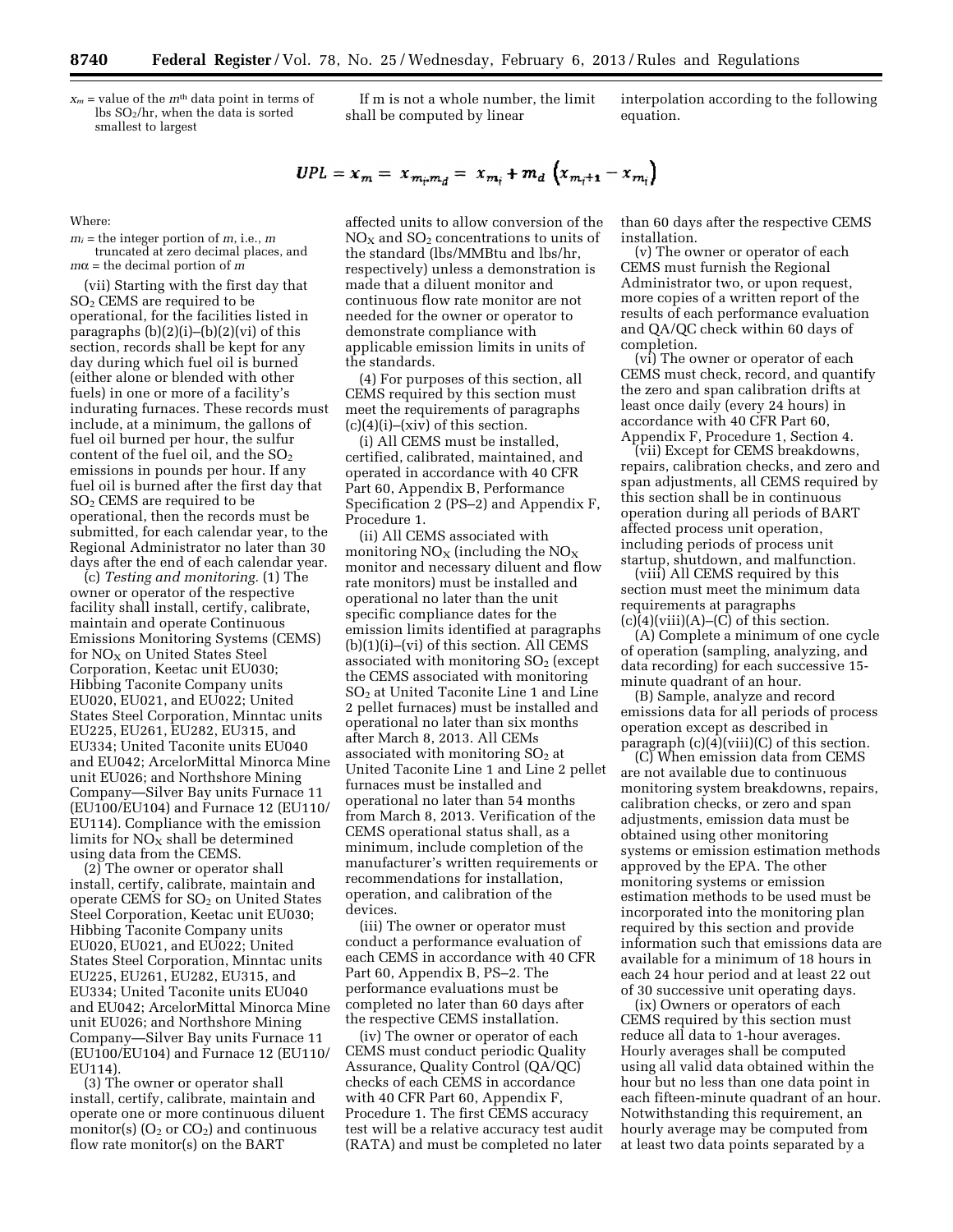minimum of 15 minutes (where the unit operates for more than one quadrant in an hour) if data are unavailable as a result of performance of calibration, quality assurance, preventive maintenance activities, or backups of data from data acquisition and handling systems, and recertification events.

(x) The 30-day rolling average emission rate determined from data derived from the CEMS required by this section (in lbs/MMBtu or lbs/hr depending on the emission standard selected) must be calculated in accordance with paragraphs  $(c)(4)(x)(A)$ –(F) of this section.

(A) Sum the total pounds of the pollutant in question emitted from the Unit during an operating day and the previous twenty-nine operating days.

(B) Sum the total heat input to the unit (in MMBtu) or the total actual hours of operation (in hours) during an operating day and the previous twentynine operating days.

(C) Divide the total number of pounds of the pollutant in question emitted during the thirty operating days by the total heat input (or actual hours of operation depending on the emission limit selected) during the thirty operating days.

(D) For purposes of this calculation, an operating day is any day during which fuel is combusted in the BART affected Unit regardless of whether pellets are produced. Actual hours of operation are the total hours a unit is firing fuel regardless of whether a complete 24-hour operational cycle occurs (i.e. if the furnace is firing fuel for only 5 hours during a 24-hour period, then the actual operating hours for that day are 5. Similarly, total number of pounds of the pollutant in question for that day is determined only from the CEMS data for the five hours during which fuel is combusted.)

(E) If the owner or operator of the CEMS required by this section uses an alternative method to determine 30-day rolling averages, that method must be described in detail in the monitoring plan required by this section. The alternative method will only be applicable if the final monitoring plan and the alternative method are approved by EPA.

(F) A new 30-day rolling average emission rate must be calculated for each new operating day.

(xi) The 30-day rolling average removal efficiency determined from data derived from the CEMS required by this section must be calculated in accordance with paragraphs  $(c)(4)(xi)(A)$ – $(G)$  of this section.

(A) Calculate the 30-day rolling average emission rate described in paragraphs  $(c)(4)(x)(A)$ – $(F)$  of this section at the inlet of the control device.

(B) Calculate the 30-day rolling average emission rate described in paragraphs  $(c)(4)(x)(A)$ – $(F)$  of this section at the outlet of the control device.

(C) Subtract the 30-day rolling average emission rate determined at the outlet of the control device from the 30-day rolling average emission rate determined at the inlet of the control device.

(D) Divide the result of paragraph  $(c)(4)(xi)(C)$  of this section by the 30-day rolling average emission rate determined at the inlet.

(E) Multiply the result of paragraph  $(c)(4)(xi)(D)$  of this section by 100 to determine the 30-day rolling average removal efficiency.

(F) If the owner or operator of the CEMS required by this section uses an alternative method to determine the 30 day rolling average removal efficiency, that method must be described in detail in the monitoring plan required by this section. The alternative method will only be applicable if the final monitoring plan and the alternative method are approved by EPA.

(G) A new 30-day rolling average removal efficiency must be calculated for each new operating day.

(xii) Data substitution must not be used for purposes of determining compliance under this section.

(xiii) All CEMS data shall be reduced and reported in units of the applicable standard.

(xiv) A Quality Control Program must be developed and implemented for all CEMS required by this section in accordance with 40 CFR Part 60, Appendix F, Procedure 1, Section 3. The program will include, at a minimum, written procedures and operations for calibration checks, calibration drift adjustments, preventative maintenance, data collection, recording and reporting, accuracy audits/procedures, periodic performance evaluations, and a corrective action program for malfunctioning CEMS.

(5) No later than the compliance date of this section, owners or operators utilizing a wet scrubber to control  $SO<sub>2</sub>$ shall include in the performance testing an evaluation of compliance with the pH limits established by this section. The pH evaluation shall be performed in accordance with the requirements of 40 CFR 136.3 using EPA Method 150.2.

(d) *Recordkeeping requirements.* (1)(i) Records required by this section must be kept in a form suitable and readily available for expeditious review.

(ii) Records required by this section must be kept for a minimum of 5 years following the date of creation.

(iii) Records must be kept on site for at least 2 years following the date of creation and may be kept offsite, but readily accessible, for the remaining 3 years.

(2) The owner or operator of the BART affected units must maintain the records at paragraphs (d)(2)(i)–(xi) of this section.

(i) A copy of each notification and report developed for and submitted to comply with this section including all documentation supporting any initial notification or notification of compliance status submitted according to the requirements of this section.

(ii) Records of the occurrence and duration of startup, shutdown, and malfunction of the BART affected units, air pollution control equipment, and CEMS required by this section.

(iii) Records of activities taken during each startup, shutdown, and malfunction of the BART affected unit, air pollution control equipment, and CEMS required by this section.

(iv) Records of the occurrence and duration of all major maintenance conducted on the BART affected units, air pollution control equipment, and CEMS required by this section.

(v) Records of each excess emission report, including all documentation supporting the reports, dates and times when excess emissions occurred, investigations into the causes of excess emissions, actions taken to minimize or eliminate the excess emissions, and preventative measures to avoid the cause of excess emissions from occurring again.

(vi) Records of all CEMS data including, as a minimum, the date, location, and time of sampling or measurement, parameters sampled or measured, and results.

(vii) All records associated with quality assurance and quality control activities on each CEMS as well as other records required by 40 CFR Part 60, Appendix F, Procedure 1 including, but not limited to, the quality control program, audit results, and reports submitted as required by this section.

(viii) Records of the  $NO<sub>x</sub>$  emissions during all periods of BART affected unit operation, including startup, shutdown and malfunction in the units of the standard. The owner or operator shall convert the monitored data into the appropriate unit of the emission limitation using appropriate conversion factors and F-factors. F-factors used for purposes of this section shall be documented in the monitoring plan and developed in accordance with 40 CFR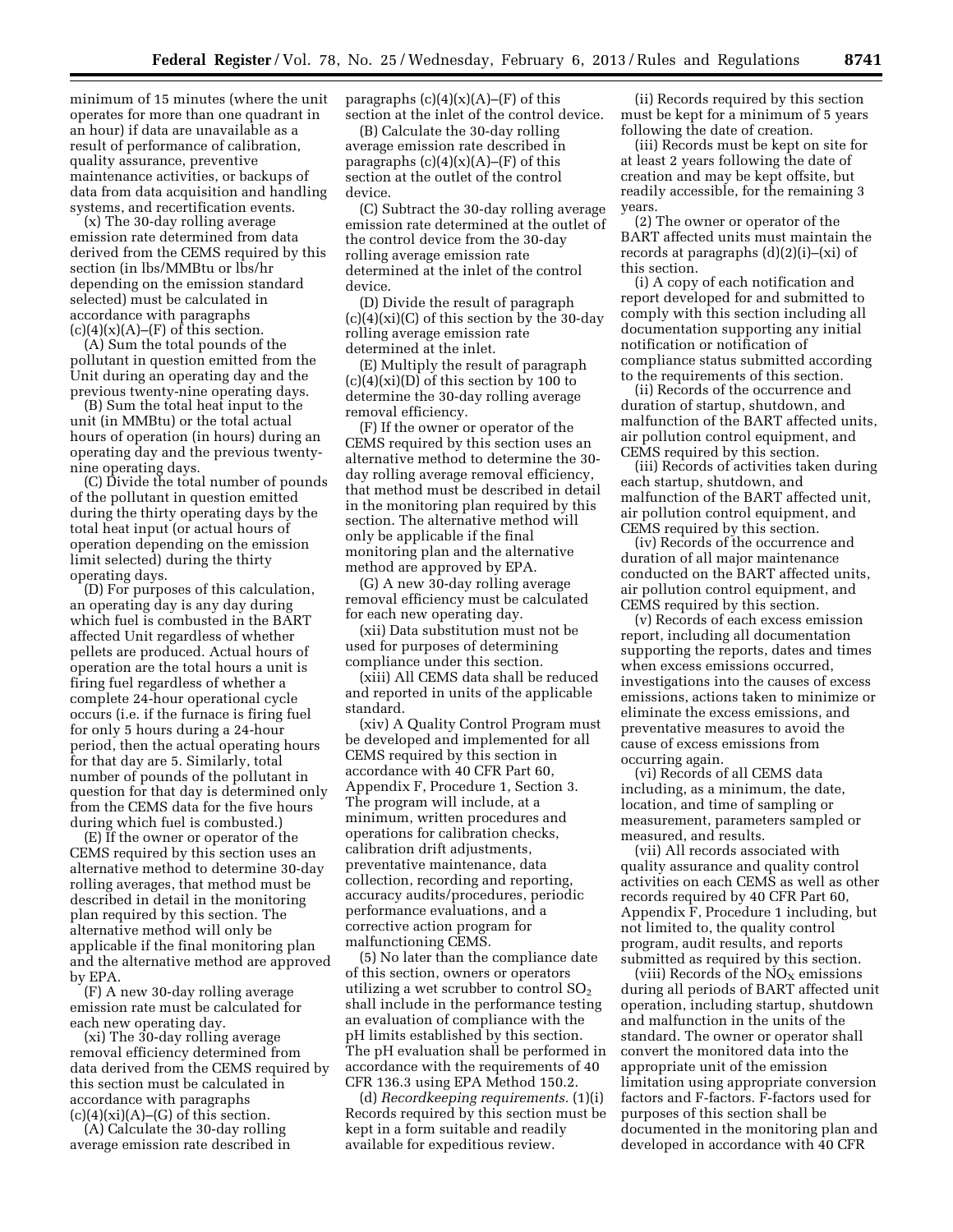Part 60, Appendix A, Method 19. The owner or operator may use an alternate method to calculate the  $NO<sub>x</sub>$  emissions upon written approval from EPA.

 $(ix)$  Records of the  $SO<sub>2</sub>$  emissions or records of the removal efficiency (based on CEMS data), depending on the emission standard selected, during all periods of operation, including periods of startup, shutdown and malfunction, in the units of the standard.

(x) Records associated with the CEMS unit including type of CEMS, CEMS model number, CEMS serial number, and initial certification of each CEMS conducted in accordance with 40 CFR Part 60, Appendix B, Performance Specification 2 must be kept for the life of the CEMS unit.

(xi) Records of all periods of fuel oil usage as required at paragraph (b)(2)(vi) of this section.

(e) *Reporting requirements.* (1) All requests, reports, submittals, notifications, and other communications to the Regional Administrator required by this section shall be submitted, unless instructed otherwise, to the Air and Radiation Division, U.S. Environmental Protection Agency, Region 5 (A–18J), at 77 West Jackson Boulevard, Chicago, Illinois 60604.

(2) The owner or operator of each BART affected unit identified in this section and CEMS required by this section must provide to the Regional Administrator the written notifications, reports and plans identified at paragraphs (e)(2)(i)–(viii) of this section. If acceptable to both the Regional Administrator and the owner or operator of each BART affected unit identified in this section and CEMS required by this section the owner or operator may provide electronic notifications, reports and plans.

(i) A notification of the date construction of control devices and installation of burners required by this section commences postmarked no later than 30 days after the commencement date.

(ii) A notification of the date the installation of each CEMS required by this section commences postmarked no later than 30 days after the commencement date.

(iii) A notification of the date the construction of control devices and installation of burners required by this section is complete postmarked no later than 30 days after the completion date.

(iv) A notification of the date the installation of each CEMS required by this section is complete postmarked no later than 30 days after the completion date.

(v) A notification of the date control devices and burners installed by this

section startup postmarked no later than 30 days after the startup date.

(vi) A notification of the date CEMS required by this section startup postmarked no later than 30 days after the startup date.

(vii) A notification of the date upon which the initial CEMS performance evaluations are planned. This notification must be submitted at least 60 days before the performance evaluation is scheduled to begin.

(viii) A notification of initial compliance, signed by the responsible official who shall certify its accuracy, attesting to whether the source has complied with the requirements of this section, including, but not limited to, applicable emission standards, control device and burner installations, CEMS installation and certification. This notification must be submitted before the close of business on the 60th calendar day following the completion of the compliance demonstration and must include, at a minimum, the information at paragraphs  $(e)(2)(viii)(A)$ – $(F)$  of this section.

(A) The methods used to determine compliance.

(B) The results of any CEMS performance evaluations, and other monitoring procedures or methods that were conducted.

(C) The methods that will be used for determining continuing compliance, including a description of monitoring and reporting requirements and test methods.

(D) The type and quantity of air pollutants emitted by the source, reported in units of the standard.

(E) A description of the air pollution control equipment and burners installed as required by this section, for each emission point.

(F) A statement by the owner or operator as to whether the source has complied with the relevant standards and other requirements.

(3) The owner or operator must develop and implement a written startup, shutdown, and malfunction plan for  $NO<sub>x</sub>$  and  $SO<sub>2</sub>$ . The plan must include, at a minimum, procedures for operating and maintaining the source during periods of startup, shutdown, and malfunction; and a program of corrective action for a malfunctioning process and air pollution control and monitoring equipment used to comply with the relevant standard. The plan must ensure that, at all times, the owner or operator operates and maintains each affected source, including associated air pollution control and monitoring equipment, in a manner which satisfies the general duty to minimize or eliminate emissions using good air

pollution control practices. The plan must ensure that owners or operators are prepared to correct malfunctions as soon as practicable after their occurrence.

(4) The written reports of the results of each performance evaluation and QA/ QC check in accordance with and as required by paragraph  $(c)(4)(v)$  of this section.

(5) *Compliance reports.* The owner or operator of each BART affected unit must submit semiannual compliance reports. The semiannual compliance reports must be submitted in accordance with paragraphs (e)(5)(i) through (iv) of this section, unless the Administrator has approved a different schedule.

(i) The first compliance report must cover the period beginning on the compliance date that is specified for the affected source through June 30 or December 31, whichever date comes first after the compliance date that is specified for the affected source.

(ii) The first compliance report must be postmarked no later than 30 calendar days after the reporting period covered by that report (July 30 or January 30), whichever comes first.

(iii) Each subsequent compliance report must cover the semiannual reporting period from January 1 through June 30 or the semiannual reporting period from July 1 through December 31.

(iv) Each subsequent compliance report must be postmarked no later than 30 calendar days after the reporting period covered by that report (July 30 or January 30).

(6) *Compliance report contents.* Each compliance report must include the information in paragraphs (e)(6)(i) through (vi) of this section.

(i) Company name and address. (ii) Statement by a responsible official, with the official's name, title, and signature, certifying the truth, accuracy, and completeness of the content of the report.

(iii) Date of report and beginning and ending dates of the reporting period.

(iv) Identification of the process unit, control devices, and CEMS covered by the compliance report.

(v) A record of each period of startup, shutdown, or malfunction during the reporting period and a description of the actions the owner or operator took to minimize or eliminate emissions arising as a result of the startup, shutdown, or malfunction and whether those actions were or were not consistent with the source's startup, shutdown, and malfunction plan.

(vi) A statement identifying whether there were or were not any deviations from the requirements of this section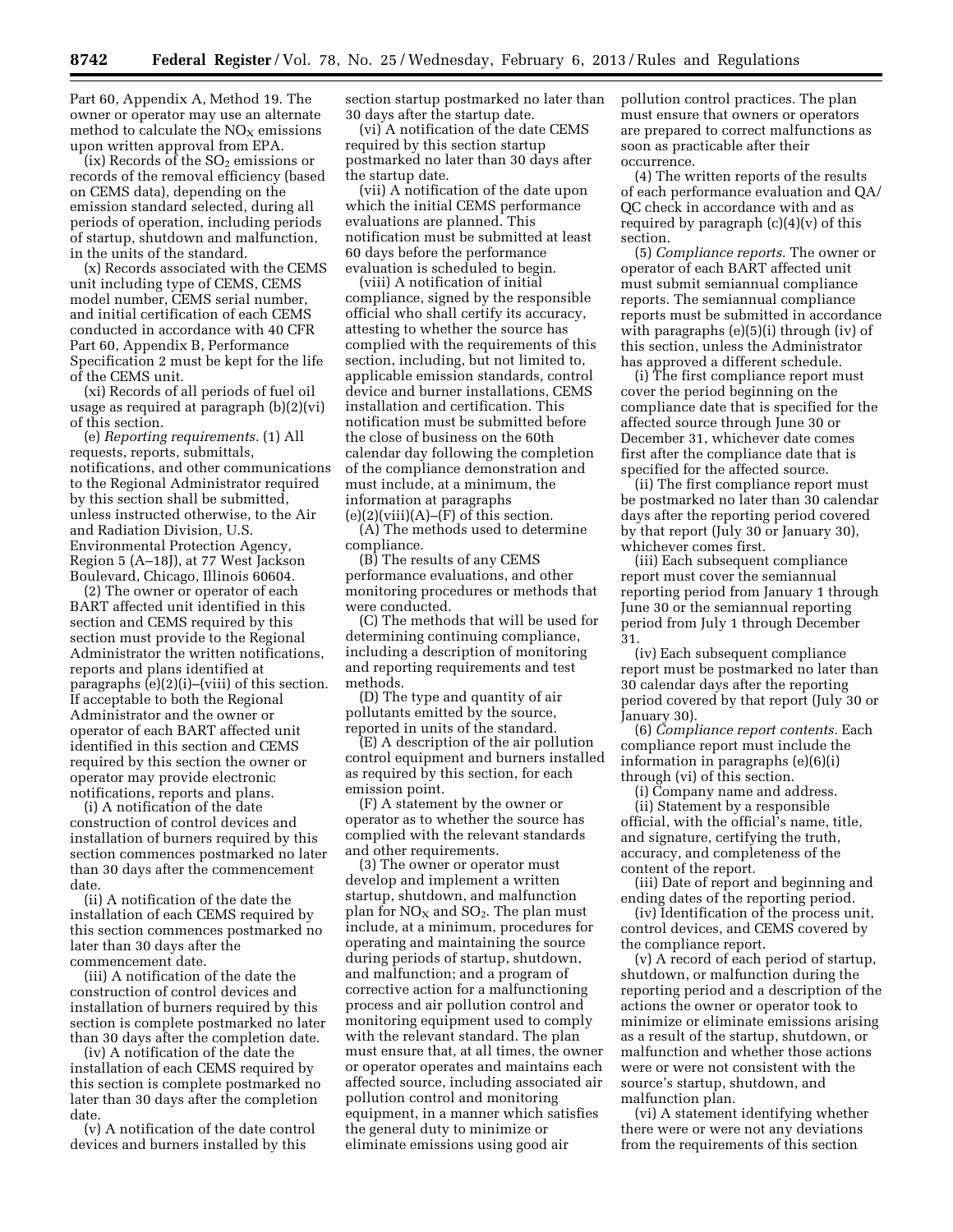during the reporting period. If there were deviations from the requirements of this section during the reporting period, then the compliance report must describe in detail the deviations which occurred, the causes of the deviations, actions taken to address the deviations, and procedures put in place to avoid such deviations in the future. If there were no deviations from the requirements of this section during the reporting period, then the compliance report must include a statement that there were no deviations. For purposes of this section, deviations include, but are not limited to, emissions in excess of applicable emission standards established by this section, failure to continuously operate an air pollution control device in accordance with operating requirements designed to assure compliance with emission standards, failure to continuously operate CEMS required by this section, and failure to maintain records or submit reports required by this section.

(7) Each owner or operator of a CEMS required by this section must submit quarterly excess emissions and monitoring system performance reports for each pollutant monitored for each BART affected unit monitored. All reports must be postmarked by the 30th day following the end of each threemonth period of a calendar year (January–March, April–June, July– September, October–December) and must include, at a minimum, the requirements at paragraphs (e)(7)(i)–(xv) of this section.

(i) Company name and address.

(ii) Identification and description of the process unit being monitored.

(iii) The dates covered by the

reporting period.

(iv) Total source operating hours for the reporting period.

(v) Monitor manufacturer, monitor model number and monitor serial number.

(vi) Pollutant monitored.

(vii) Emission limitation for the monitored pollutant.

(viii) Date of latest CEMS certification or audit.

(ix) A description of any changes in continuous monitoring systems, processes, or controls since the last reporting period.

(x) A table summarizing the total duration of excess emissions, as defined at paragraphs  $(e)(7)(x)(A)$ – $(B)$  of this section, for the reporting period broken down by the cause of those excess emissions (startup/shutdown, control equipment problems, process problems, other known causes, unknown causes), and the total percent of excess emissions (for all causes) for the

reporting period calculated as described at paragraph  $(e)(7)(x)(C)$  of this section.

(A) For purposes of this section, an excess emission is defined as any 30 day rolling average period, including periods of startup, shutdown and malfunction, during which the 30-day rolling average emissions of either regulated pollutant  $(SO_2 \text{ and } NO_X)$ , as measured by a CEMS, exceeds the applicable emission standards in this section.

(B) For purposes of this section, if a facility calculates a 30-day rolling average emission rate in accordance with this section which exceeds the applicable emission standards of this section, then it will be considered 30 days of excess emissions. If the following 30-day rolling average emission rate is calculated and found to exceed the applicable emission standards of this section as well, then it will add one more day to the total days of excess emissions (i.e. 31 days). Similarly, if an excess emission is calculated for a 30-day rolling average period and no additional excess emissions are calculated until 15 days after the first, then that new excess emission will add 15 days to the total days of excess emissions (i.e.  $30 + 15 =$ 45). For purposes of this section, if an excess emission is calculated for any period of time within a reporting period, there will be no fewer than 30 days of excess emissions but there should be no more than 121 days of excess emissions for a reporting period.

(C) For purposes of this section, the total percent of excess emissions will be determined by summing all periods of excess emissions (in days) for the reporting period, dividing that number by the total BART affected unit operating days for the reporting period, and then multiplying by 100 to get the total percent of excess emissions for the reporting period. An operating day, as defined previously, is any day during which fuel is fired in the BART affected unit for any period of time. Because of the possible overlap of 30-day rolling average excess emissions across quarters, there are some situations where the total percent of excess emissions could exceed 100 percent. This extreme situation would only result from serious excess emissions problems where excess emissions occur for nearly every day during a reporting period.

(xi) A table summarizing the total duration of monitor downtime, as defined at paragraph (e)(7)(xi)(A) of this section, for the reporting period broken down by the cause of the monitor downtime (monitor equipment malfunctions, non-monitor equipment

malfunctions, quality assurance calibration, other known causes, unknown causes), and the total percent of monitor downtime (for all causes) for the reporting period calculated as described at paragraph (e)(7)(xi)(B) of this section.

(A) For purposes of this section, monitor downtime is defined as any period of time (in hours) during which the required monitoring system was not measuring emissions from the BART affected unit. This includes any period of CEMS QA/QC, daily zero and span checks, and similar activities.

(B) For purposes of this section, the total percent of monitor downtime will be determined by summing all periods of monitor downtime (in hours) for the reporting period, dividing that number by the total number of BART affected unit operating hours for the reporting period, and then multiplying by 100 to get the total percent of excess emissions for the reporting period.

(xii) A table which identifies each period of excess emissions for the reporting period and includes, at a minimum, the information in paragraphs  $(e)(7)(xii)(A)$ – $(F)$  of this section.

(A) The date of each excess emission. (B) The beginning and end time of each excess emission.

(C) The pollutant for which an excess emission occurred.

(D) The magnitude of the excess emission.

(E) The cause of the excess emission. (F) The corrective action taken or preventative measures adopted to minimize or eliminate the excess emissions and prevent such excess emission from occurring again.

(xiii) A table which identifies each period of monitor downtime for the reporting period and includes, at a minimum, the information in paragraphs  $(e)(7)(xiii)(A)$ – $(D)$  of this section.

(A) The date of each period of monitor downtime.

(B) The beginning and end time of each period of monitor downtime.

(C) The cause of the period of monitor downtime.

(D) The corrective action taken or preventative measures adopted for system repairs or adjustments to minimize or eliminate monitor downtime and prevent such downtime from occurring again.

(xiv) If there were no periods of excess emissions during the reporting period, then the excess emission report must include a statement which says there were no periods of excess emissions during this reporting period.

(xv) If there were no periods of monitor downtime, except for daily zero